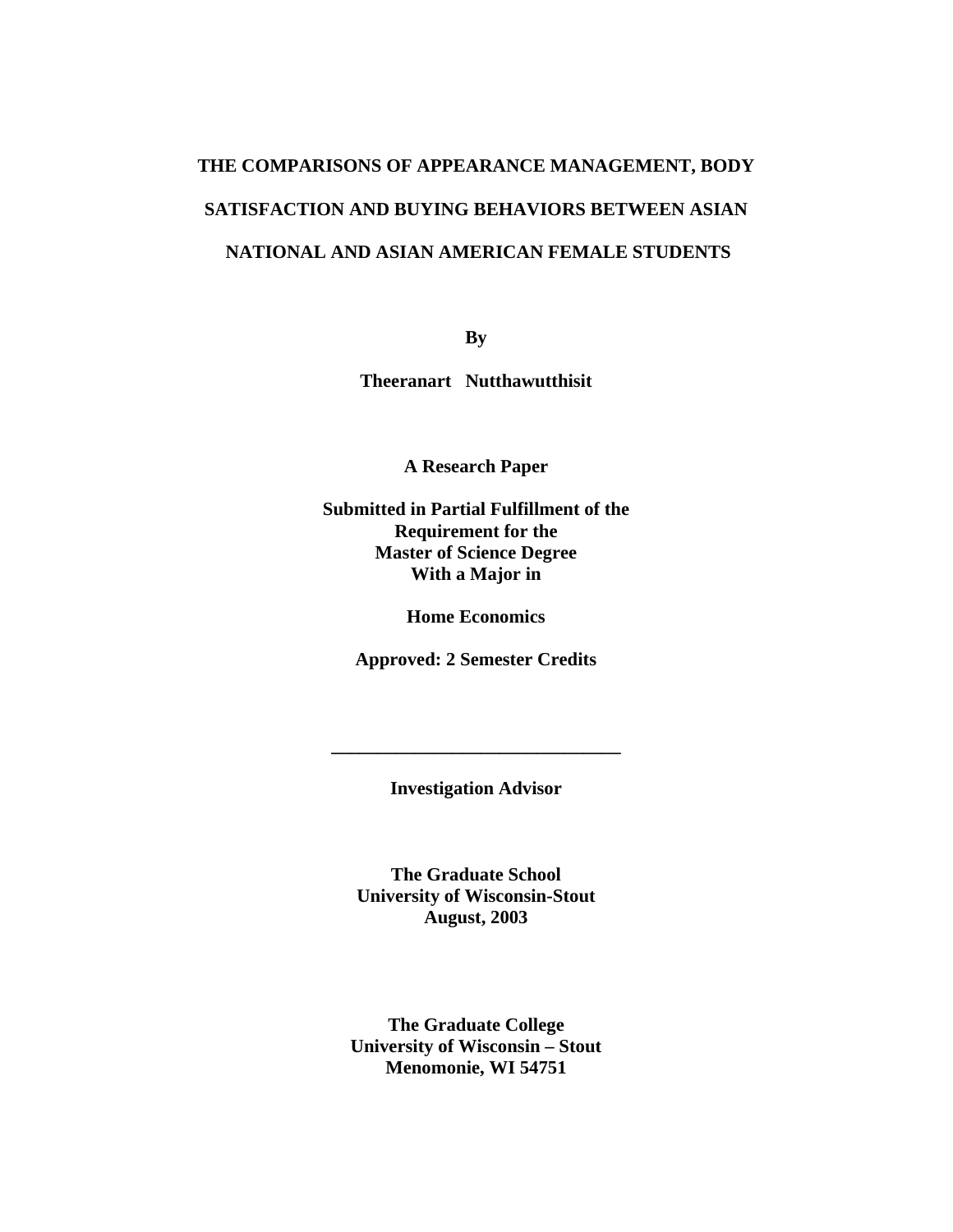#### **ABSTRACT**

|                                                                            | Nutthawutthisit                                                                  | Theeranart          |                |
|----------------------------------------------------------------------------|----------------------------------------------------------------------------------|---------------------|----------------|
| (Writer)                                                                   | (Last Name)                                                                      | (First)             | (Initial)      |
|                                                                            |                                                                                  |                     |                |
|                                                                            | The Comparisons of Appearance Management, Body Satisfaction and Buying Behaviors |                     |                |
| Between Asian National and Asian American Female Students                  |                                                                                  |                     |                |
| (Title)                                                                    |                                                                                  |                     |                |
| Home Economics                                                             | Dr. Rita Christoffersen                                                          | <b>August, 2003</b> | 68             |
| (Graduate Major)                                                           | (Research Advisor)                                                               | (Month/Year)        | (No. of Pages) |
|                                                                            |                                                                                  |                     |                |
| American Psychological Association (APA) Publication Manual: Fifth Edition |                                                                                  |                     |                |
| (Name of Style Manual Used in this Study)                                  |                                                                                  |                     |                |

 The purpose of this study was to examine the appearance management, body satisfaction and buying behaviors of Asian nationals and Asian Americans female students attending University of Wisconsin- Stout during academic year 2002-2003.

The survey consisted of demographic information, clothing preferences, hair management care, and adornment, accessory and cosmetic preferences. Results were analyzed by using mean, percentage distribution and frequency count.

Four nationalities were studied: Chinese, Korean, Japanese, and Hmong. The ages ranged from 18-31 for Asian nationals and 18-34 for Asian Americans. The respondents were about the same height and somewhat different in weight.

Differences and similarities between Asian nationals and Asian Americans were found in the study. Although the average weight for Asian Americans was higher than Asian nationals', they were more satisfied with their bodies. Asian nationals worried about their weight and body proportion more often than Asian Americans. Differences in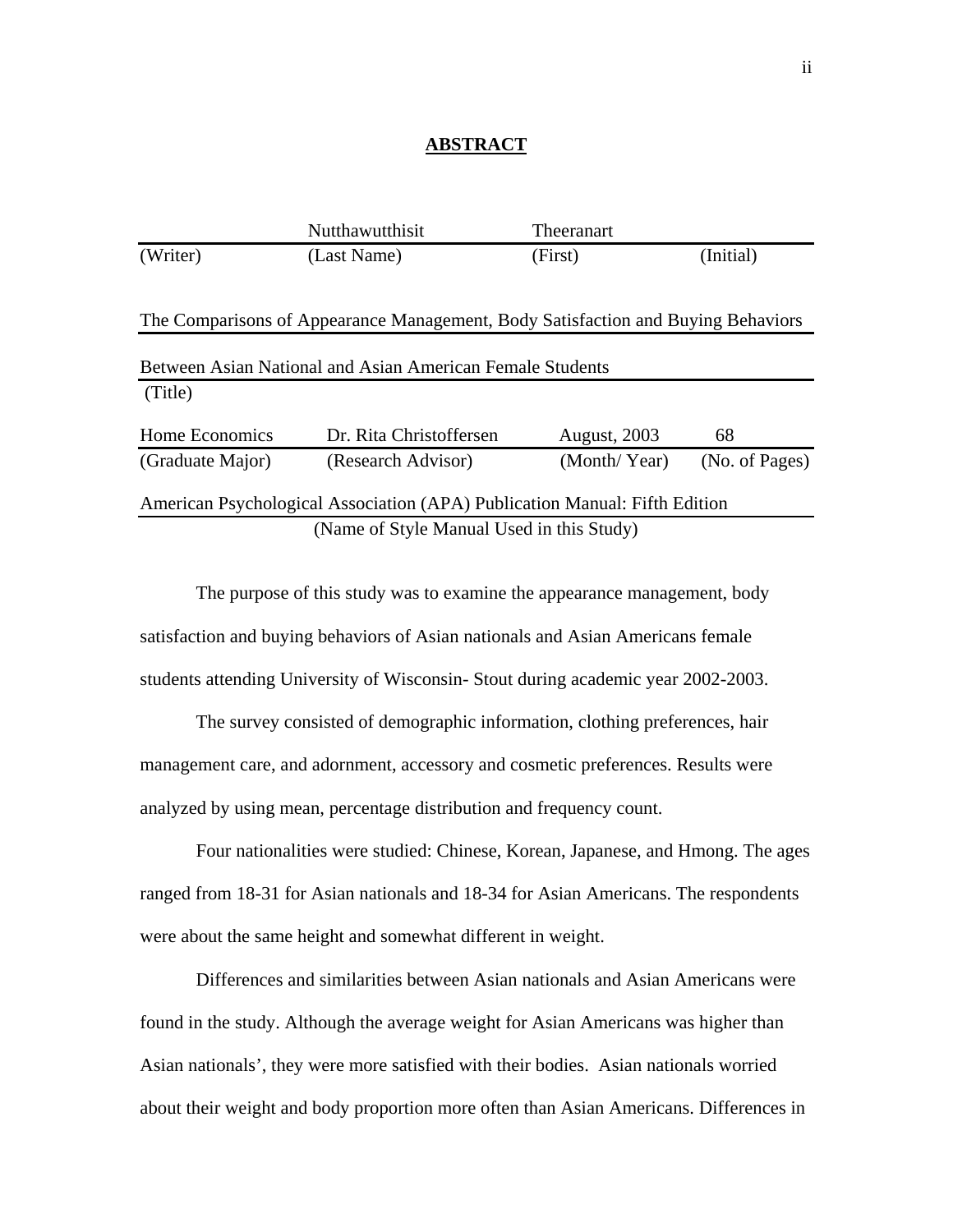cultural background and perception of beauty were also reflected in Asian respondents' different appearance-management activities such as whitening lotion applied by Asian nationals and skin-tanning lotion applied by Asian Americans. One could speculate that Asian Americans were more relaxed and casual than Asian nationals. Asian nationals preferred expensive brand named clothing and accessories. They tended to select clothing items because of fashion and brand name, whereas Asian Americans preferred clothing that were comfortable and showed their individual identity. Asian nationals preferred Asian brands, especially in skin care and hair care products.

The majority of Asian nationals were described as fashionable or quite fashionable persons. However, they were also conservative. This factor could result Asian national respondents in dressing more conservative in their dress. Asian Americans were casual and natural types of persons and were not as quite fashion conscious. They tended to wear clothes that reflected their identity.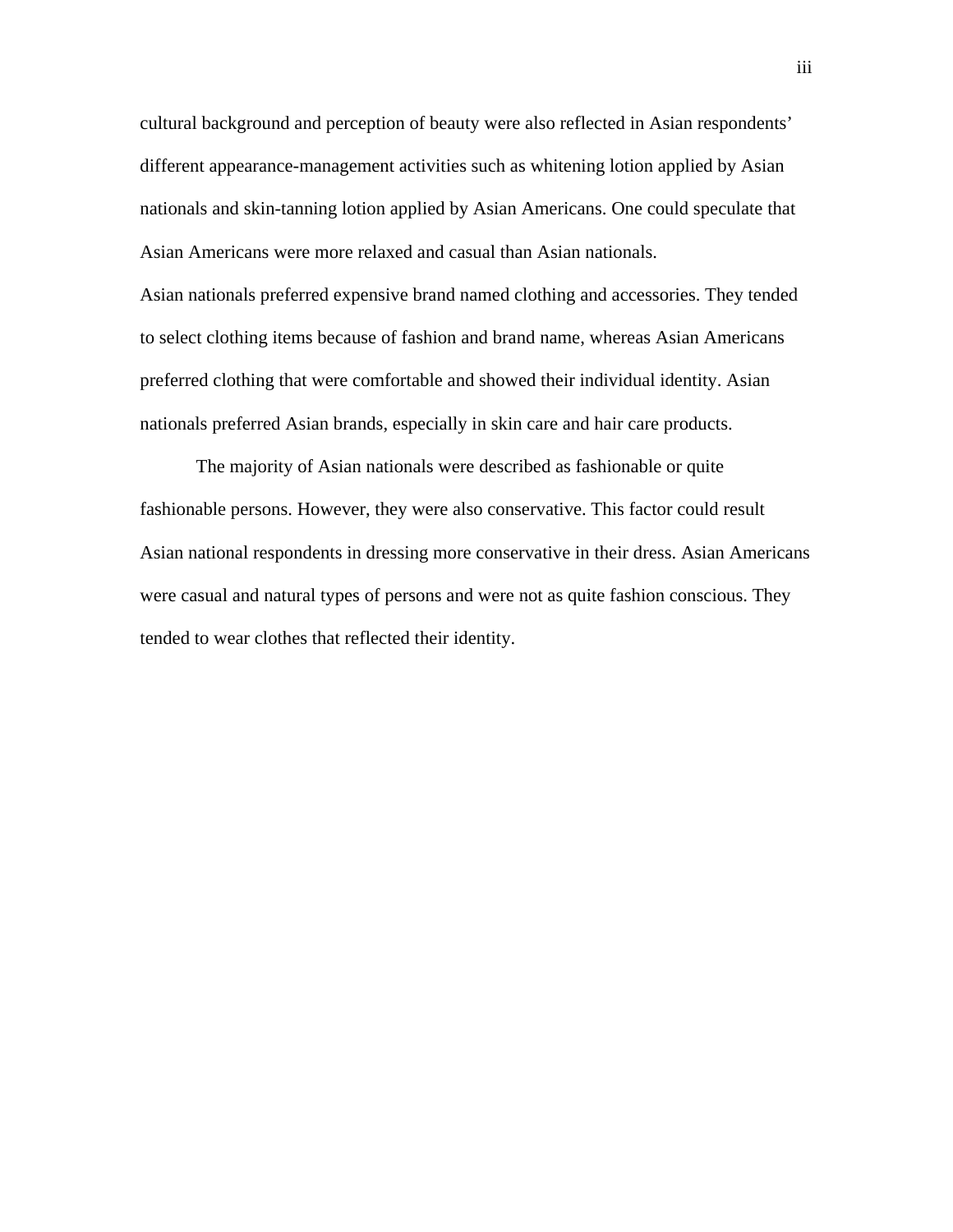#### **ACHKNOWLEDGEMENT**

I wish to thank Dr. Rita Christoffersen for her valuable time and her willingness to offer expertise, for guidance and patience during the development of this study. Thank you to Amy Gillet in teaching me the right research technique, and another thanks to Christine Ness in helping me with data analysis.

 I also want to give special thanks to my family, and my fiancé; Charles Hannasch, for the extreme support and motivation. Big thanks to Amanda, Amy and Mei Lin for cooking meals for me and keeping the house peaceful while I was working on the research. Thank you Tanner for entertaining me and be a good boy.

Theeranart Nutthawutthisit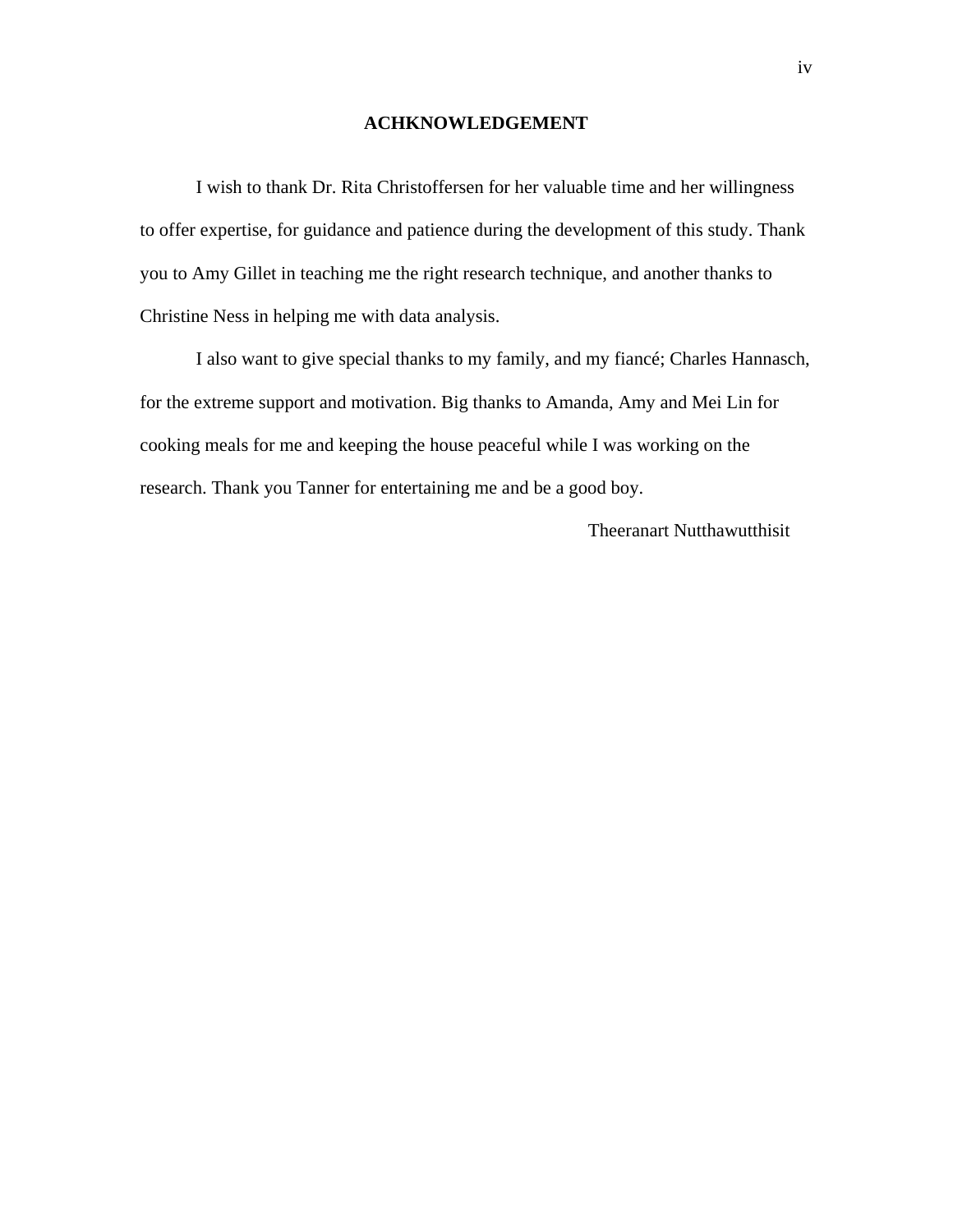# **DEDICATION**

To my parents, sister, brother, nanny, and my fiancé.

I love you all.

Theeranart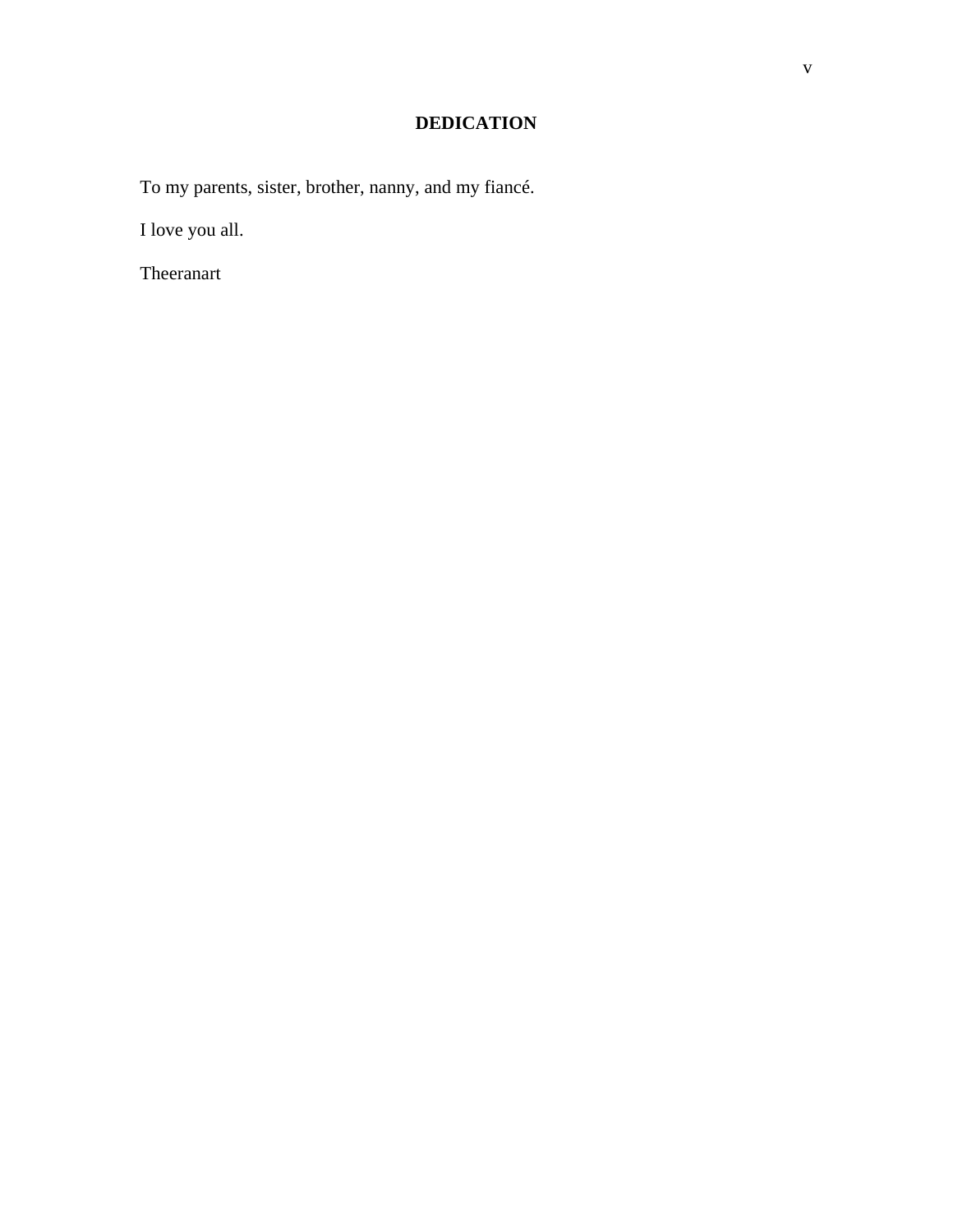# **Table of Contents**

| Page                                                           |
|----------------------------------------------------------------|
|                                                                |
|                                                                |
|                                                                |
|                                                                |
|                                                                |
|                                                                |
|                                                                |
|                                                                |
|                                                                |
|                                                                |
|                                                                |
|                                                                |
|                                                                |
|                                                                |
|                                                                |
| Buying Behaviors of Asian Americans and Asian nationals<br>.12 |
|                                                                |
|                                                                |
|                                                                |
|                                                                |
|                                                                |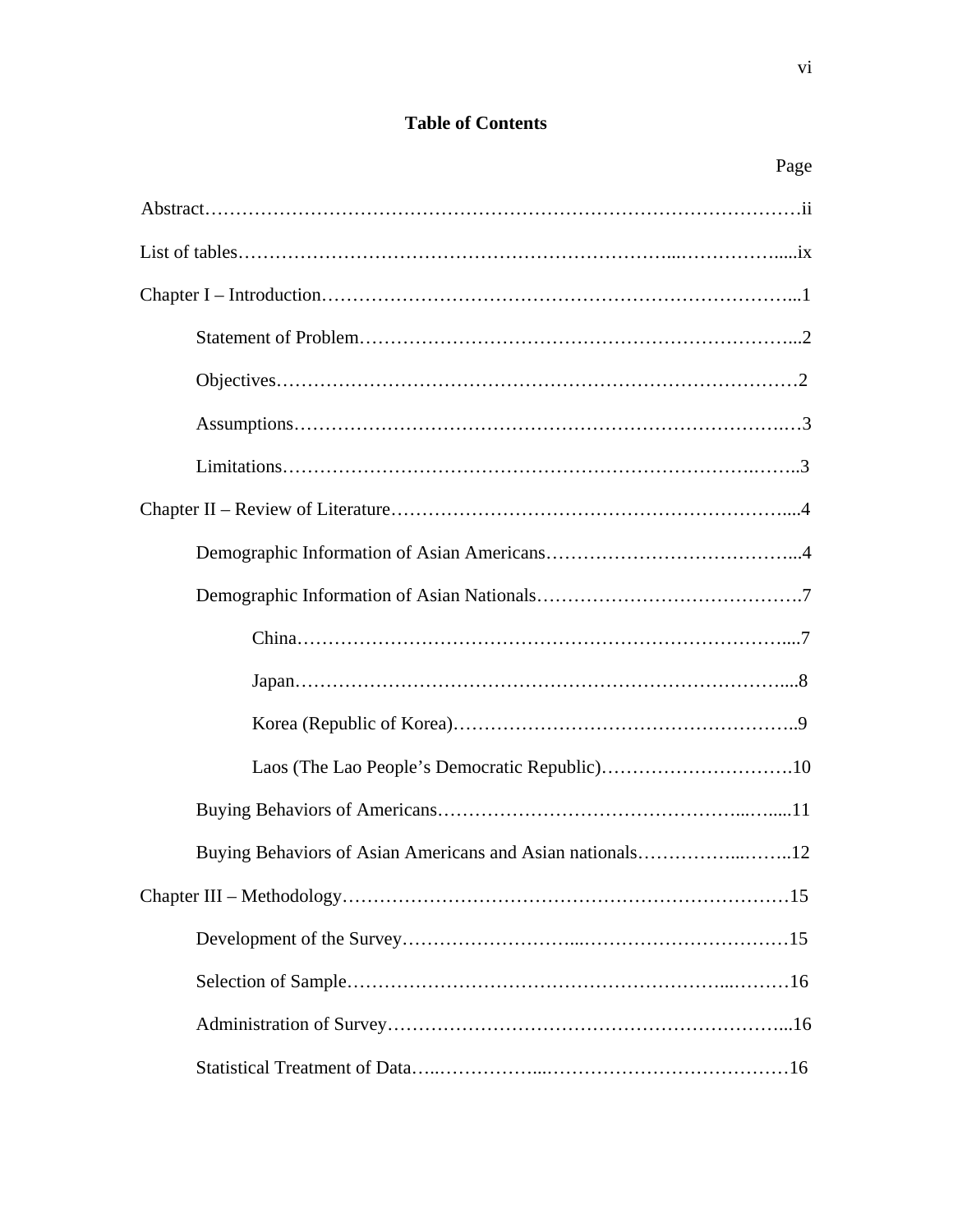| Stylist Services during the Past Three Month35 |
|------------------------------------------------|
|                                                |
|                                                |
|                                                |
|                                                |
| Typically-worn Accessories and Adornments39    |
|                                                |
|                                                |
|                                                |
|                                                |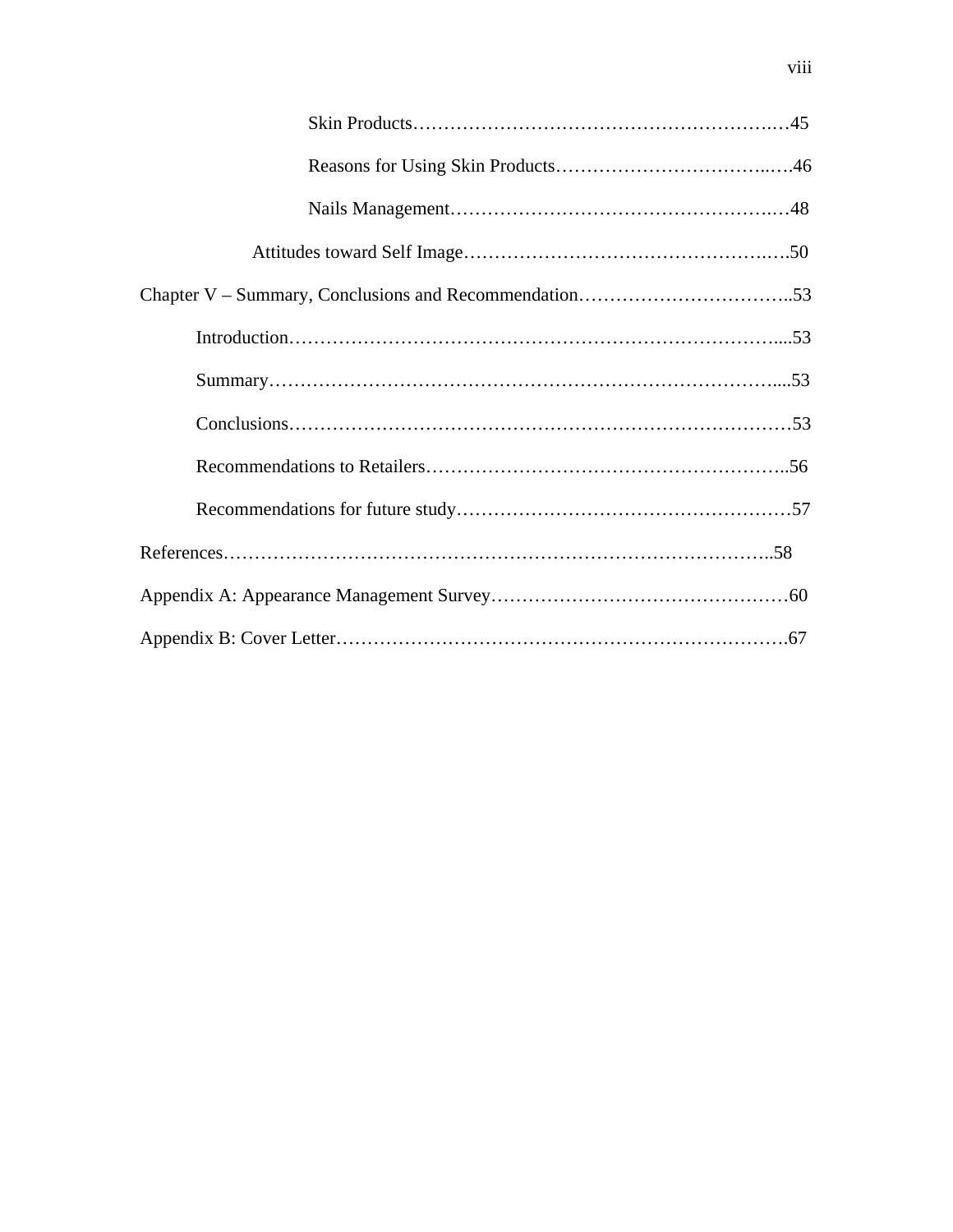# **LIST OF TABLES**

| <b>Table</b> | Page                                                                                                                                      |
|--------------|-------------------------------------------------------------------------------------------------------------------------------------------|
| Table 1      | The Frequency and Percentage Distribution of Asian Nationals' Satisfaction                                                                |
|              | Table 2 The Frequency and Percentage Distribution of Asian Americans' Satisfaction                                                        |
| Table 3      | The Average Rating of Responses towards the Aspects of Body24                                                                             |
| Table 4      | The Average Rating Scores of Asian nationals towards Reasons Why They<br>Chose Clothing Items to Manage Their Bodily Appearance26         |
|              | Table 5 The Average Rating Scores of Asian Americans towards Reasons Why They<br>Chose Clothing Items to Manage Their Bodily Appearance27 |
| Table 6      | The Frequency and Percentage Distribution of The Responses towards Fabric                                                                 |
|              | Table 7 The Frequency and Percentage Distribution of the Responses towards                                                                |
| Table 8      | The Frequency and Percentage Distribution of the Responses towards                                                                        |
|              | Table 9 The Frequency and Percentage Distribution of the Responses towards                                                                |
|              | Table 10 The Frequency and Percentage Distribution of the Responses towards                                                               |
|              | Table 11 The Frequency and Percentage Distribution of the Responses towards<br>35<br><b>Hair Condition</b>                                |
|              | Table 12 The Frequency and Percentage Distribution of the Responses towards                                                               |
|              | Table 13 The Frequency and Percentage Distribution of the Responses towards                                                               |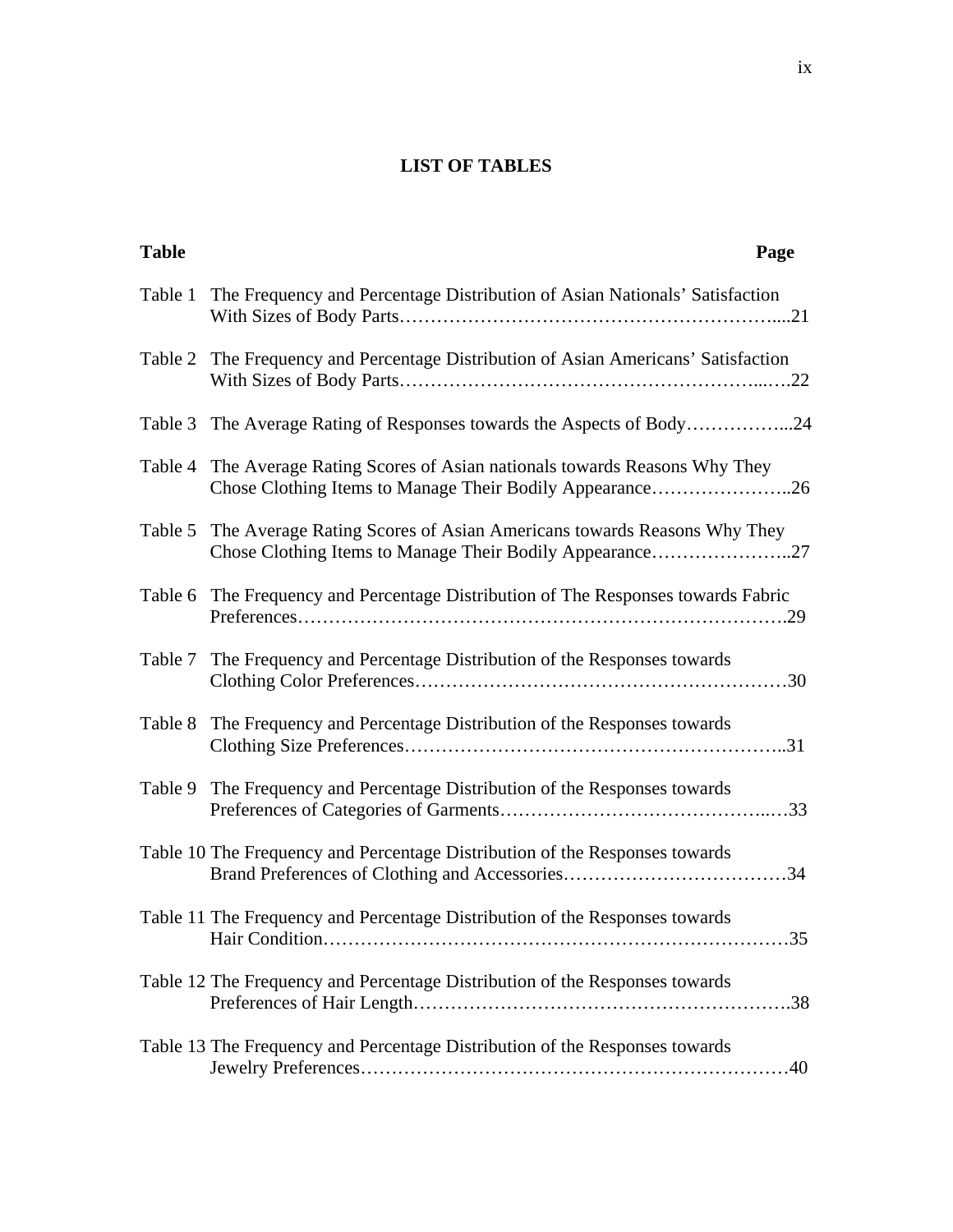| Table 14 The Frequency and Percentage Distribution of the Responses towards |
|-----------------------------------------------------------------------------|
| Table 15 The Frequency and Percentage Distribution of the Responses towards |
| Table 16 The Frequency and Percentage Distribution of the Responses towards |
| Table 17 The Frequency and Percentage Distribution of the Responses towards |
| Table 18 The Frequency and Percentage Distribution of the Responses towards |
| Table 19 The Frequency and Percentage Distribution of the Responses towards |
| Table 20 The Frequency and Percentage Distribution of the Responses towards |
| Table 21 The Frequency and Percentage Distribution of the Responses towards |
| Table 22 The Frequency and Percentage Distribution of the Responses towards |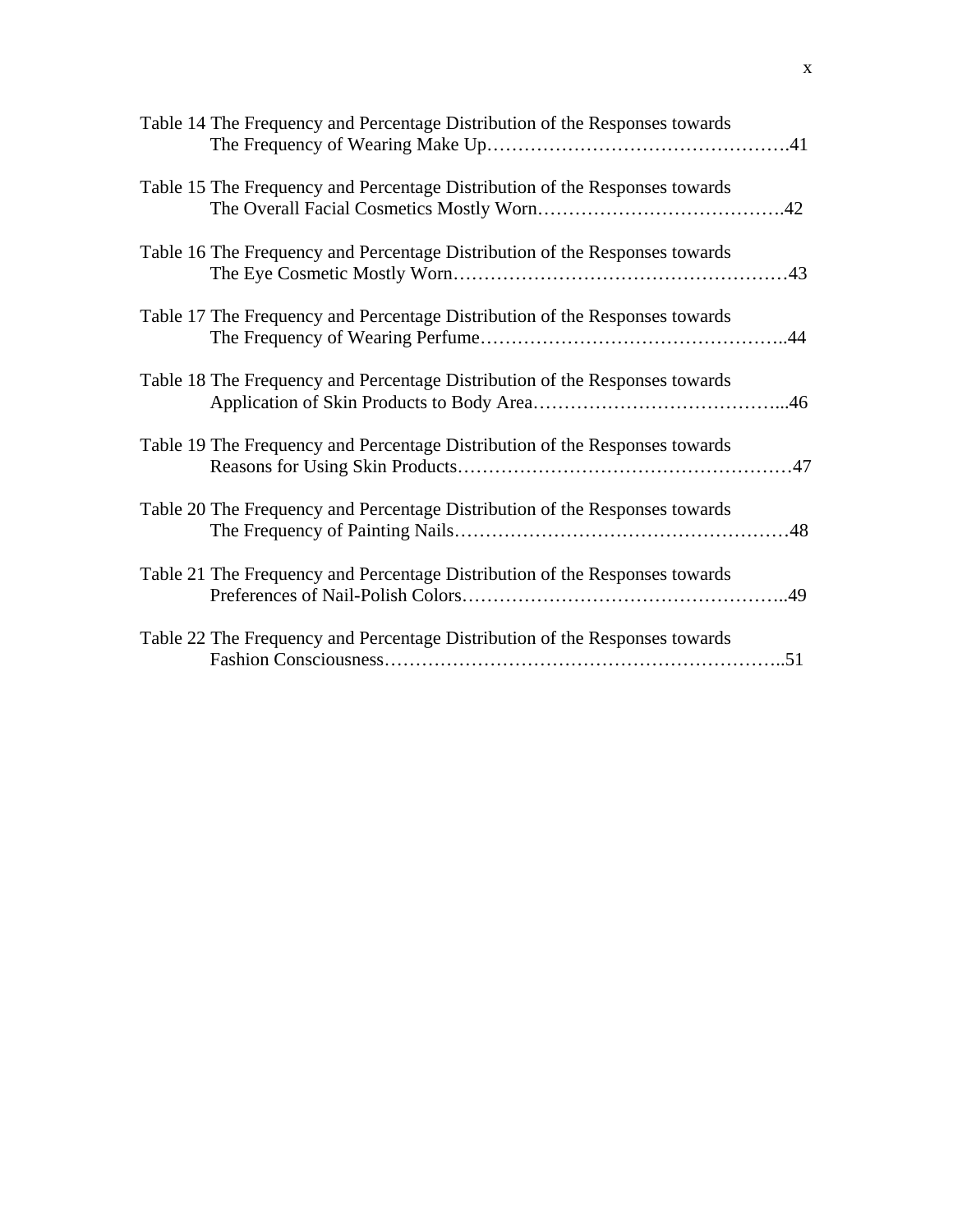#### **CHAPTER I**

#### **Introduction**

 Although the Asian population is, at the current time, considered a minority group in the United States, Asians have significant implications for the nation's retailers and manufacturers.

 The United States is undergoing a demographic transition. After the Civil Rights Act of 1964 and the Immigration Act of 1965, the United States gained increasing numbers of immigrants and has rapidly become a multicultural society. The Immigration Act of 1965 allowed higher quotas, which in turn encouraged the immigration of Japanese, Chinese, Koreans, Filipino, and other Asian nationals to America. During the 1980s, the U.S. received six million legal immigrants and among those, nearly half (2.4 million) came from Asia (Hsia, 1988).

In the  $21<sup>st</sup>$  century, the entire population growth of the nation is predicted to slow to approximately 1.4 million per year compared to 1.8 million in the 1990s. Asian Americans and Asian nationals who have moved to the United States are believed to have higher concerns for education and professional jobs. They tend to have larger households with more than one income earner, resulting in their having above average incomes. Asian nationals tend to live in such metropolitan areas as Chicago, New York, Los Angeles, and other major cities of America. Most Asian nationals come to the United States for educational and career purposes (O' Hare, 1990).

 Asian Americans are the fastest growing minority group in America. Businesses should become more concerned with meeting the needs and wants of this minority.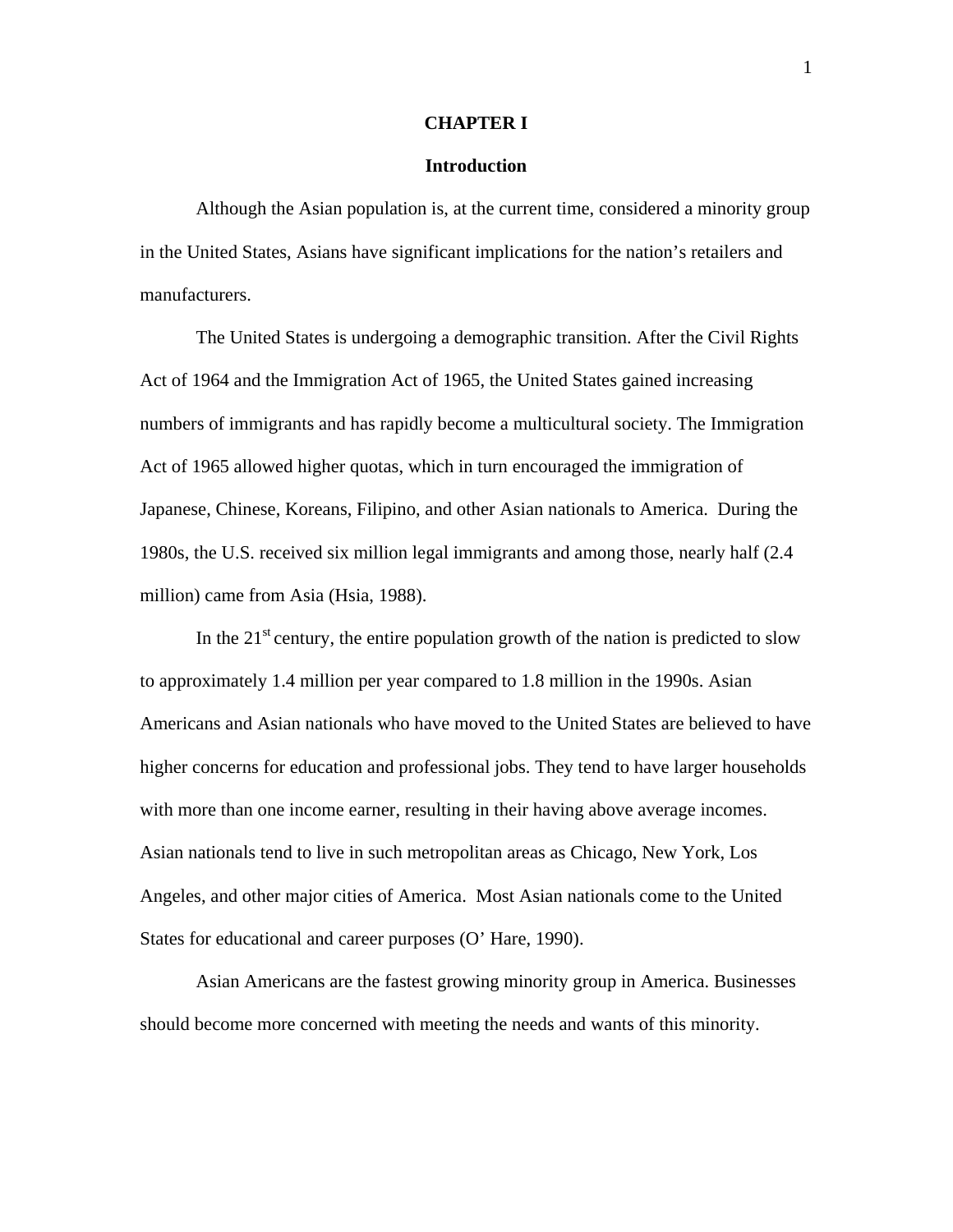The various Asian populations living in America are culturally and demographically diverse. These diversities include differences in acculturation, language, values, and such basic socio demographics as geographic residence, age distribution, national origin, economic level, and educational levels (Mokuau, 1991). All these factors affect their preferences in appearance management and buying behavior towards clothing and adornmentation.

 The survey of appearance management in this study will help manufacturers and retailers to determine buying behavior and to better serve the needs of Asian American and Asian national consumers. The findings will, as well, help educators to further their research interests and students to gain a greater understanding of the product and service needs of this particular population.

#### *Statement of Problem*

 The purpose of this study was to compare preferences of overall appearance management and satisfaction with their body image between Asian Americans and Asian nationals enrolled in University of Wisconsin-Stout. The Asian nationalities will include Chinese, Korean, Japanese, and Hmong students. This research was conducted to indicate buying behavior of this particular population. Data was collected during Spring of 2003 by survey.

#### *Objectives*

The objectives of this study were:

1. To examine the demographic background of Asian Americans and Asian nationals.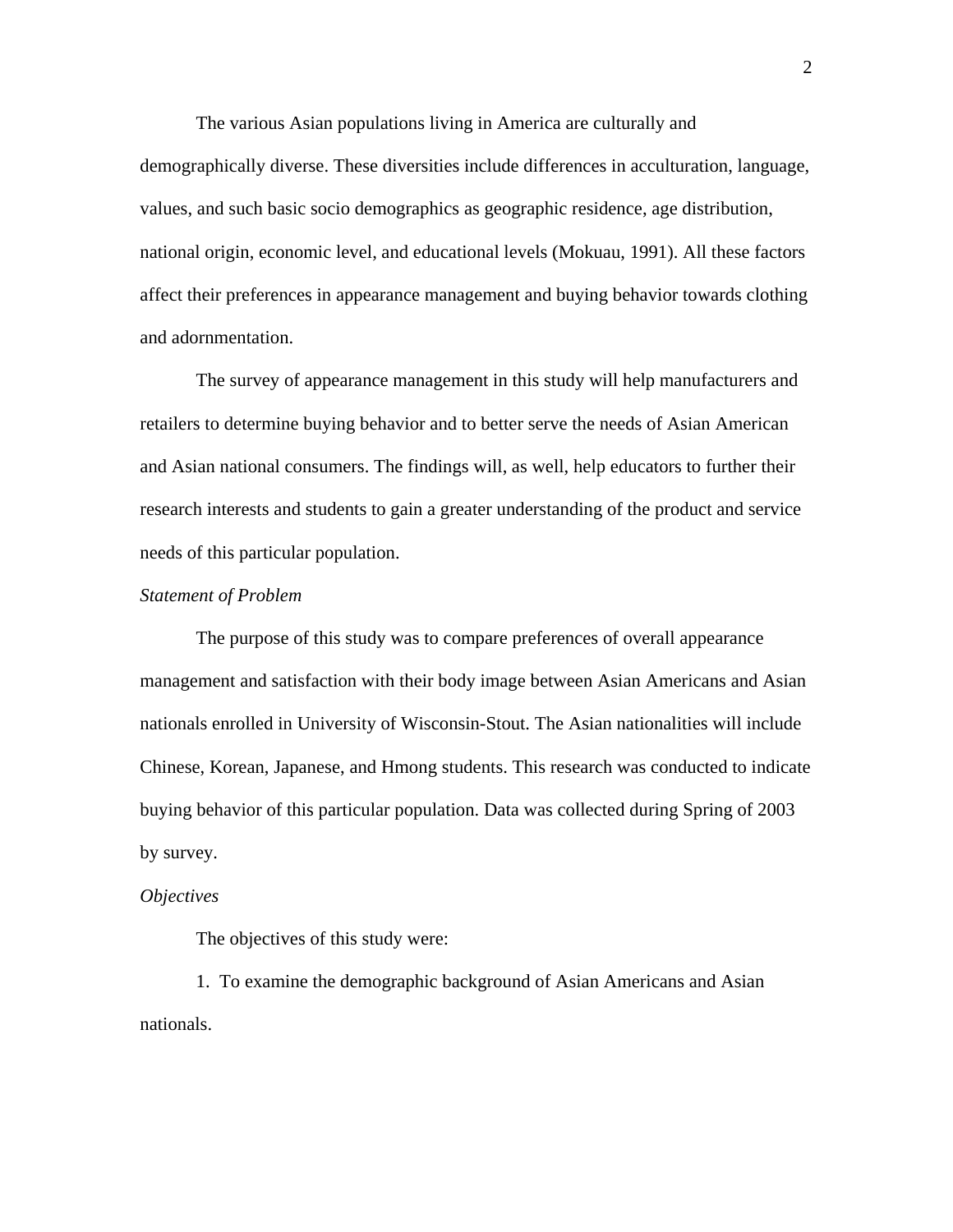2. To investigate apparel and adornment preferences and shopping behavior, as well as, appearance management and satisfaction with body image of selected Asian American and Asian national female students attending the University of Wisconsin-Stout.

3. To compare the factors above among Asian nationals and Asian Americans, in an aim to point out the differences in buying behavior and satisfaction with body image including appearance management.

#### *Assumption*

 The assumption of this study is that there are differences of appearance management, body satisfaction and buying behaviors between Asian Americans and Asian nationals.

#### *Limitations*

This study has limitations as follow;

1. The sample is limited to female students who are Asian nationals and Asian Americans attending University of Wisconsin- Stout.

2. Asian nationals and Asian Americans in the study are limited to only four nationalities: Chinese, Korean, Japanese, and Hmong, therefore, the result cannot be applied to other Asian groups such as Filipino and Pacific Islanders.

3. Asian nationals are limited to those students who have been in the U.S. less than 2 years.

4. The finding of this study should not be generalized to the whole Asian female population found in the United States.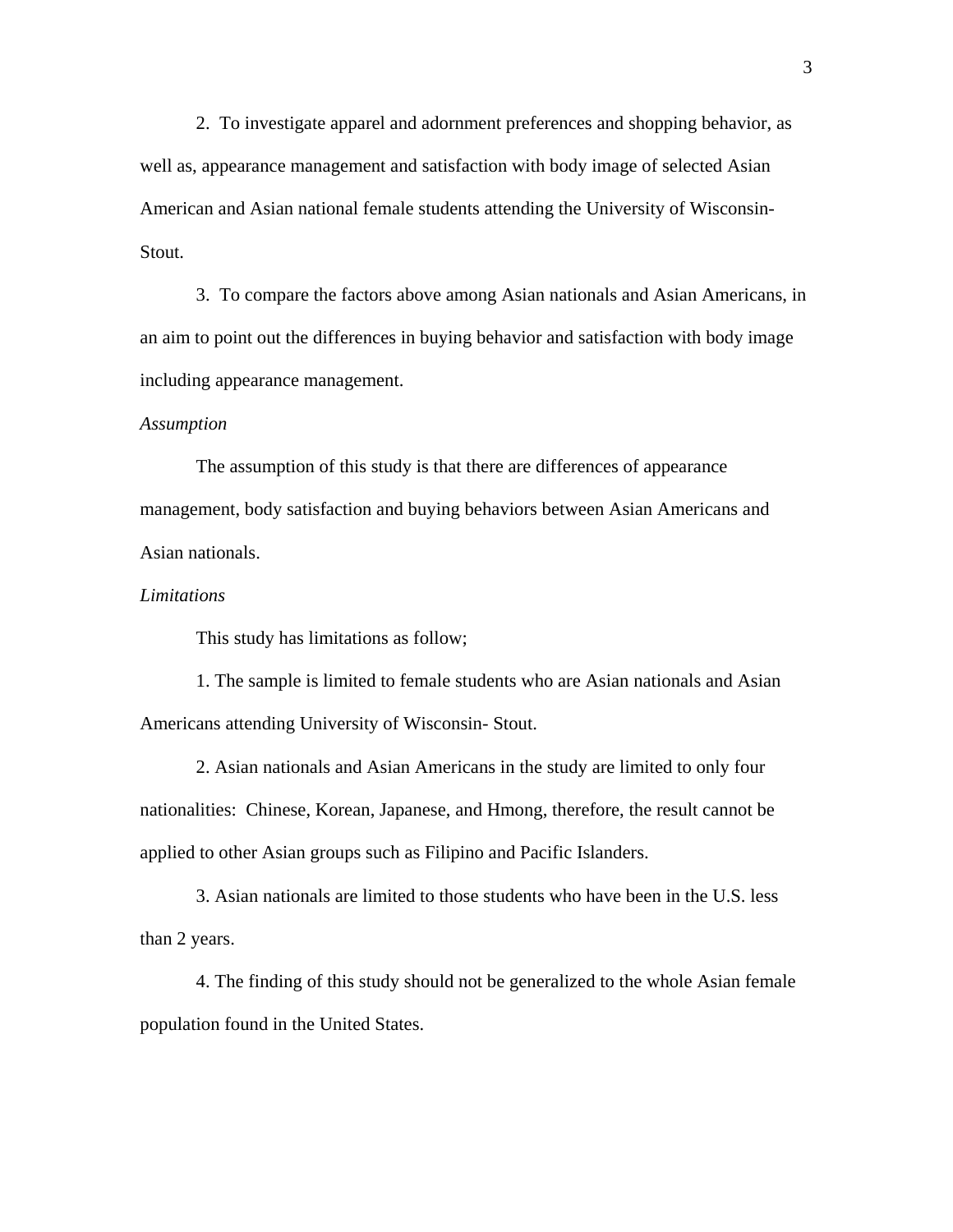#### **CHAPTER II**

#### **Review of Literature**

This review of literature will discuss the following topics:

1) Demographic information of Asian Americans, as well as of specific country origin of selected Asian nationals, 2) buying behaviors of Americans in general, and 3) buying behaviors of Asian American and Asian nationals.

Demographic information of Asian Americans

 Due to the Civil Rights Act of 1964 and the Immigration Act of 1965, the United States gained increasing numbers of immigrants since it allowed the influx of more Asians and Hispanics than North European immigrants (Block & Walker, 1981). The Civil Rights Act of 1964 banned discrimination on the basis of anyone's race, color, national origin, religion, or sex in the use of public facilities, the right to vote, or to seek work. The law further directed the Office of Education, now the Department of Education, to desegregate schools. In 1968, the Civil Rights Act was extended to prohibit discrimination in the sales or rental of housing. In addition, the Immigration Act of 1965 amended the McCarran-Walter Act of 1952, which perpetuated a restrictive national origins system of the 1924 Immigration Act with tiny quotas for Asians. The 1965 amendments required one quota for the Western Hemisphere and one for the Eastern Hemisphere. With the change in Asian immigrant quotas, increasing numbers of Chinese, Koreans, Asian Indians, Filipinos, and other Asians have left their homelands voluntarily for educational and economic opportunities in the United States (Hsia, 1988).

 In addition, since 1975, more than 800,000 Southeast Asian refugees have arrived in North America through a series of parole authorizations granted by the Attorney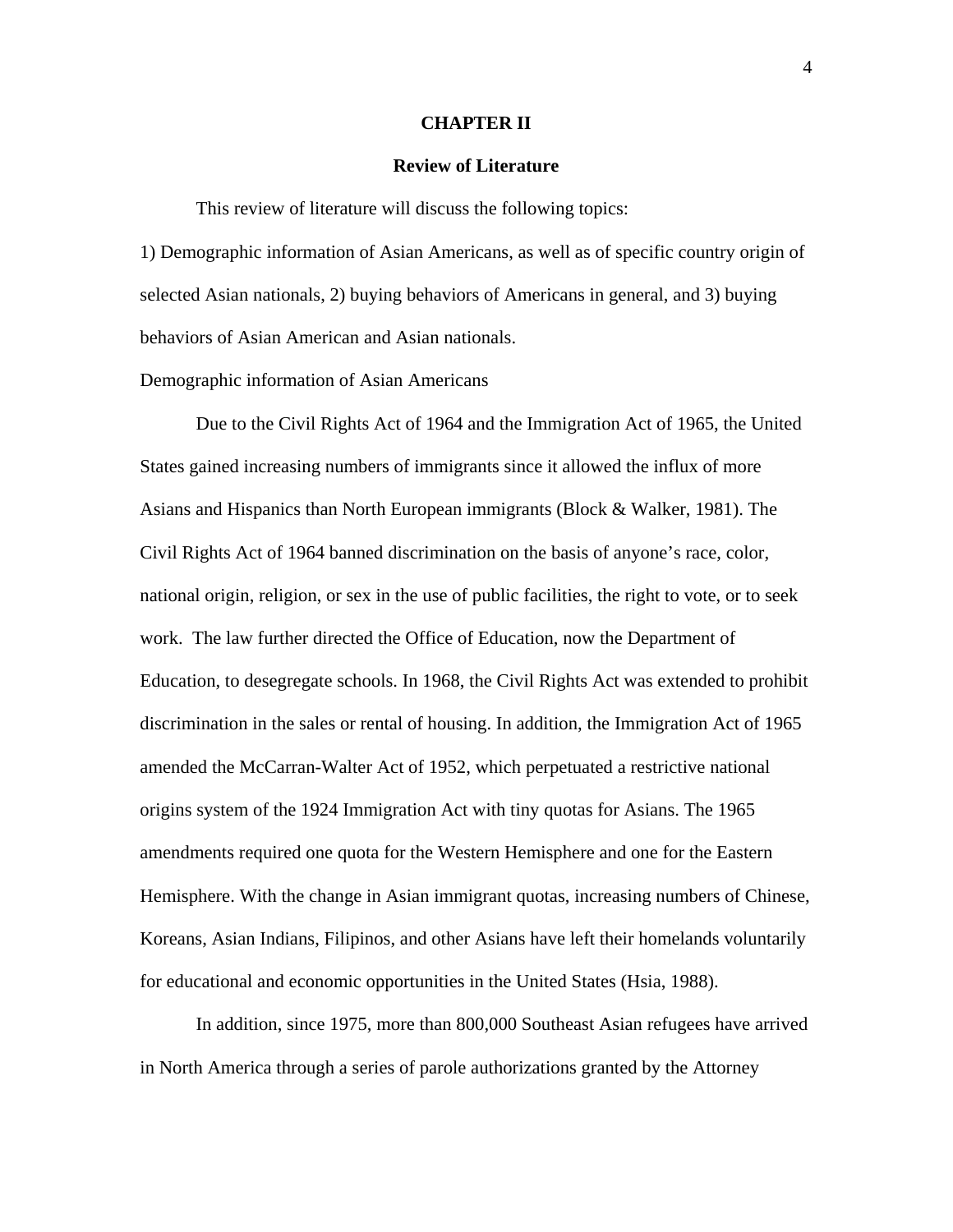General under the Immigration and Nationality Act. Therefore, between 1970 and 1985, Asian Americans have quadrupled in number from 1.4 million in 1970 to 3.5 million in 1980. In 1990, there were more than a million Southeast Asians in the United States especially Vietnamese and Laotians, who are known as Hmongs. The settlement of the Hmong came to be concentrated in a few areas of California, New England, Minnesota, Washington, Colorado, North Carolina, and Wisconsin. (Hsia 1988; O'Hare & Felt, 1991; Walker-Moffat, 1995).

 According to American Demographics, if current trends in immigration and birth rates persist, U.S. residents who are minorities (Blacks, Hispanics, and Asians) will be nearly 115 million by the year 2020, while the white population will increase at a much lower rate. With these trends, America is becoming a more multiethnic or multicultural society (Henry III, 1990; Riche, 1991)

During the 1980s, Asian American population's growth rate was approximately 80 percent. According to the 1988 U.S. Bureau of Census, the total Asian American population in 1980 was about 3.7 million, among whom the Chinese were the largest group with 812,000, followed by 716,000 Japanese, 387,000 Asian Indians, 357,000 Koreans, and 243,000 Pacific Islander Americans (O'Hare, 1990; Makuau, 1991). Furthermore, the 2001 U.S. Bureau of Census has recorded that the total number of Asian Americans in the year 2001 were 10,990,000, and are predicted to be 12,497,000 by the year 2005, and 14,436,000 by the year 2010. Asians are the fastest growing minority, enjoying a 31 percent increase in number between 2001 and 2010 (New Strategist Publications, 2001).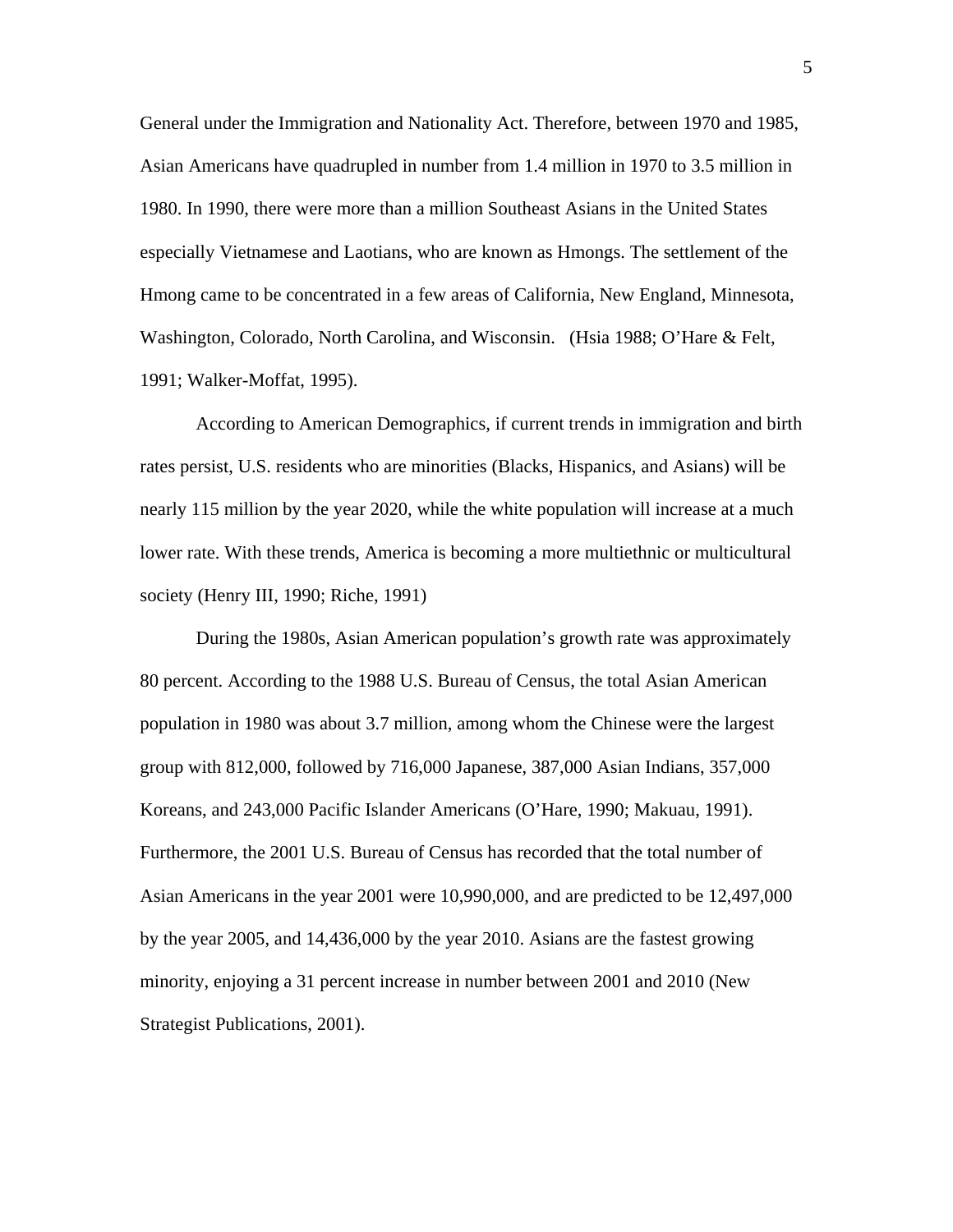Asian Americans concentrate in metropolitan areas in the West and Mid-Atlantic states of Illinois, New York, California, and in major cities of America, while other U.S. born minorities and older immigrants can be found more in suburban areas. Asian immigrants tended to settle around university centers both small and large due to their desire for higher education. They also persistently searched for fresh social and economic opportunities (Riche, 1991).

 Asians did not originally decide to come to the United States for an education. Most left their homelands in order to escape war, poverty, unemployment, political and religious persecution, and other human misfortune. They emigrated because it was a new land with the ability to start a new life and have more opportunity (Hsia, 1988).

 Education for Asian Americans in the earliest days was rarely at issue. Asian children seldom had access to public schools, although parents involuntarily supported public schools at higher rates than other Americans through a series of repressive taxes. However, since World War II, opportunities for education have become widely available. Asian Americans have been historically among the most committed to higher education. Chinese, Japanese, and Korean women have reported substantially higher college completion rates than white women. The right to any sort of education has been so dearly won by each of the Asian immigrant groups that most still regard a college education as a privilege, albeit one essential for their full acceptance and success in American society (Walker-Moffat, 1995).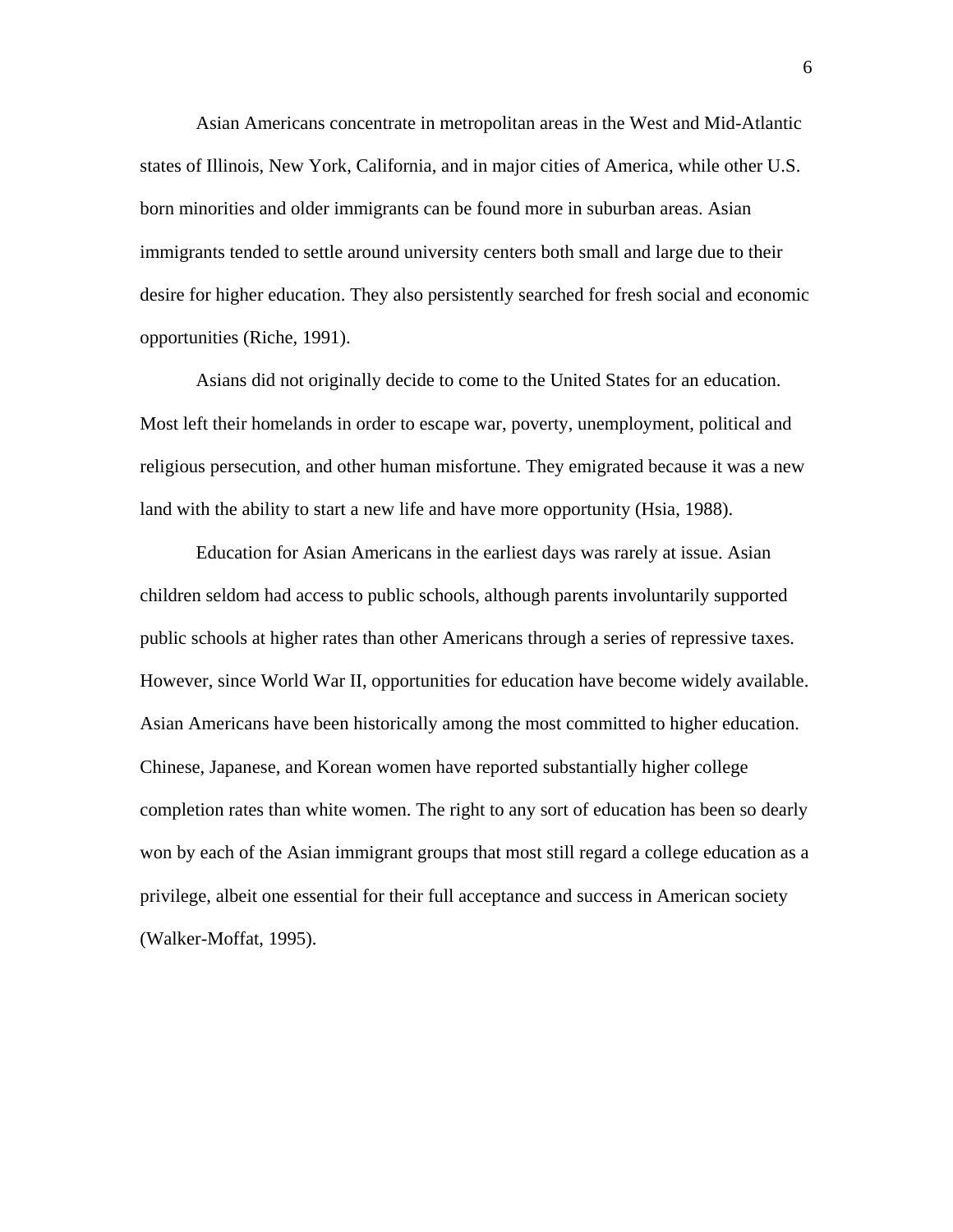#### *China*

 China, known as the world's most populous country, is located in the east central part of Asia, with Beijing as its capital. According to the 1999 Encyclopedia of Global Population and Demographics, it is the world's third largest country besides Russia and Canada, with total land area of 3,705,390 square miles (9,596,960 square kilometers). The nation is governed by the Communist Party, that gained power in the 1949 revolution that defeated the Chinese nationals. Since the late 1970s, the Communist Party has opened the economy to foreign trade and investment and implemented market reforms that have eroded many social protections. Since 1978, China has undergone enormous economic change. Both in agriculture and industry, a socialist market economy has been created (Weinberg, 1997).

 China's open opportunity for foreign trade and investment has led to a lack of regulations, which in turn degraded the physical environment. Though the economy has industrialized rapidly, poverty, particularly in rural areas, increased dramatically. By the mid-1990s, up to 100 million migrant workers left the countryside and moved into cities in search of work. In 1995, China was the world's most populous country, with 1,210,004,956 people. The country has instituted one of the most Draconian birth-control policies in the world, leading its population to decline 1.5 percent in 1953 and 1.0 percent in 1995, though equivalent to growth rates in most industrialized countries (Ciment, 1999)

 In China, women tend to have fewer educational opportunities than men. This is a result of the historic, structural, and cultural components. Chinese women are expected to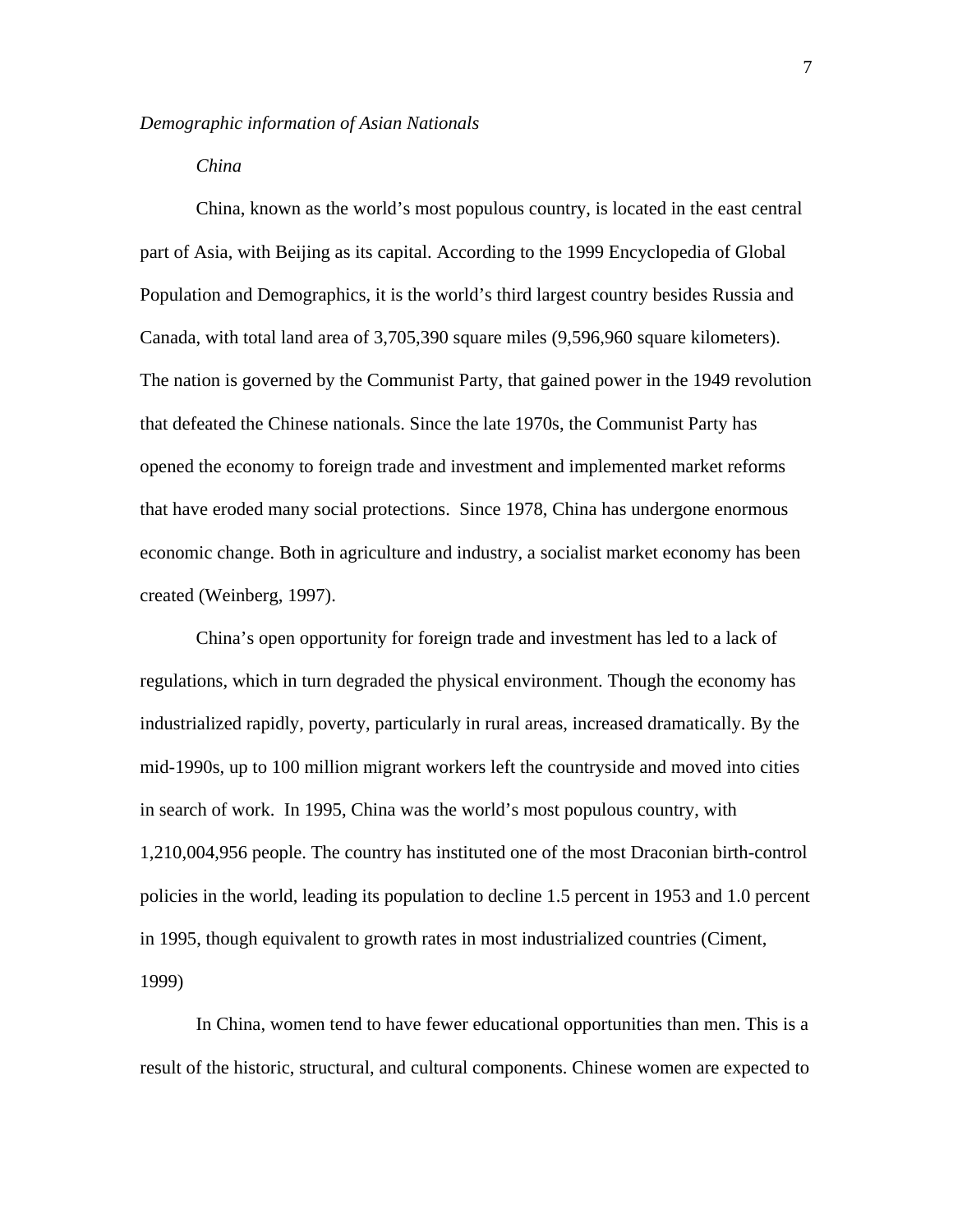take care of the household and children. Therefore, education is not as important as for men who have to work and support the family. Moreover, in many rural areas, school attendance was said to be declining as farmers kept their children on the farm to meet output goals. This behavior resulted in less opportunity for Chinese children to go to school (Weinberg, 1997). In 1995, only 5 percent of the total population possessed higher education, while 67 percent had completed secondary education (Ciment, 1999).

#### *Japan*

 Japan is an island country located in East Asia surrounded by the East China Sea, Pacific Ocean, and Sea of Japan. Tokyo is Japan's capital and it has other major cities such as Osaka, Nagoya, Sapporo and Kobe. The country's neighbors are the Korean Peninsula to the west and the Russian Federation to the northwest. The total land area is 144,689 square miles. The country has a democratic system of government dominated by the Liberal Democratic Party (Ciment, 1999).

 Japan is also known as one of the world's leading economic powers, with a modern and highly efficient industrial sector. The Japanese government plays an important role in assisting industrial growth. In 1990, the nation faced a financial crisis and was enduring a long economic recession. This occurred in part because of high levels of speculation on real estate and equities (Hsia, 1988; Weinberg, 1997).

Japan's leading industries have historically provided workers with a cradle-tograve safety net. Its people are the healthiest people in the world, with a comprehensive and accessible medical care system. In 1995, the nation's population of nearly 125.5 million was growing at the slow rate of 0.2 percent, due to a declining birth rate. The country also has high life expectancy at birth of nearly 80 years and the lowest infant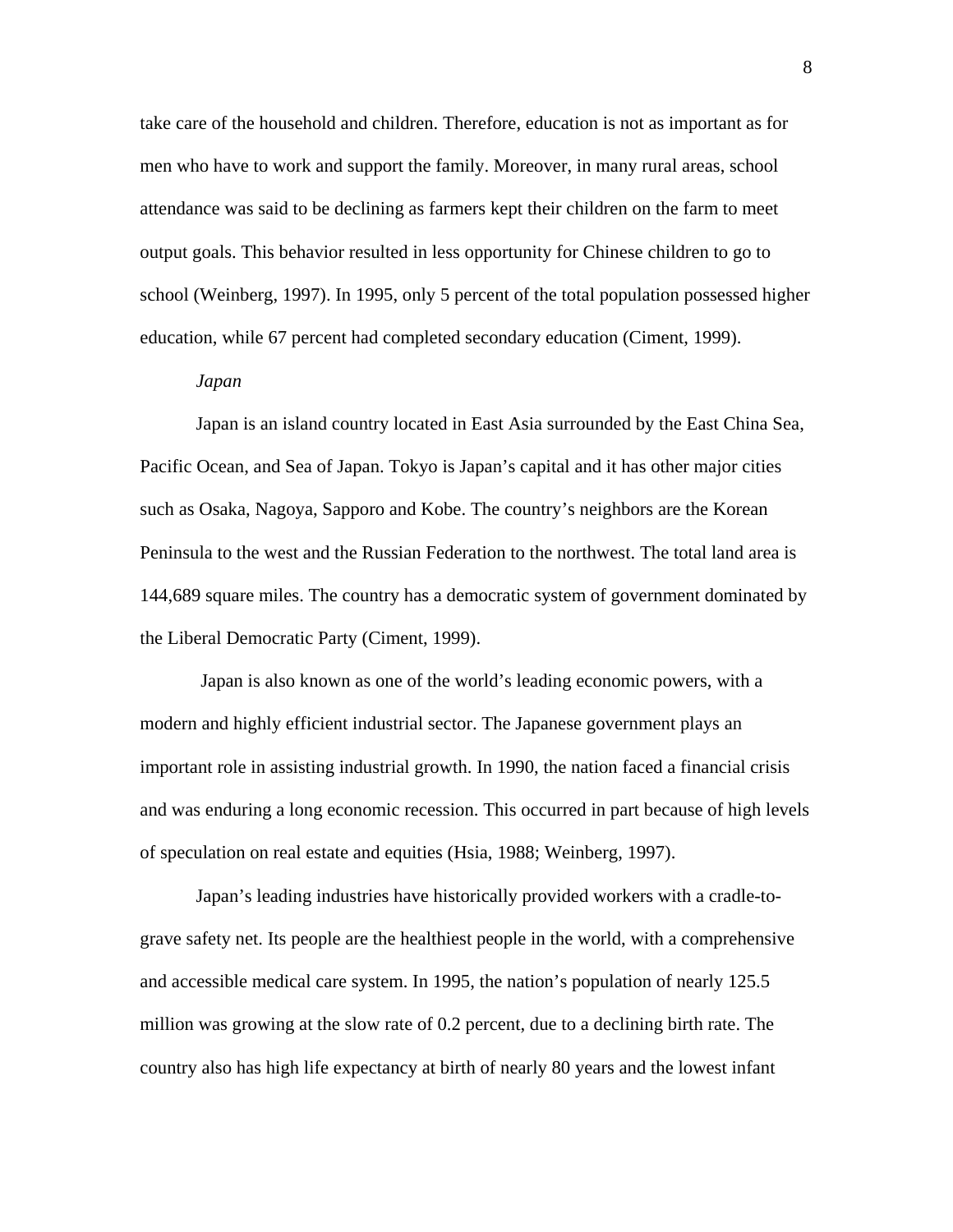mortality rate in the world with 4.4 deaths per 1,000 live births (Ciment, 1999; Cohen, 2002).

Japanese women are among those who have high education attainment. According to the 1997 World Fact book, up to 40 percent of Japanese women had higher education by the year 1995, meanwhile 99 percent completed their secondary level education degree.

#### *Korea (Republic of Korea)*

 The Republic of Korea is also known as South Korea. South Korea is located in East Asia on the southern half of the Korean Peninsula between the Sea of Japan and the Yellow Sea. Its total land area is 38,023 square miles with North Korea to the north and Japan to the southeast, across the Korea Strait (Ciment, 1999).

 South Korea gained independence in August of 1948 and had developed its economy quickly. The country has a modern industrial economy, with a highly trained and skilled labor force. The South Korean government played an important role in developing the economy in terms of planning and investment. Its startling industrial advance has been accompanied by the development of an autonomous workers' movement demanding higher wages and improved working conditions (Hsia, 1988; Ciment, 1999).

 From the 1960s to the 1980s, South Korea faced one of the most dramatic social, economic, and political transformations of any country on the face of the earth. It went from a primarily rural and agricultural society to a largely industrialized and urban one. Between 1965 and 1995, the country's population increased from more than 16.2 million to 45.5 million. Moreover, as the economy modernized and became more urbanized, the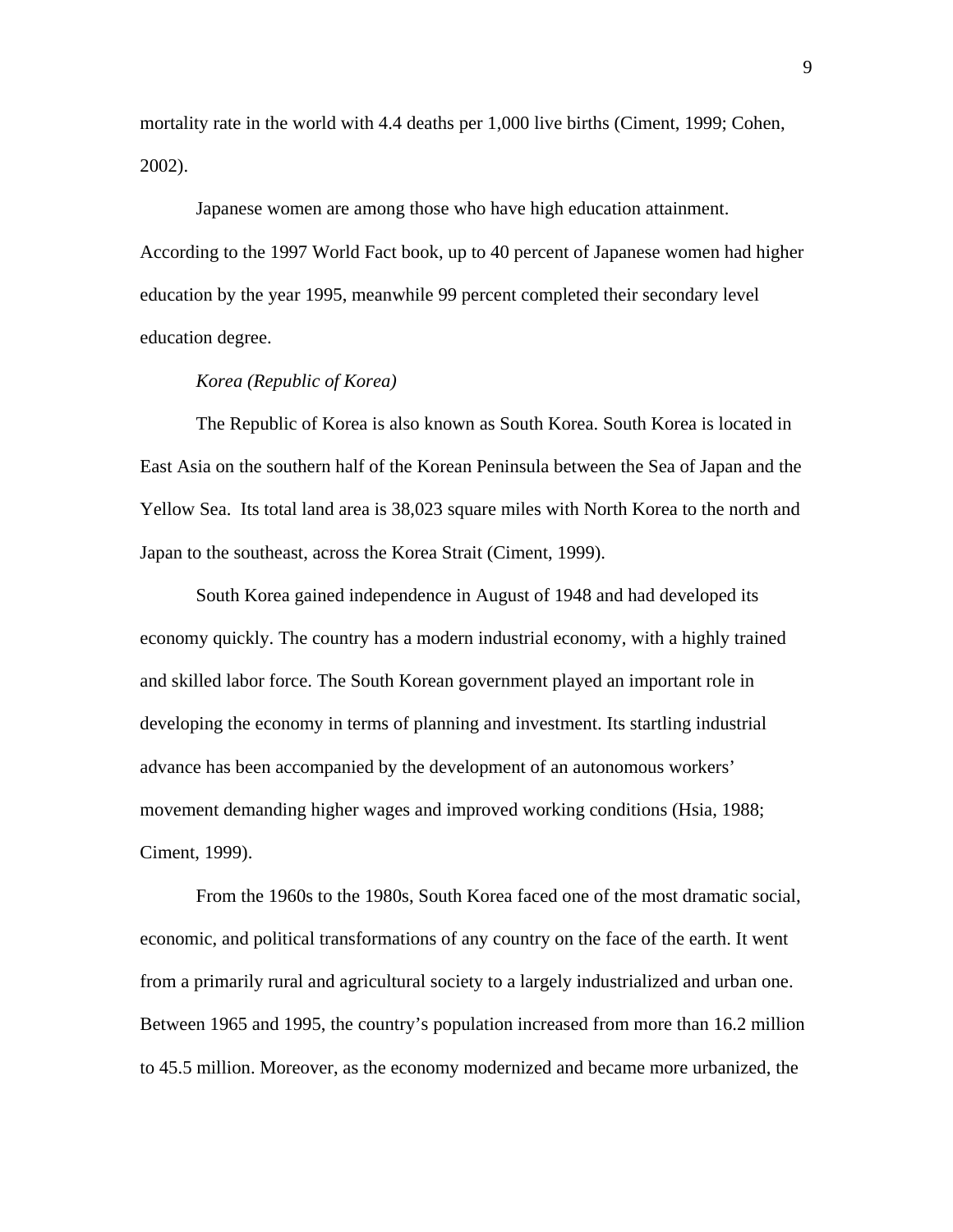population growth rate stabilized and gradually declined to less than half the earlier growth rate. The country also has high a life expectancy and a low infant mortality rate (Ciment, 1999).

 As recorded in the 1997 World Fact book, in the year 1995, over 50 percent of Korean women had earned a higher education degree, and up to 97 percent had finished secondary school.

#### *Laos (The Lao People's Democratic Republic)*

Laos is located in Southeast Asia. Vietnam is on its eastern and northeastern boarders, China to its north, Myanmar on the northwestern, and Thailand and Cambodia to its southwest. The nation was a territory of France and gained its independence in July 1949 (Ciment, 1999).

 Laos is considered an agricultural country, with a largely undeveloped infrastructure that is in great need of expansion. Its per capita gross domestic product (GDP) was only \$1,100 in 1995. At that time, the country's population of nearly 5 million was growing at an annual rate of 2.8 percent, primarily due to high birth rate. The country's 1995 infant mortality rate approached 96.8 deaths per 1,000 live births (Weinberg, 1997).

 The Hmong who number 8 percent of Laos' population in 1995, are those who fled China during the  $19<sup>th</sup>$  and  $20<sup>th</sup>$  centuries. They lived exclusively in mountainous areas with a lack of education and career opportunity. In 1975 and 1984, the Hmong refugees arrived in the United States through a series of parole authorizations granted by the Attorney General under the Immigration and Nationality Act (Walker-Moffat, 1995).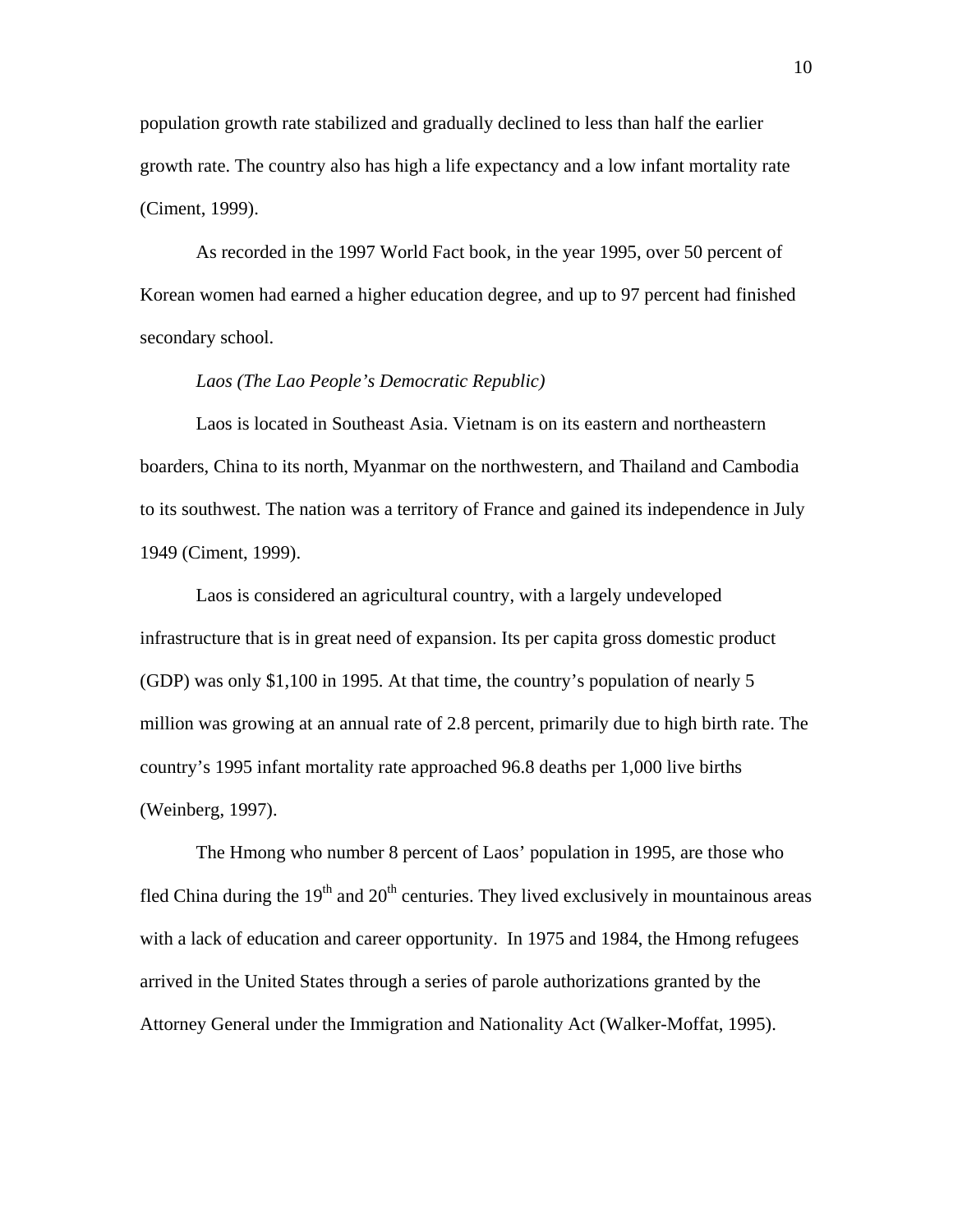In Laos, the rate of literacy is extremely low. In 1995, only 3 percent of the total population could read a newspaper and 7 percent had television. This has led to low completion of education among the Lao population. Hmong women lived in the mountain regions and had the least chance for education. Moreover, only 18 percent of Lao females finished secondary school and none of them had completed higher level of education (Ciment, 1999).

#### *Buying behaviors of Americans*

 According to 1999 New Strategist Publications, the American household income stands at a record high today, with the median reaching \$37,005 in 1997. Besides, nearly one in ten households had an income of \$100,000 or more. In 1967, fewer than 2 million households had incomes of \$100,000 or more (in 1997 dollars). By the year 1997, the number had risen to nearly 10 million, which was more than five times the 1967 figure.

 Consumer behavior is highly related to household income. Consumer behavior is defined as the study of the buying units and the exchange processes involved in acquiring, consuming, and disposing of goods, services, experiences, and ideas (Mowen, 1995). Americans in general are more likely to have less brand loyalty, but value quality and are price conscious. They look more for better deals with better quality, especially among women ages 30 to 45, while having low store loyalty. There are several reasons that people purchase products, such as needs and wants of consumption, and enhancing physical attractiveness. Many factors influence the buying process, such as peer pressure, cultural background, advertisement, etc. According to New Strategist Publications of 1999, Americans spend most on food and beverages, followed by apparel, health care,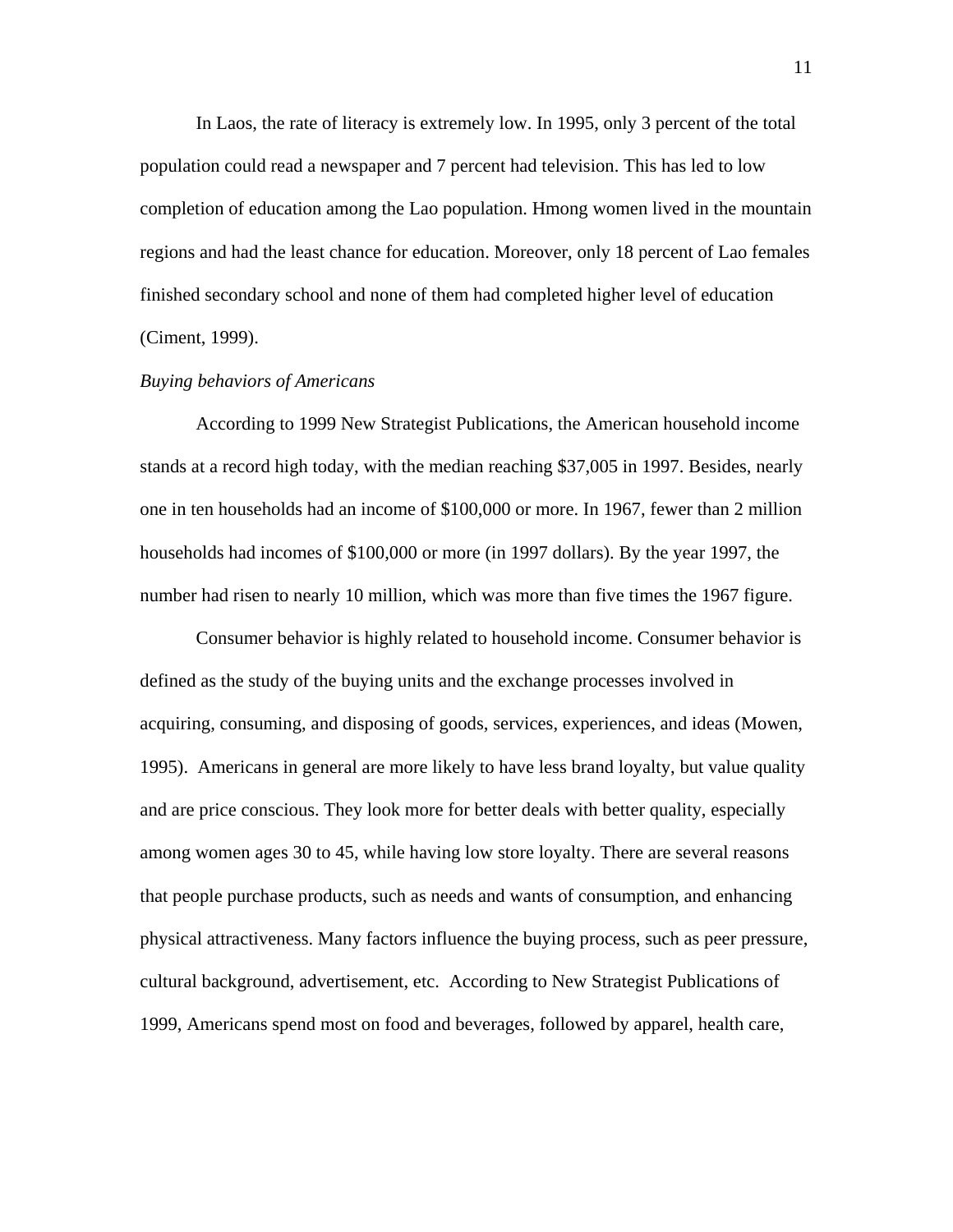electronics equipment, and personal care products and services. In addition, female consumers spend 50 percent more on apparel than males (Riche, 1993).

 It appears that most female American students pay higher attention to their appearance than male students. In 2000, college students, especially female students, were reported spending 9,244,278 dollars on food and beverage and up to 7,771,330 dollars on apparel. (New Strategist Publications, 1999). The buying behaviors of college students are highly impacted by feelings and emotions. Almost 80 percent of their apparel expense is impulsive buying. They also rely heavily on image and social situations, such as peer pressure. Their strong emotional elements drive them to engage in actions that have high levels of symbolic meaning, such as wearing certain types of jewelry to create a tough image (Mowen, 1995).

 In addition, the improvement of household income in the midwest since 1990 has reflected in midwestern spending habits. In Wisconsin in 2001, total consumer buying power was 97,744,759,000 dollars. Milwaukee County had the biggest consumer buying power at 16,452,495 dollars followed by Dane County at 8,892,690,000 dollars, and Waukesha County at 8,837,603,000 dollars (Claritus, 2002).

 However, people in the midwest tend to consume products and services based largely on their wants and needs, rather than feelings and emotions. Teenagers in the midwest tend to be more relaxed in their appearance, which in turn reflects on their less spending on apparel and adornment (New Strategist Publications, 1999).

#### *Buying behaviors of Asian Americans and Asian nationals*

Asian Americans and Asian nationals possess more household income because of higher educational attainment and greater career success. They also respect and keep the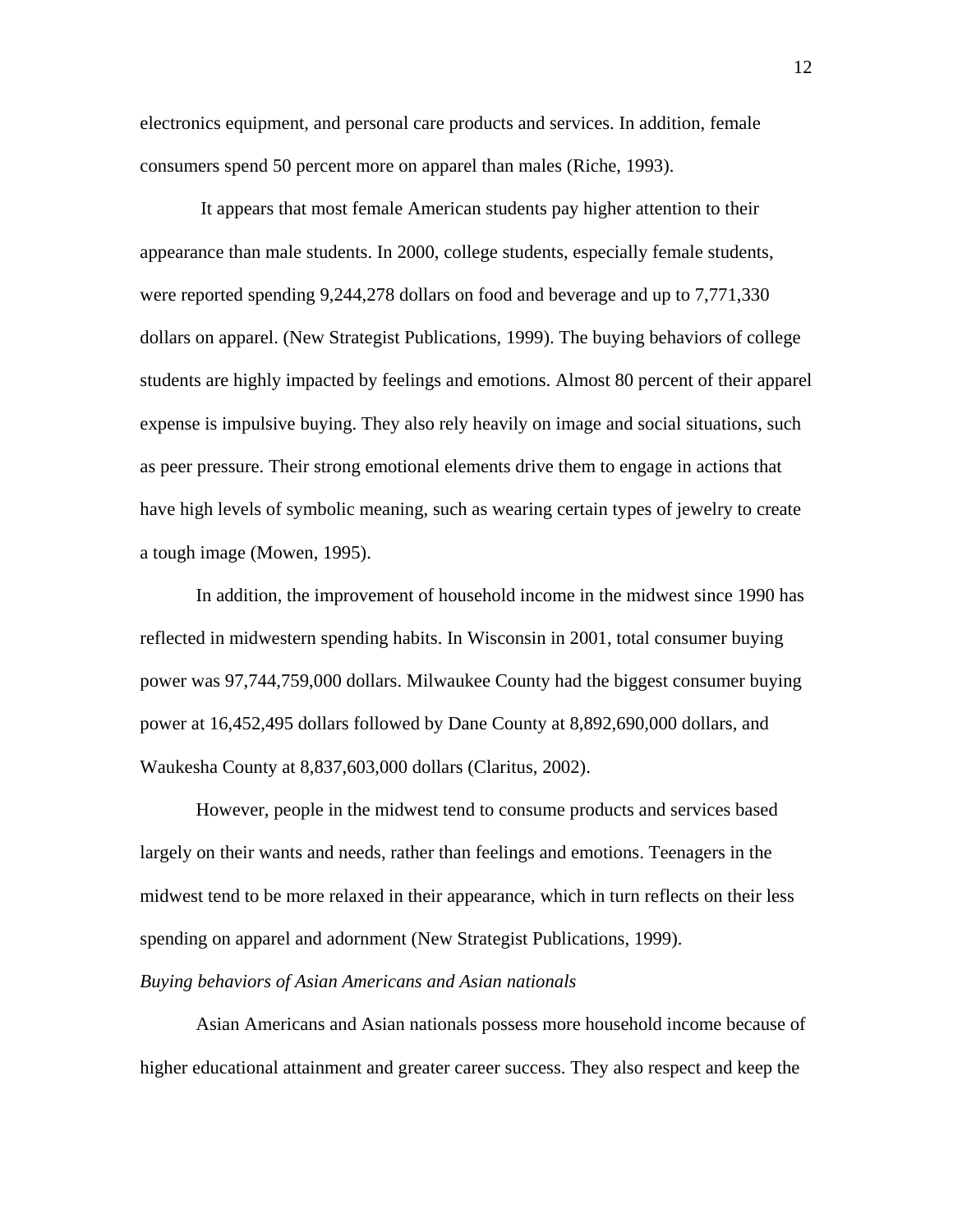family as first priority. These factors, as well as their cultural background and cultural differences, affect their purchasing decisions (Hartnett, 1992).

 Asians are more likely to have high brand loyalty. However there is a difference between Asian Americans' and Asian nationals' buying behavior. Asian Americans seems to be more price-, selection-, and location-conscious, while Asian nationals are more willing to pay higher price for products. They put more emphasis on brand and store names. Most Asian nationals, especially those with higher education, are more likely to buy apparel, shoes, and health and beauty aids that are designer brands. On the other hand, many Asian Americans have their own loyalties. As they become acculturated and confront a greater multitude of new and different brands, the previous loyalty for certain products is diminished and they turn to new buying habits (Miller, 1991). According to the American Management Association (1987), all of the sources of product information and advertising have a great effect on Asian American buying decisions.

 Asians also have high loyalty to their home country's brands. For example, Japanese people will be more likely to buy Japanese cars, and Colgate toothpaste is popular in California because these items were popular in Asia. This is also applied to apparel and adornment. Ninety percent of Asian nationals prefer to buy clothing from designer brands that were advertised or had their branches in their home country. However, some Asian Americans who used to consume certain American brands would rather buy products from their homeland after they moved to the United States. They think it shows their loyalty to their home country (American Management Association, 1987).

13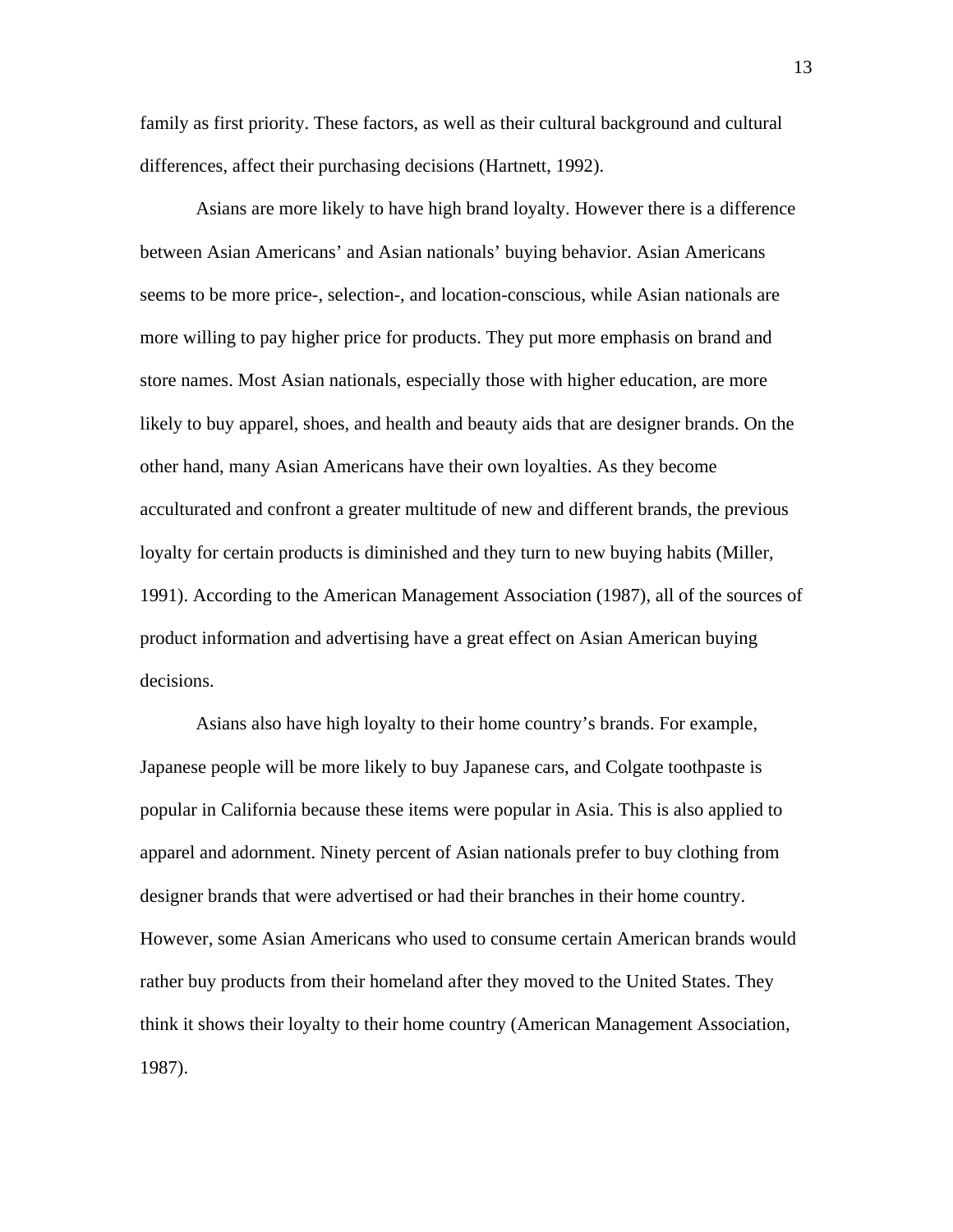According to American Management Association (1987), in 1985, Asian Americans made over 40 percent of their purchases due to impulse buying. Apparel and shoes were considered to be the most frequently purchased items, followed by cosmetics, jewelry, and handbags. However, Asian Americans are more careful in choosing products than Asian nationals. This may be due to lack of product information. Asian Americans are those who are better English speakers and have a higher chance of being informed about products. It is more complicated for Asian nationals to choose particular products.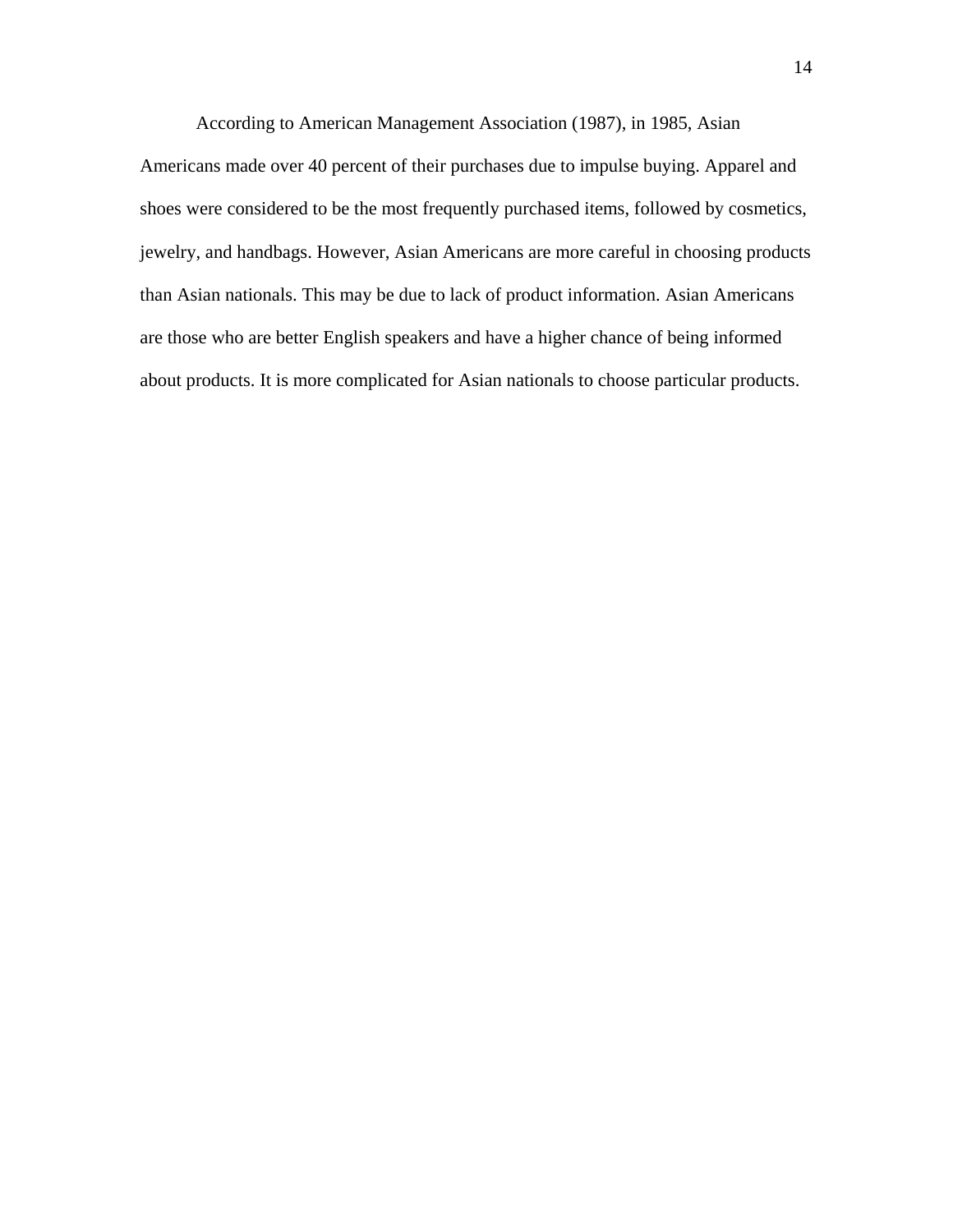#### **CHAPTER III**

#### **Methodology**

 This study primarily compared the differences of appearance management, body image satisfaction and buying behavior between Asian national and Asian American female students. The research also studied four nationalities including Chinese, Korean, Japanese and Hmong. The respondents were attending the University of Wisconsin-Stout. *Development of the Survey* 

 The surveys consisted of four categories with 57 questions. The categories included self perception, body satisfaction, appearance management, and buying behaviors and preferences. The survey questions also included basic demographic characteristics descriptive of the respondents. Some questions were based on a research project conducted by Dr. Renee Lynch (1989).

 The surveys consisted of Likert Scales with response options from 1- too small to 5- too big, and 1- very dissatisfied to 5- very satisfied. These were designed to perceive the body image satisfaction of the respondents. Closed- ended and partially closed-ended questions with ordered and unordered response selection were also included. These were designed to examine respondents' perceptions of their bodies, appearance management and buying behaviors and preferences. Some questions with short answer were included in order to examine personal preferences in regard to their buying behaviors. In addition, demographic information was gathered by using short answer and closed-ended questions. A copy of the survey is shown in Appendix A.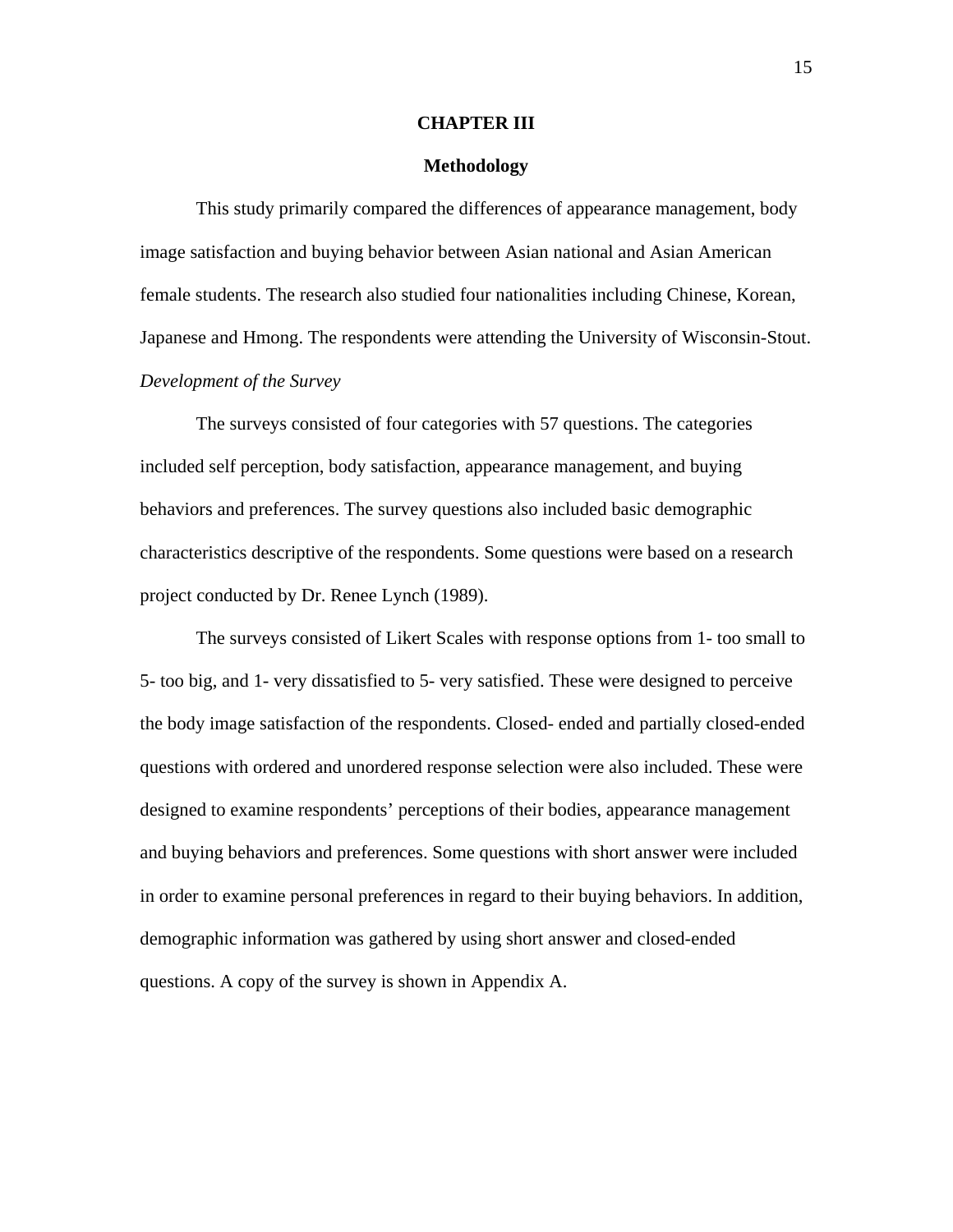#### *Selection of the Sample*

 The sample group consisted of female Asian national and Asian American students enrolled in University of Wisconsin- Stout. The respondents were limited to four nationalities: Chinese, Korean, Japanese and Hmong. Asian nationals were limited to those who had been in the United States for two years or less. A list of name of the sample group was obtained from Registration and Records office of UW- Stout. The list was randomly selected from the students meeting the research criteria.

#### *Administration of Survey*

 A completion of Human Subject Protection training was required prior to a process of sending out surveys. Consent for the research was obtained from the UW-Stout Institutional Review Board for the Protection of Human Subjects in Research (IRB). After an approval, a cover letter was attached to the survey explaining the purpose of the study and inviting the subjects' response. The letter appears in Appendix B. A total of 100 surveys were sent out between May 7, 2003 and May 9, 2003. Sixty seven surveys out of the total were emailed to the respondents, and 33 surveys were sent out by mail. There were divided into 50 surveys for Asian nationals and Asian Americans. Selfaddressed, stamped return envelopes were also included with the surveys sent by mail. The request was made to complete the survey and return it by May 30, 2003. The last surveys were returned on June 4, 2003.

#### *Statistical Treatment of the Data*

The data collected from usable surveys was analyzed by the Academic Computer Services Center at the University of Wisconsin- Stout. Mean, frequency count and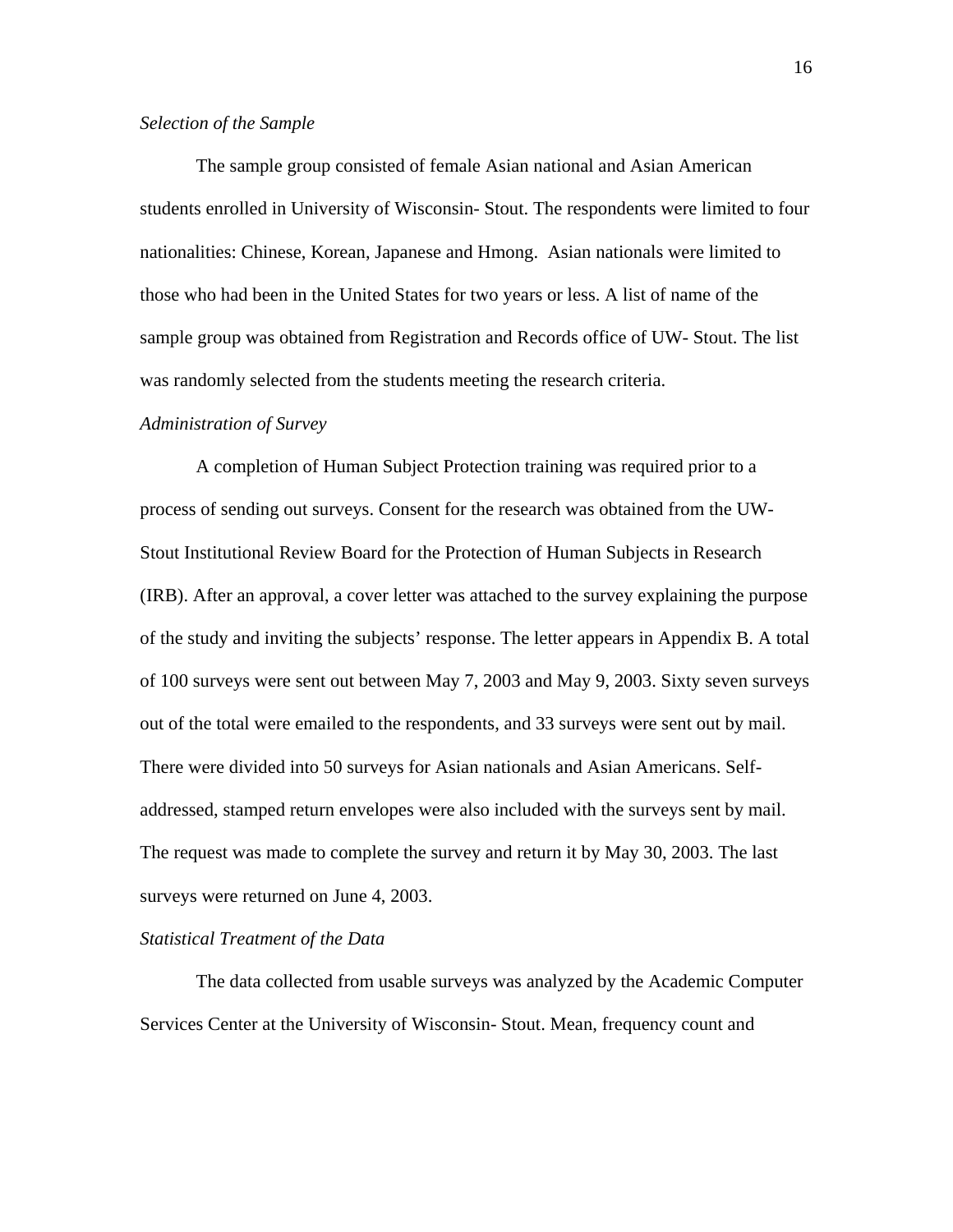percentage were used for a comparison among Asian national and Asian American

female students.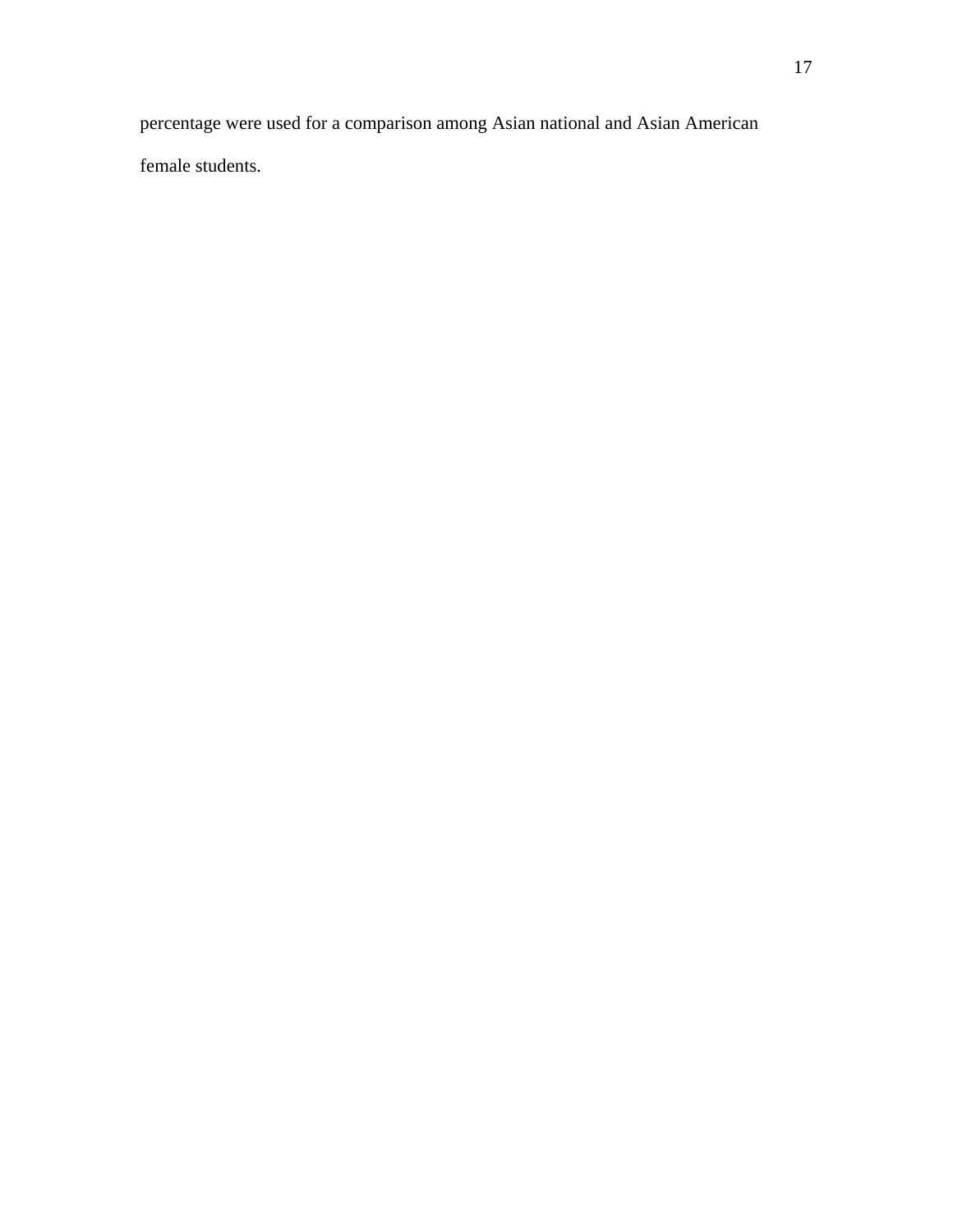#### **CHAPTER IV**

#### **Results**

This chapter will include the results of surveys comparing appearance management, body image satisfaction and buying behavior between Asian national and Asian American female students. It also includes demographic information of the respondents.

 One hundred surveys were sent to identified Asian national and Asian American female students enrolled in University of Wisconsin-Stout. Sixty-seven surveys were emailed and 33 surveys were sent by mail. A total of 62 surveys were returned, 58 of which were usable. Of the 58 usable, 27 surveys were from Asian nationals and 31 surveys from Asian Americans. This resulted in an overall return rate of 58 percent. *Demographic information* 

Of the 58 participants, 46.6 percent ( $n = 27$ ) indicated they were Asian national, and 53.4 percent  $(n = 31)$  indicated they were Asian American. Of the total groups of students, 32.8 percent ( $n = 19$ ) said they were Chinese origin, 25.9 percent ( $n = 15$ ) indicated they were Korean origin, 24.1 percent  $(n = 14)$  said they were Japanese origin, and 17.2 percent  $(n = 10)$  said they were Hmong origin. There were 2.32 percent of respondents who identified themselves as Asian, though they did not fit into the above groups.

Of the 27 Asian national respondents, 37 percent ( $n = 10$ ) were of Chinese origin, 25.9 percent ( $n = 7$ ) said they were of Korea origin, 25.9 percent ( $n = 7$ ) indicated they were of Japanese origin and 11.1 percent  $(n = 3)$  said they were of Hmong origin. Out of 31 Asian American respondents, 29 percent ( $n = 9$ ) said they were of Chinese origin, 25.8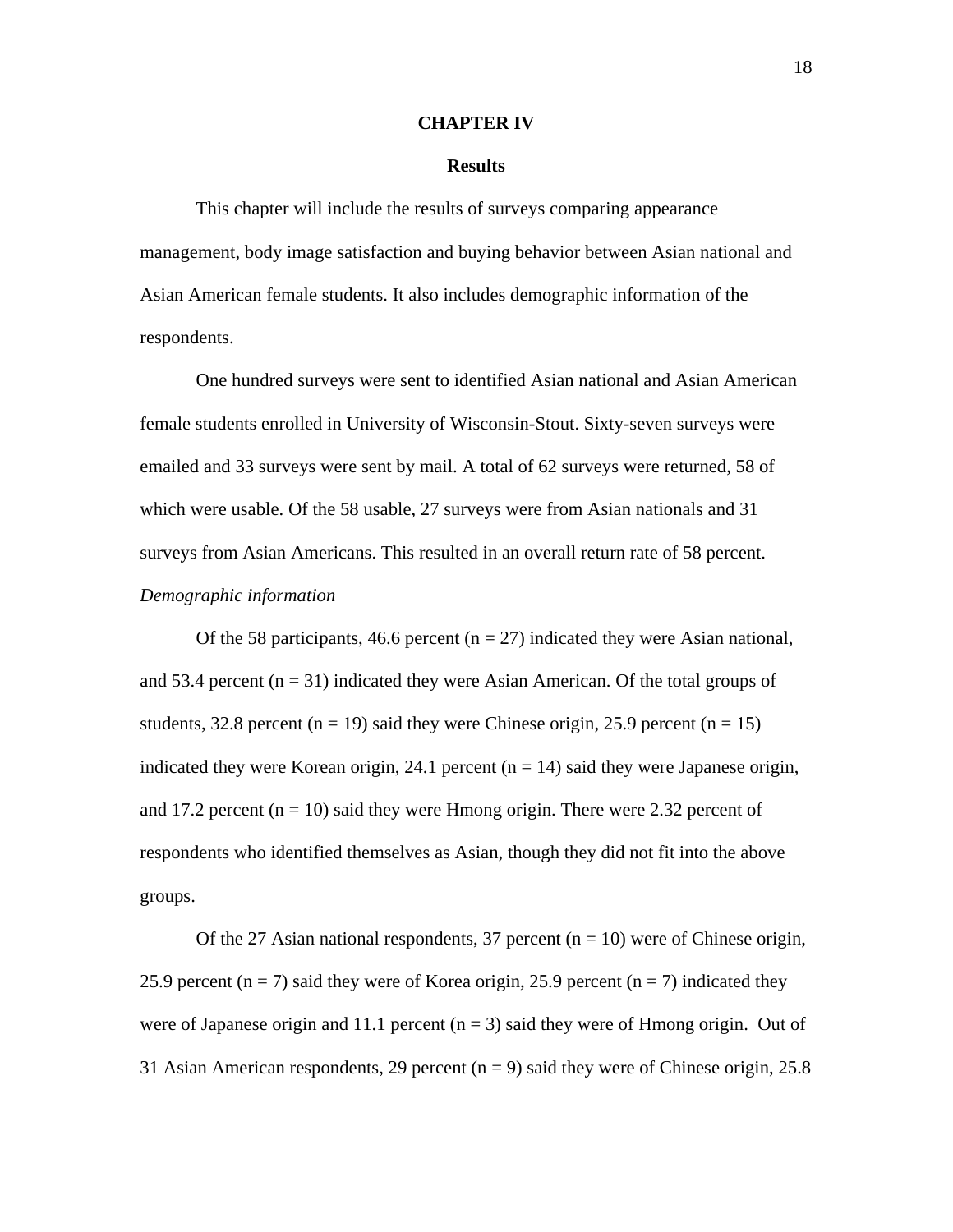percent ( $n = 8$ ) indicated they were of Korean origin, 22.6 percent ( $n = 7$ ) indicated they were of Japanese origin and 22.6 percent  $(n = 7)$  said they were of Hmong origin.

Of the 58 respondents, the average age for Asian nationals was 24 years old, and of Asian Americans was 22 years old. The ages ranged from 18 to 31 for Asian nationals and 18 to 34 for Asian Americans. The average reported height for Asian nationals was 5 feet 2 inches, and 5 feet 1 inch for Asian Americans. The range in height for Asian nationals was from 4 feet 9 inches to 5 feet 6 inches, and for Asian Americans was from 4 feet 8 inches to 5 feet 6 inches. The average reported weight for Asian nationals was 109 pounds and 123 pounds for Asian Americans. The weights of the Asian nationals ranged from 98 to 125 pounds. Asian Americans' weights ranged from 85 to 246 pounds. According to the surveys, the different percentage of each Asian origin might result in the differences of body build.

#### *Body Satisfaction*

Respondents were asked to indicate their feeling and concerns about their appearance and body image, in relation to the society they are in right now. Of all the respondents, the largest number of Asian nationals (58.6 percent) weighed themselves weekly and the majority of Asian Americans (62.1 percent) measured their body parts every few months. In addition, 48.1 percent of Asian nationals indicated they were 5-10 pounds overweight and 33.3 percent always worried about their weight. Most of Asian Americans, 41.9 percent thought their weight was just about right and 45.2 percent worried about their weight once in a while. Thirty seven percent of Asian national respondents indicated that from looking at them, most people thought they were normal weight, 33.3 percent said people thought they were somewhat underweight, and 25.9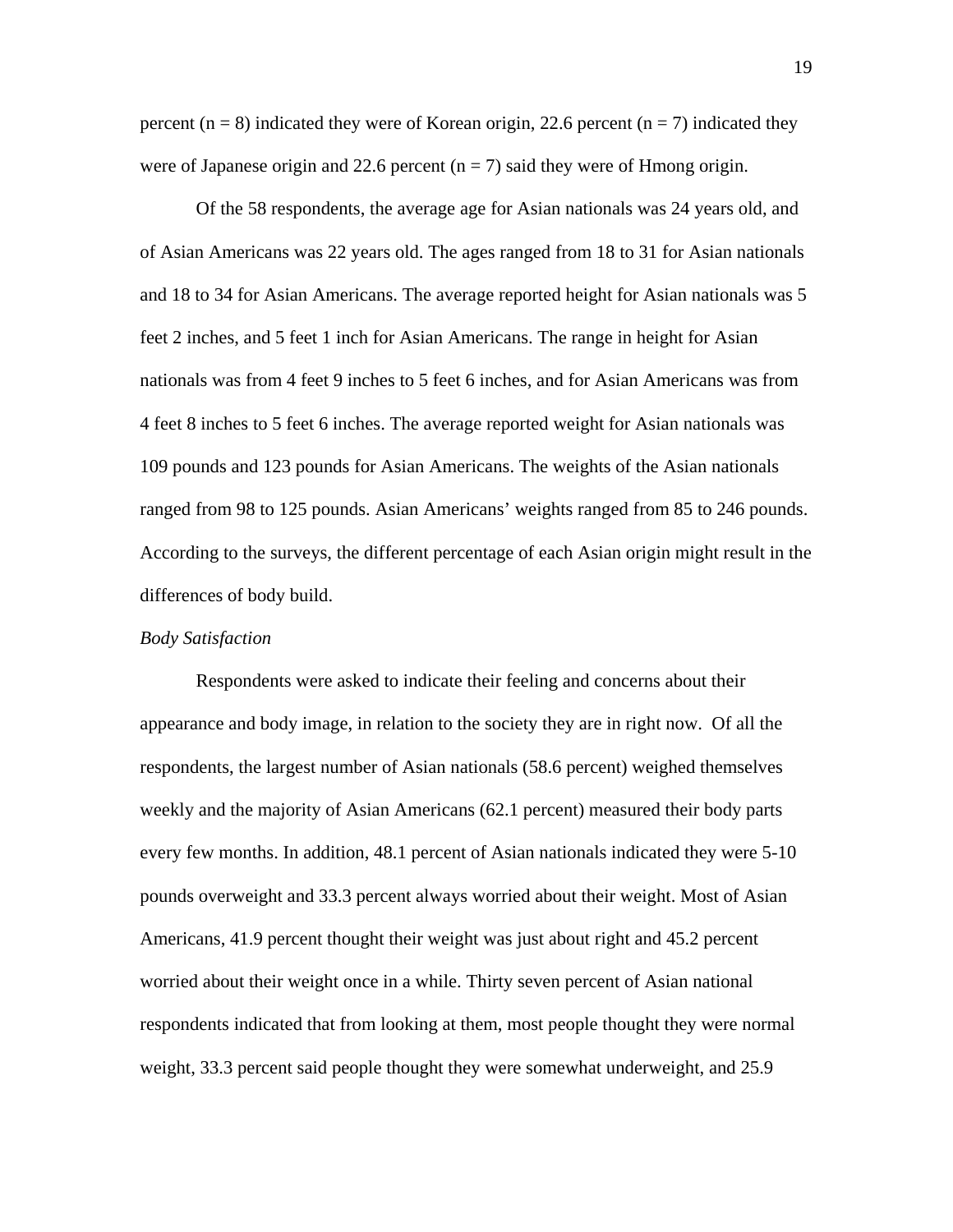percent said people thought they were somewhat overweight (between normal weight and very overweight). Most Asian American respondents (61.3 percent) indicated people thought they were normal weight.

 Although average weight of Asian nationals was lower that Asian American, they tended to worry more about their body and weight.

#### *Satisfaction toward sizes of body parts*

Items 10 and 11 in the surveys addressed satisfaction with body proportion. According to item 10, most of Asian nationals (81.5 percent) were satisfied with size of their breasts. Size of shoulders was the second in satisfaction by Asian nationals (74.1 percent). The sizes of other body parts Asian nationals were satisfied with included feet (70.4 percent), calves (59.3 percent), and height (51.9 percent). There were several parts of the body fewer Asian nationals were unsatisfied with. Approximately 48.2 percent revealed they were satisfied with their face, while 40.8 said their arms met their satisfaction. Buttocks were satisfied by 29.7 percent of Asian nationals. Approximately 26 percent of Asian nationals were satisfied with their hips, and 26 percent of Asian nationals were also satisfied with their thighs. The body parts least Asian nationals were satisfied with was the waist (11.2 percent).

Asian Americans were most satisfied with the size of their shoulders (86.7 percent). It was also indicated that Asian Americans were satisfied with their feet (83.9 percent). The percentage of satisfaction towards sizes of shoulders and feet for Asian Americans was only 2.8 percent different. Asian Americans were also satisfied with their face (71.0 percent), arm (67.7 percent), hips (64.5 percent), buttocks (58.1 percent), and weight (54.9 percent). Less than half of Asian American respondents were satisfied with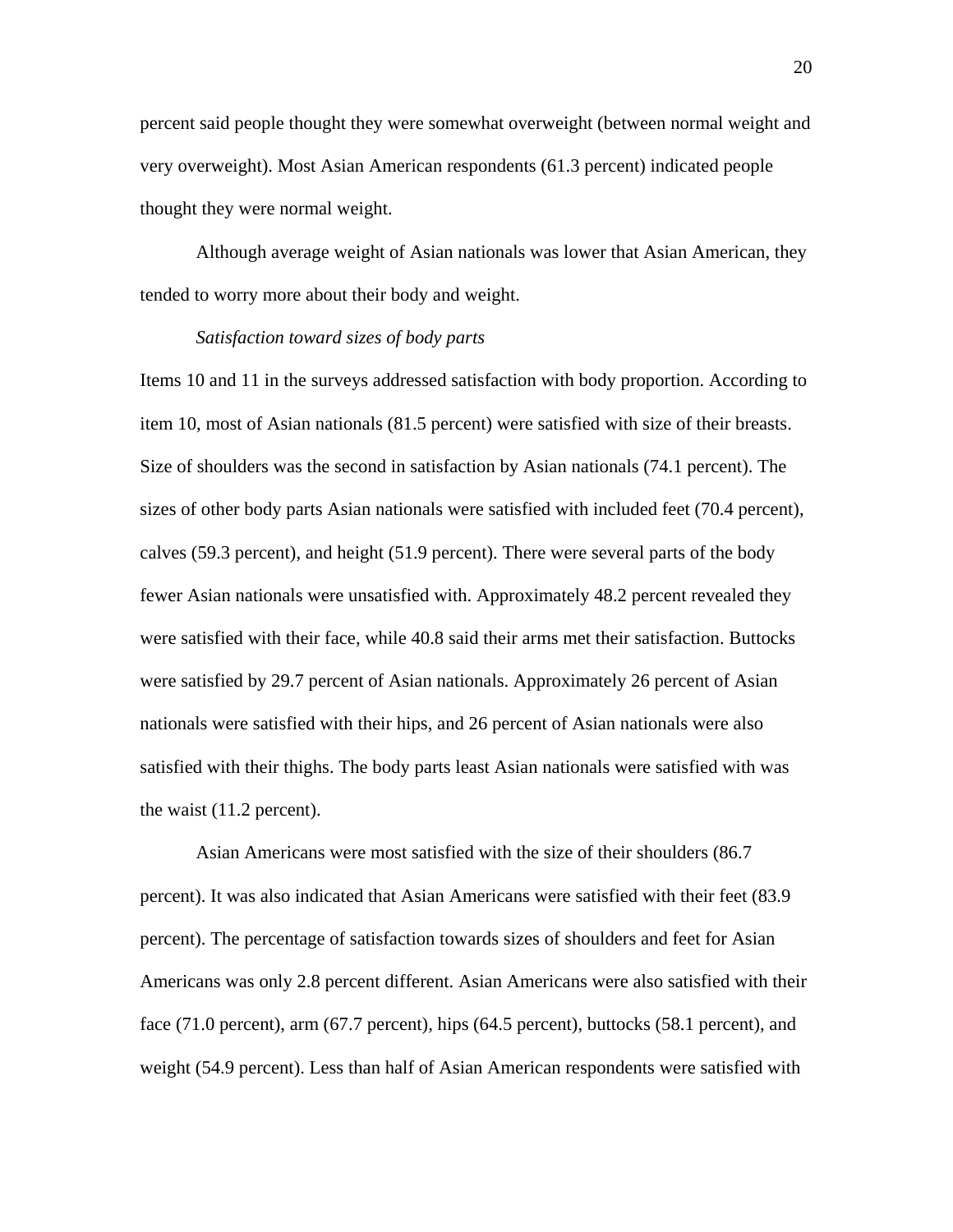following body parts; calves (48.5 percent), thighs (48.5 percent), waist (30.3 percent), chests (26.1 percent), and height was least satisfied (19.7 percent).

However, when being asked about their satisfaction toward overall appearance, 46.2 percent of Asian nationals said they were satisfied, whereas 64.5 percent of Asian Americans indicated that they were satisfied with their overall appearance.

Table 1 and 2 list the respondents' satisfaction with their sizes of body parts.

### **Table 1**

The Frequency and Percentage Distribution of Asian Nationals' Satisfaction with Sizes of

### Body Parts

| Body parts      | Frequency count | Percentage |
|-----------------|-----------------|------------|
| Chests/breasts  | $22\,$          | 81.5       |
| Shoulders       | 20              | 74.1       |
| Feet            | 19              | 70.4       |
| Calves          | 16              | 59.3       |
| Height          | 14              | 51.9       |
| Face            | 13              | 48.2       |
| Arms            | 11              | 40.8       |
| <b>Buttocks</b> | $\overline{7}$  | 29.7       |
| Hips            | 6               | 26.0       |
| Thighs          | 6               | 26.0       |
| Weight          | $\overline{5}$  | 22.3       |
| Waist/stomach   | $\overline{2}$  | 11.2       |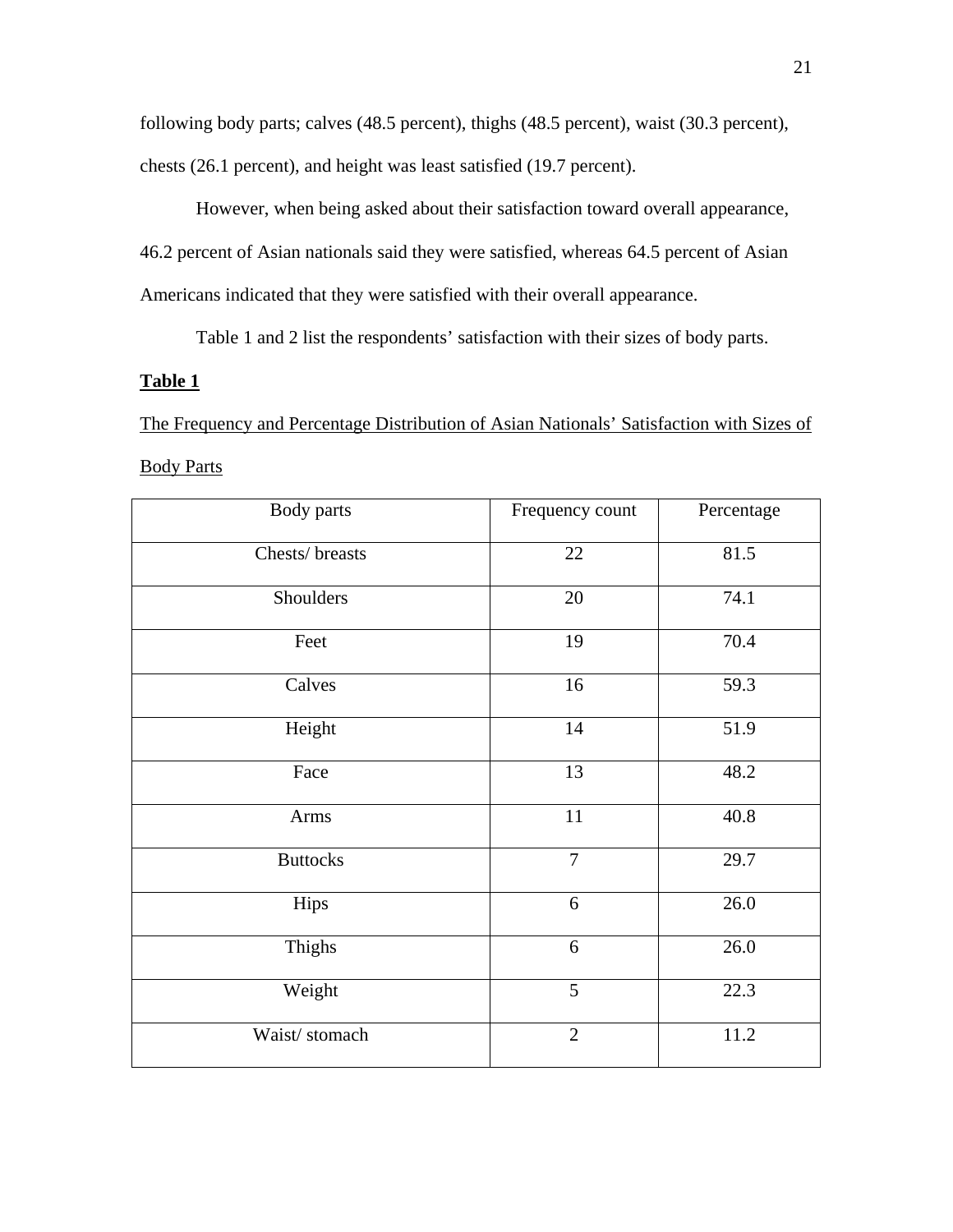### **Table 2**

# The Frequency and Percentage Distribution of Asian Americans' Satisfaction with Sizes

### of Body Parts

| Body parts      | Frequency count | Percentage |
|-----------------|-----------------|------------|
| Shoulders       | 27              | 86.7       |
| Feet            | 25              | 83.9       |
| Face            | 22              | 71.0       |
| Arm             | 21              | 67.7       |
| Hips            | 20              | 64.5       |
| <b>Buttocks</b> | 18              | 58.1       |
| Weight          | 17              | 54.9       |
| Calves          | 15              | 48.5       |
| Thighs          | 15              | 48.5       |
| Waist/stomach   | 10              | 32.5       |
| Chests/breasts  | 8               | 26.1       |
| Height          | 6               | 19.7       |

 Asian nationals were less satisfied with the size of their lower body parts than Asian Americans. It could be seen that some differences existed between Asian nationals' satisfaction and Asian Americans' satisfaction with body parts. Both groups expressed less satisfaction with waist/ stomach and thigh. Satisfaction with height was also different between the two groups. Asian nationals seemed to be more satisfied with height than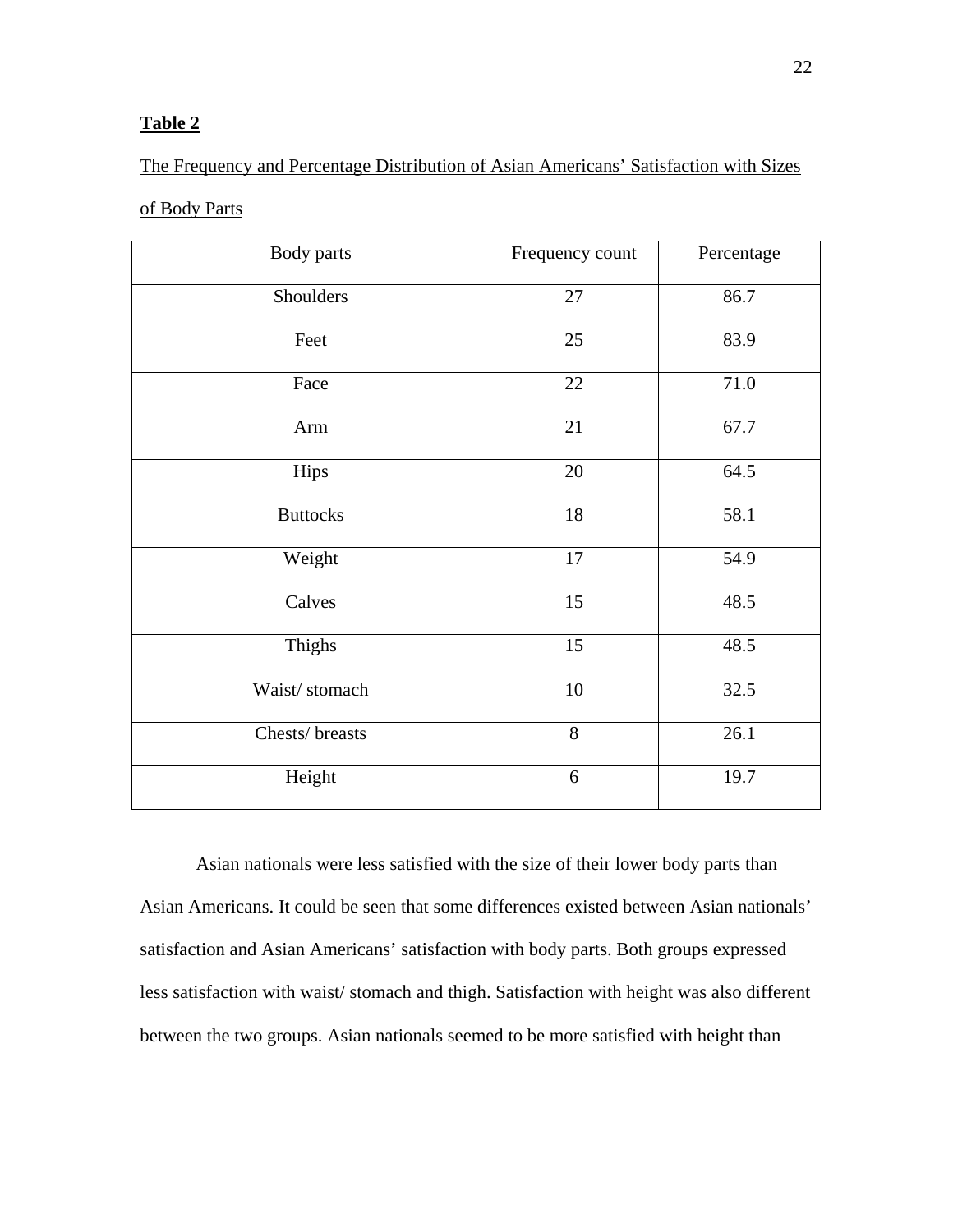Asian Americans. However, from the results, it could be noted that Asian Americans were more satisfied with sizes of their body parts than Asian nationals.

According to item11, the respondents were asked to rate their satisfaction with the following aspects of their body; face (facial features, complexion), hair (color, thickness, texture), lower torso (buttocks, hips, thighs, legs), mid torso (waist, stomach), upper torso (chest or breast, shoulders, arms), muscle tone, weight and height. The rating scales were from 1- very dissatisfied to 5- very satisfied.

 Asian Americans were more satisfied with these aspects of body than Asian nationals. The average rating scores for most areas of the body were higher for Asian Americans than for Asian nationals. Asian Americans had an average rating score of 4.5 for hair and 4.3 for face, which indicated that they were almost very satisfied (5 represents "very satisfied"). The highest rating score for Asian nationals was for hair (4.1 average rating) which indicated they were mostly satisfied. However, more Asian nationals were satisfied with their upper torso (2.5 average rating) than Asian Americans who had 2.0 average rating. Asian Americans (2.7 average rating) were more satisfied with lower torso than Asian nationals (1.5 average rating). The body part for which Asian nationals were least satisfied was weight which they rated average on 1.1, and for Asian Americans was mid torso with a mean rating of 1.1.

 Table 3 shows an average rating of the responses toward satisfaction of the aspects of body.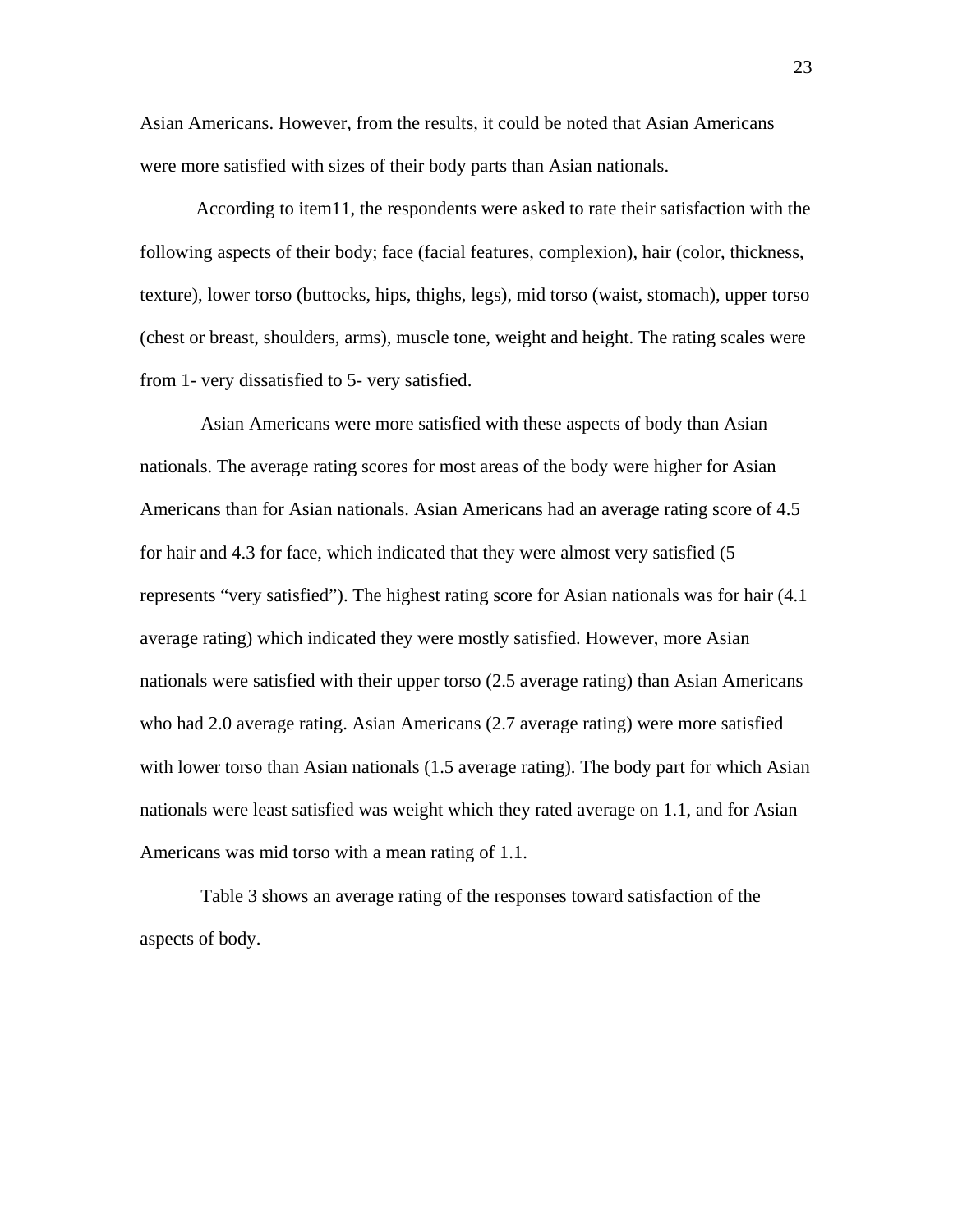#### **Table 3**

| Areas of body                              | Asian nationals | Asian Americans |
|--------------------------------------------|-----------------|-----------------|
| Hair (color, thickness, texture)           | 4.1             | 4.5             |
| Face (facial features, complexion)         | 3.5             | 4.3             |
| Upper torso (breasts, shoulders, arms)     | 2.5             | 2.0             |
| Lower torso (buttocks, hips, thighs, legs) | 1.5             | 2.7             |
| Muscle tone                                | 1.5             | 1.4             |
| Height                                     | 1.5             | 2.2             |
| Mid torso (waist, stomach)                 | 1.3             | 1.1             |
| Weight                                     | 1.1             | 3.7             |

The Average Rating of Responses towards the Aspects of Body.

1- very satisfied, 2- mostly dissatisfied, 3- Neither satisfied nor dissatisfied, 4- mostly satisfied, 5- very satisfied.

 Although, Asian Americans' average weight was heavier, they tended to have higher satisfactions toward their weight. Asian nationals were more satisfied with their upper torso and mid torso, while Asian Americans seemed to be more satisfied with their lower torso, Respondents' origin and cultural background could affect their satisfaction. *Appearance Management and Buying Behavior* 

The respondents were asked to describe their choice of clothing to manage or enhance their appearance. They were requested to respond to given reasons why they chose clothing items to manage their bodily appearance. Most Asian nationals strongly agreed that "looking good on a model" was the most important reason when choosing certain type of clothing. They selected clothing because it was a well- known brand with higher price (4.5 average rating), made them look taller (4.1 average rating), and also because it was fashionable (4.1average rating). Asian nationals neither agreed nor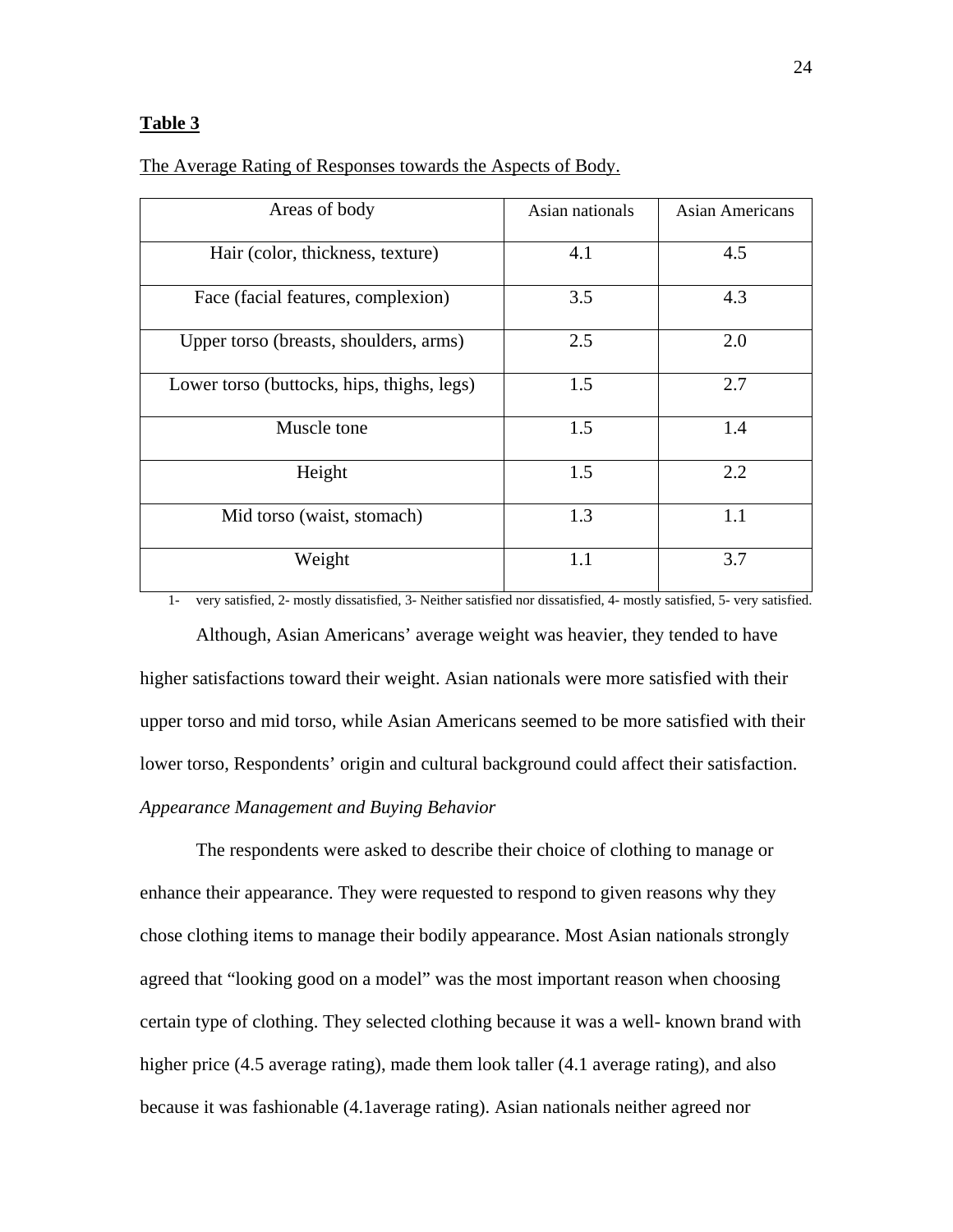disagreed on the following reasons; it is comfortable (3.3 average rating), it is suitable to my culture (3.2 average rating), it makes my hip, thighs and buttocks slimmer (3.2 average rating), it makes my skin brighter (3.2 average rating), and it makes me feel national pride (2.9 average rating). Several reasons were considered less than important reasons. These were: it shows my individual identity (1.7 average rating), it covers unwanted scar or mark on body (1.6 average rating), it makes my neck look longer (1.4 average rating), it makes my arms look longer/ slimmer (1.4 average rating), and it makes my chests look bigger (1.2 average rating).

 Most Asian Americans strongly agreed that comfort was the most important reason for choosing certain clothing (4.9 average rating). They indicated that selecting a well- known and expensive brand was very important  $(4.7$  average rating). Most Asian Americans revealed it is important that certain clothing should make them look taller (4.6 average rating). Asian American respondents also agreed that certain types of clothing should make their chests look bigger (4.1 average rating), and their legs look longer (3.8 average rating). They neither agreed nor disagreed that the clothing should make their hips, thighs and buttocks look slimmer (2.8 average rating). Other reasons that were not strong selection factors for Asian Americans when choosing clothing items were: it covers scar or unwanted mark on my body (2.3 average rating), it looks good on a model (2.2 average rating), it is fashionable (2.2 average rating), it makes my neck look longer (2.1 average rating), it makes my arms longer (1.9 average rating), it is well-known or popular brand with higher price (1.8 average rating), it makes me feel national pride (1.8 average rating), it is suitable to my culture (1.5 average rating), and it makes my skin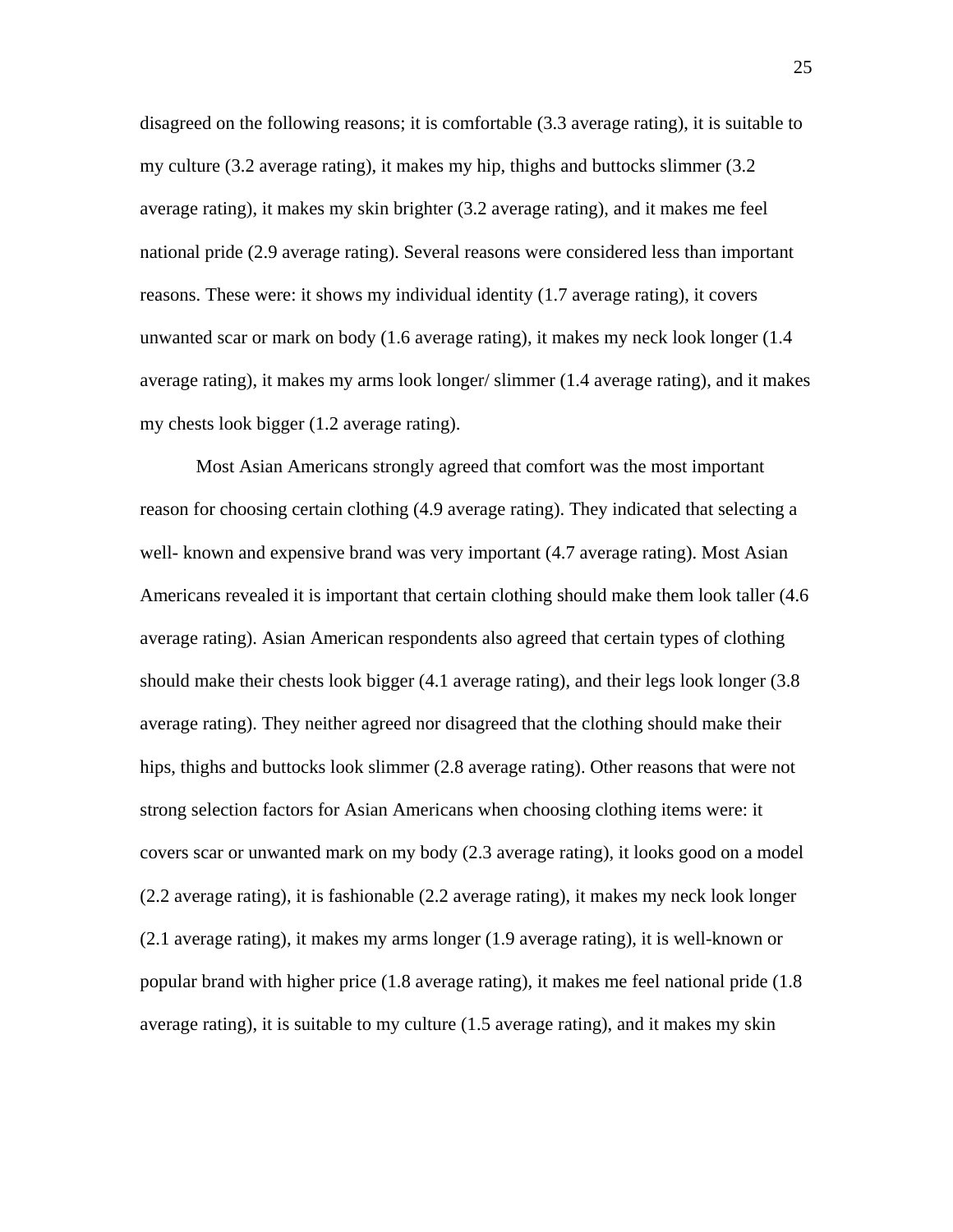look brighter (1.2 average rating). Table 4 and 5 shows average rating scores of the respondents toward reasons why they chose clothing items to manage bodily appearance.

## **Table 4**

The Average Rating Scores of Asian Nationals towards Reasons Why They Chose Clothing Items to Manage Their Bodily Appearance.

| Given reasons                                 | Average rating score |
|-----------------------------------------------|----------------------|
| Looks good on a model                         | 4.8                  |
| Is popular or well-know brand with high price | 4.5                  |
| Makes me look taller                          | 4.1                  |
| Is fashionable                                | 4.1                  |
| Is comfortable                                | 3.3                  |
| Is suitable to my culture                     | 3.2                  |
| Makes my hip, thighs, and buttocks slimmer    | 3.2                  |
| Makes my skin look brighter                   | 3.1                  |
| Makes me feel national pride                  | 2.9                  |
| Makes my legs look longer                     | 2.1                  |
| Makes my waist look slimmer                   | 2.0                  |
| Shows my individual identity                  | 1.7                  |
| Covers unwanted scars                         | 1.6                  |
| Makes my neck look longer                     | 1.4                  |
| Makes my arms look longer or slimmer          | 1.4                  |
| Makes my chests look bigger                   | 1.2                  |

1- strongly disagree, 2- disagree, 3- neutral, 4- agree, 5- strongly agree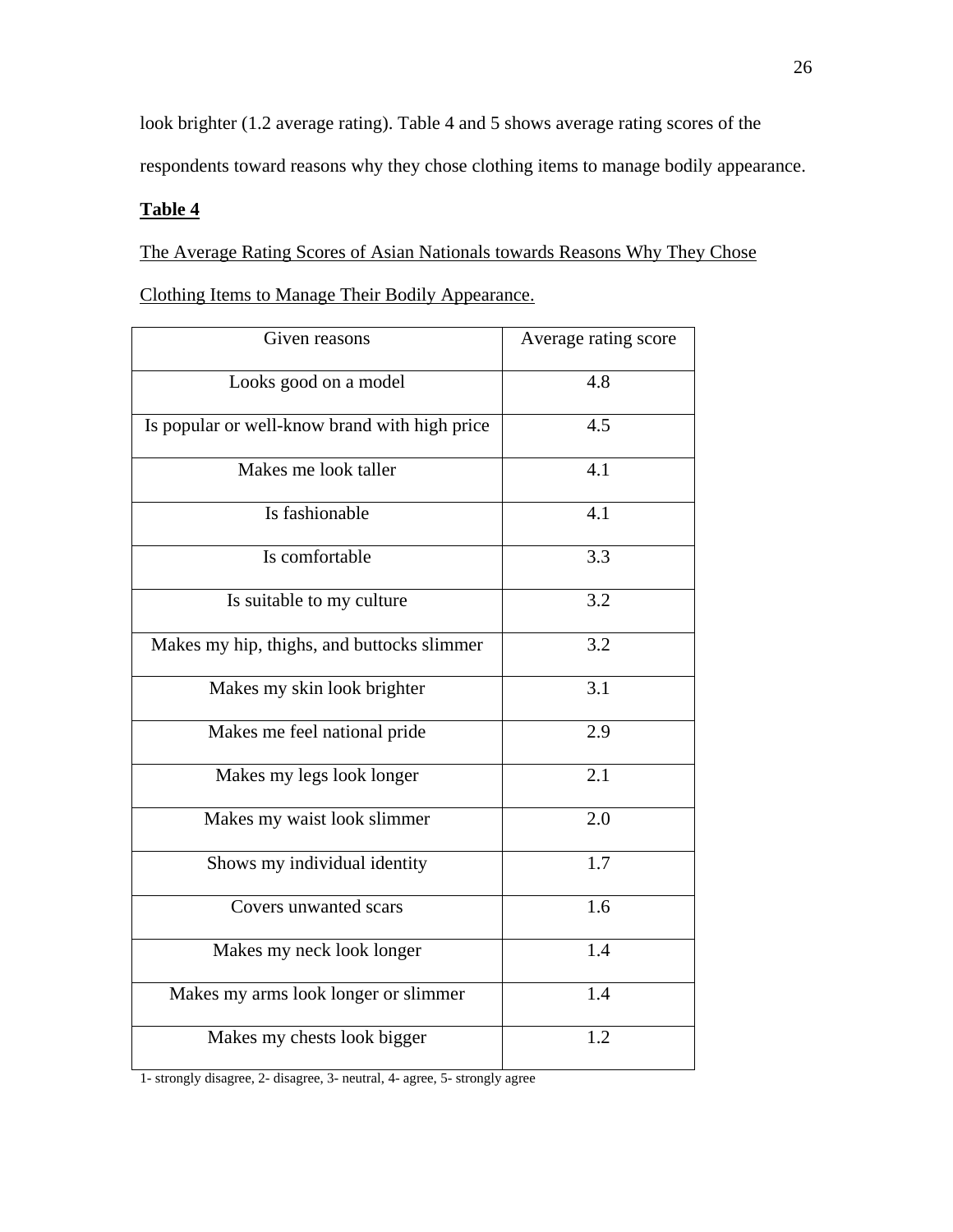# The Average Rating Scores of Asian Americans towards Reasons Why They Chose a

Certain Type of Clothing to Manage Their Bodily Appearance.

| Given reasons                                    | Average rating score |
|--------------------------------------------------|----------------------|
| Is comfortable                                   | 4.9                  |
| Shows my individual identity                     | 4.7                  |
| Makes me look taller                             | 4.6                  |
| Makes my waist look slimmer                      | 4.3                  |
| Makes my chests look bigger                      | 4.1                  |
| Makes my legs look longer                        | 3.8                  |
| Makes my hips, thighs and buttocks slimmer       | 2.8                  |
| Covers scar or unwanted mark on my body          | 2.3                  |
| Looks good on a model                            | 2.2                  |
| Is fashionable                                   | 2.2                  |
| Makes my neck look longer                        | 2.1                  |
| Makes my arms longer                             | 1.9                  |
| Is well-known or popular brand with higher price | 1.8                  |
| Makes me feel national pride                     | 1.8                  |
| Is suitable to my culture                        | 1.5                  |
| Makes my skin look brighter                      | 1.2                  |

1- strongly disagree, 2- disagree, 3- neutral, 4- agree, 5- strongly agree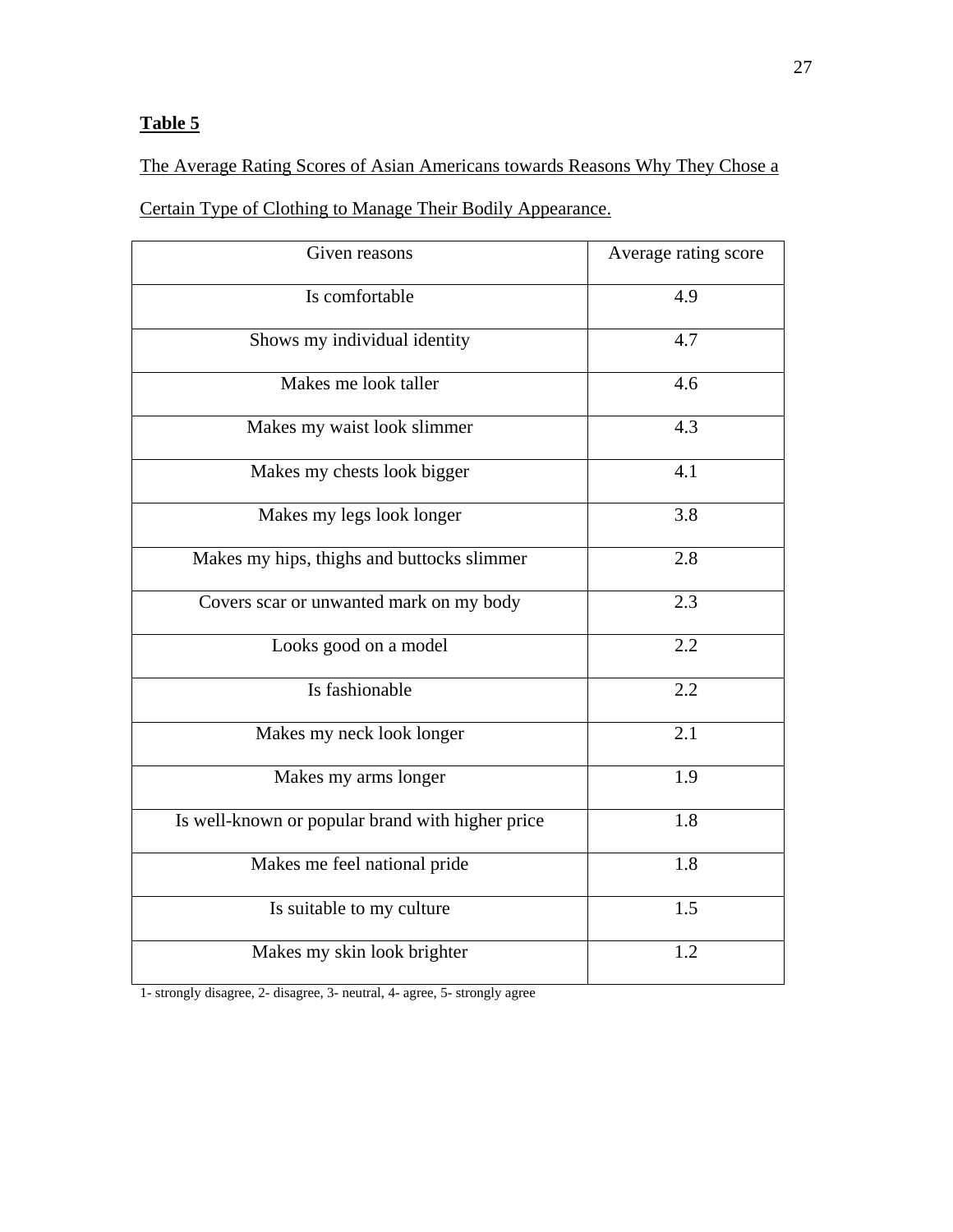Most Asian Americans selected comfort over other reasons when choosing types of clothing to wear. Asian nationals seemed to be more concerned about fashion and brand name. Asian nationals neither agreed nor disagreed that comfort was important, while Asian Americans strongly agreed that comfort was a very important reason for selecting clothing. Asian Americans agreed that certain type of clothing should make their chests look bigger. However, Asian nationals were least concerned about their chest. Moreover, Asian Americans were concerned more about their individual identity than Asian nationals. Most of the respondents had no concern towards clothing enhancing their neck and arms. Several factors could affect their decision when choosing clothing items, such as cultural background, origin, economy, and individual appearance.

### *General Clothing Preferences*

Items 28- 35 addressed what the respondents' preferences for fabric, size, clothing color and type of garments.

### *Type of Fabric*

Most of Asian nationals (44.0 percent) had no preferences towards type of fabric they prefer to wear. Only 33.3 percent of them liked solid color fabrics more and 22.2 percent preferred print. As for Asian Americans, 48.4 percent said they had no preferences while 35.5 percent indicated they preferred solid color and 16.1 percent preferred print. Table 6 shows the frequency and percentage distribution of the responses by fabric preference.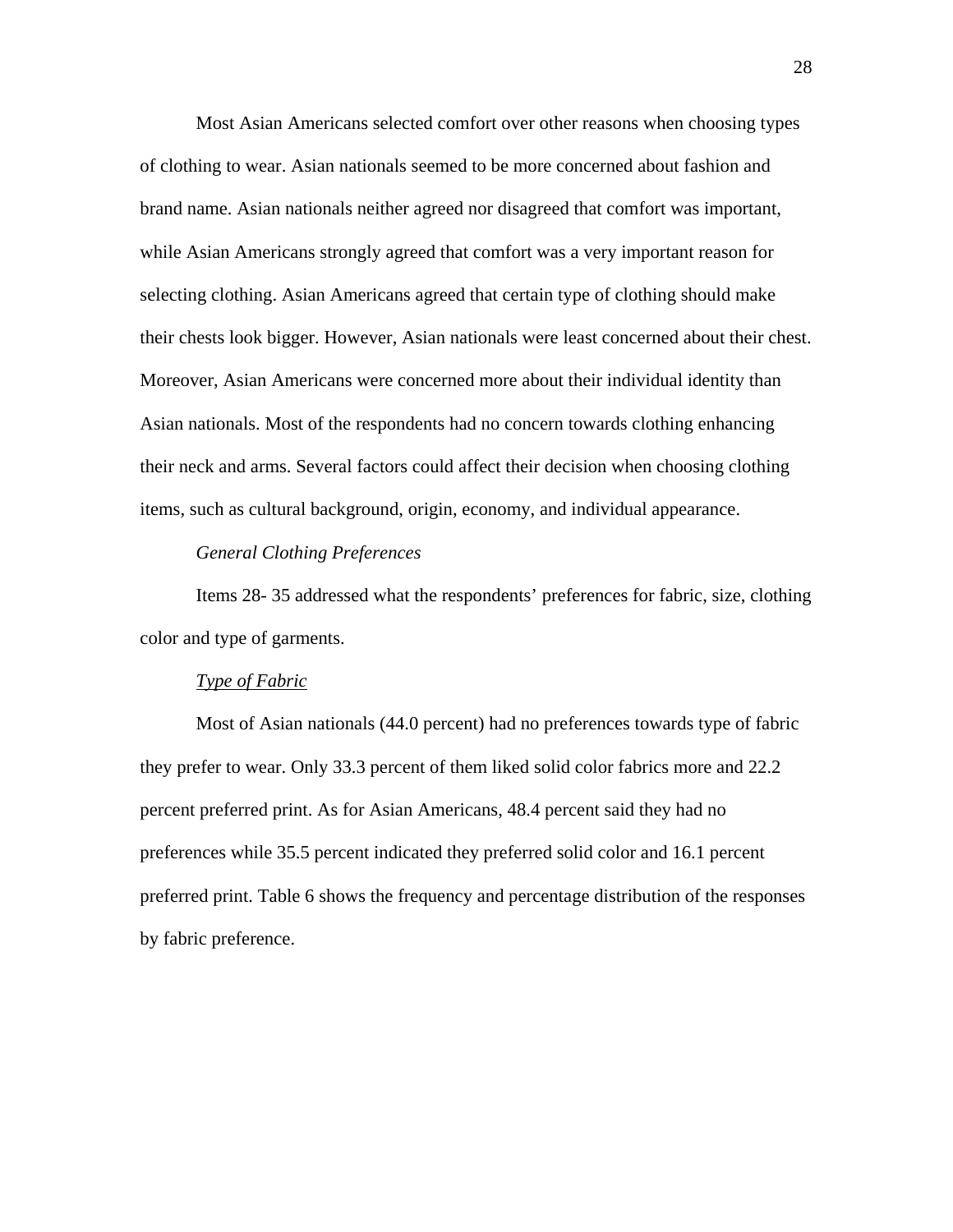| Type of fabric |    | Asian nationals | <b>Asian Americans</b> |      |
|----------------|----|-----------------|------------------------|------|
|                | N  | $\%$            | N                      | $\%$ |
| Solid          | 9  | 33.3            | 11                     | 35.5 |
| Print          | 6  | 22.2            | 5                      | 16.1 |
| No preferences | 12 | 44.4            | 15                     | 48.4 |

The Frequency and Percentage Distribution of The Responses towards Fabric Preference.

 Both groups were similar in preferences of type of fabric. The respondents preferred solid fabric over print fabric. However, the majority did not have any preferences.

 In addition, respondents who preferred print fabric were also asked to indicate what size and what type of print they would most likely wear. The results are as follow, 66.7 percent of Asian nationals preferred medium size print, while 33.3 percent chose small print. Thirty-three percent of Asian nationals also preferred plaids and florals, followed with 16.7 percent who preferred stripes and dots. Forty percent of Asian Americans who chose prints would prefer to wear small prints and 40 percent preferred medium print. Meanwhile 20 percent of Asian Americans had no preferences for size of print fabric. None of the respondents chose large print. Forty percent of Asian Americans chose stripes, 40 percent indicated they preferred floral patterns. Only 20% said they would wear all the styles; plaids, stripes, dots, floral, and paisleys.

Preferences for small and medium prints could be because most Asian respondents were of small body size. Large prints might be disproportionate to the body.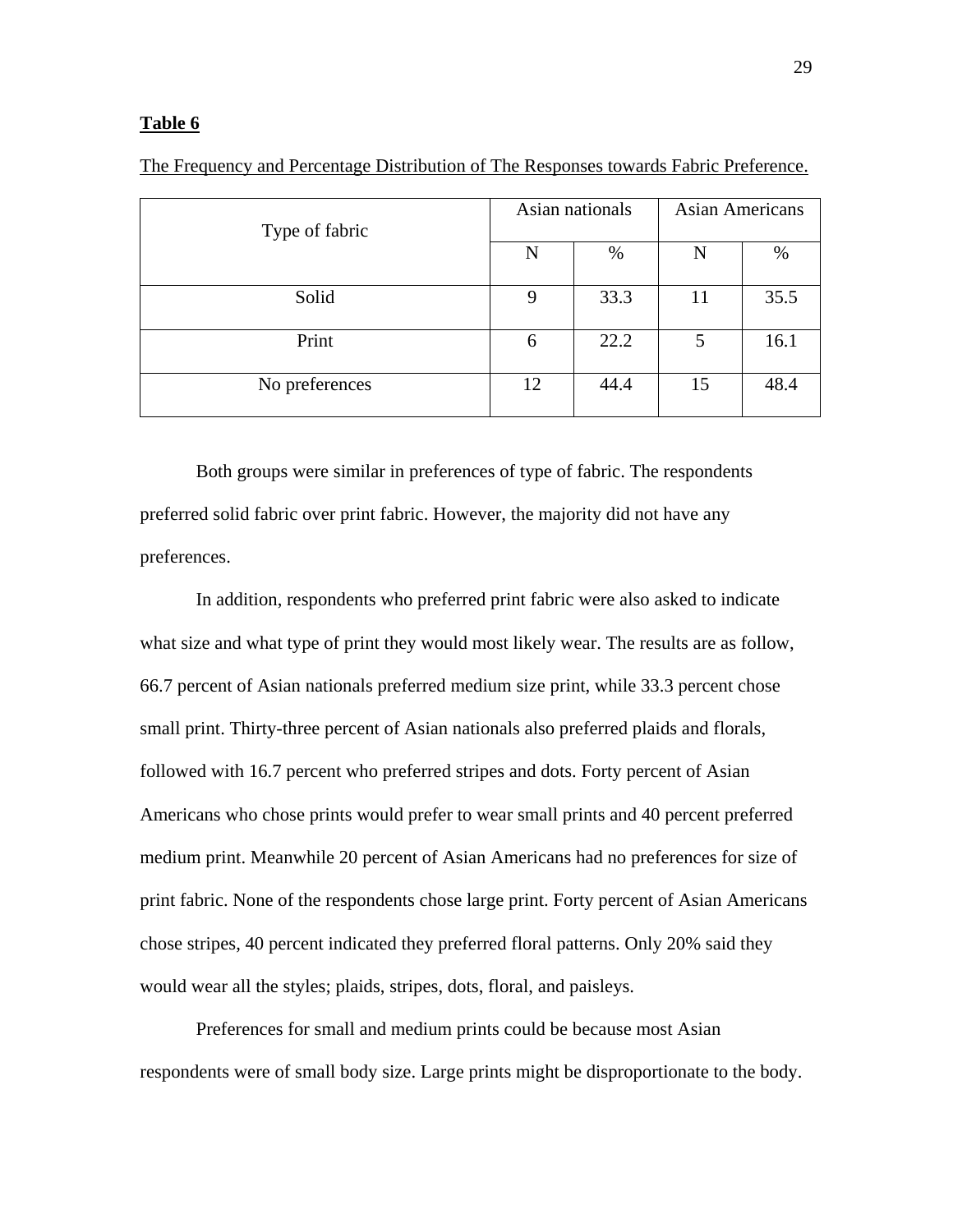## *Clothing Colors*

 Light and pastel clothing colors were most preferred by Asian nationals (33.3 percent), followed by 22.2 percent who preferred bright, 22.2 percent preferred dark, 7.4 percent said they preferred earth tone and 14.8 percent had no preferences. Dark colors were most preferred by the largest number of Asian American respondents ( 41.9 percent), while 16.1 percent indicated they liked earth tone, 6.5 percent chose light/ pastel, 3.2 percent preferred bright and 32.2 percent has no preferences. Table 7 shows the frequency and percentage distribution of the responses towards clothing color they most preferred to wear.

#### **Table 7**

The Frequency and Percentage Distribution of the Responses towards Clothing Color Preferences.

| Clothing colors  |                | Asian nationals | <b>Asian Americans</b> |      |
|------------------|----------------|-----------------|------------------------|------|
|                  | N              | $\%$            | N                      | $\%$ |
| <b>Bright</b>    | 6              | 22.2            | 1                      | 3.2  |
| Dark             | 6              | 22.2            | 13                     | 41.9 |
| Earth tone       | $\overline{2}$ | 7.4             | 5                      | 16.1 |
| Light and pastel | 9              | 33.3            | 2                      | 6.5  |
| No preferences   | $\overline{4}$ | 14.8            | 10                     | 32.3 |

 Most Asian nationals preferred light and pastel colors, while the majority of Asian Americans selected dark color. More Asian Americans than Asian nationals had no preferences.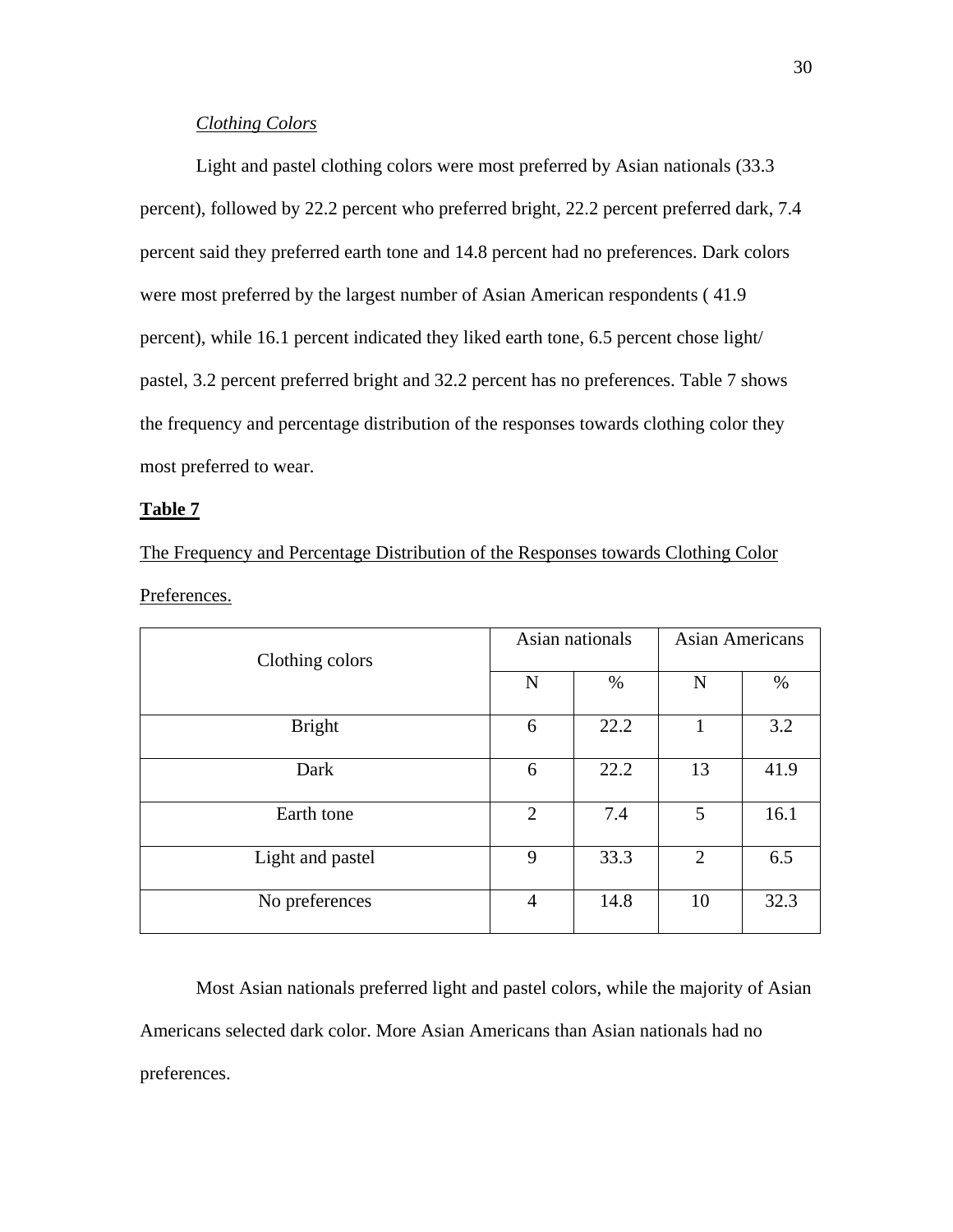## *Clothing Sizes*

Approximately 48 percent of Asian nationals indicated they wore junior sizes, while 29.6 percent wore petites' sizes, 18.5 percent said they wore misses' sizes and only 3.7 percent chose women's sizes. None of Asian nationals wore half sizes. There were 45.1 percent of Asian Americans who wore petites' sizes while 32.2 percent wore juniors' sizes, 12.9 percent wore misses' sizes, 6.5 percent wore women's sizes and 3.2 percent wore half sizes. Table 8 reveals the frequency and percentage distribution of responses towards their preferences of clothing size.

#### **Table 8**

The Frequency and Percentage Distribution of the Responses towards Clothing Size Preferences.

| Clothing sizes |          | Asian nationals | <b>Asian Americans</b> |      |
|----------------|----------|-----------------|------------------------|------|
|                | N        | $\%$            | $\mathbf N$            | %    |
| Juniors        | 13       | 48.1            | 10                     | 32.2 |
| <b>Misses</b>  | 5        | 18.5            | $\overline{4}$         | 12.9 |
| Women's        | 1        | 3.7             | 2                      | 6.5  |
| Half sizes     | $\theta$ | 0.0             | 1                      | 3.2  |
| Petites        | 8        | 29.6            | 14                     | 45.1 |

The majority of both groups tended to wear juniors' sizes and petites' sizes most often. The reason could be their small and short stature reflecting their body build, since juniors and petites are sized for a shorter body.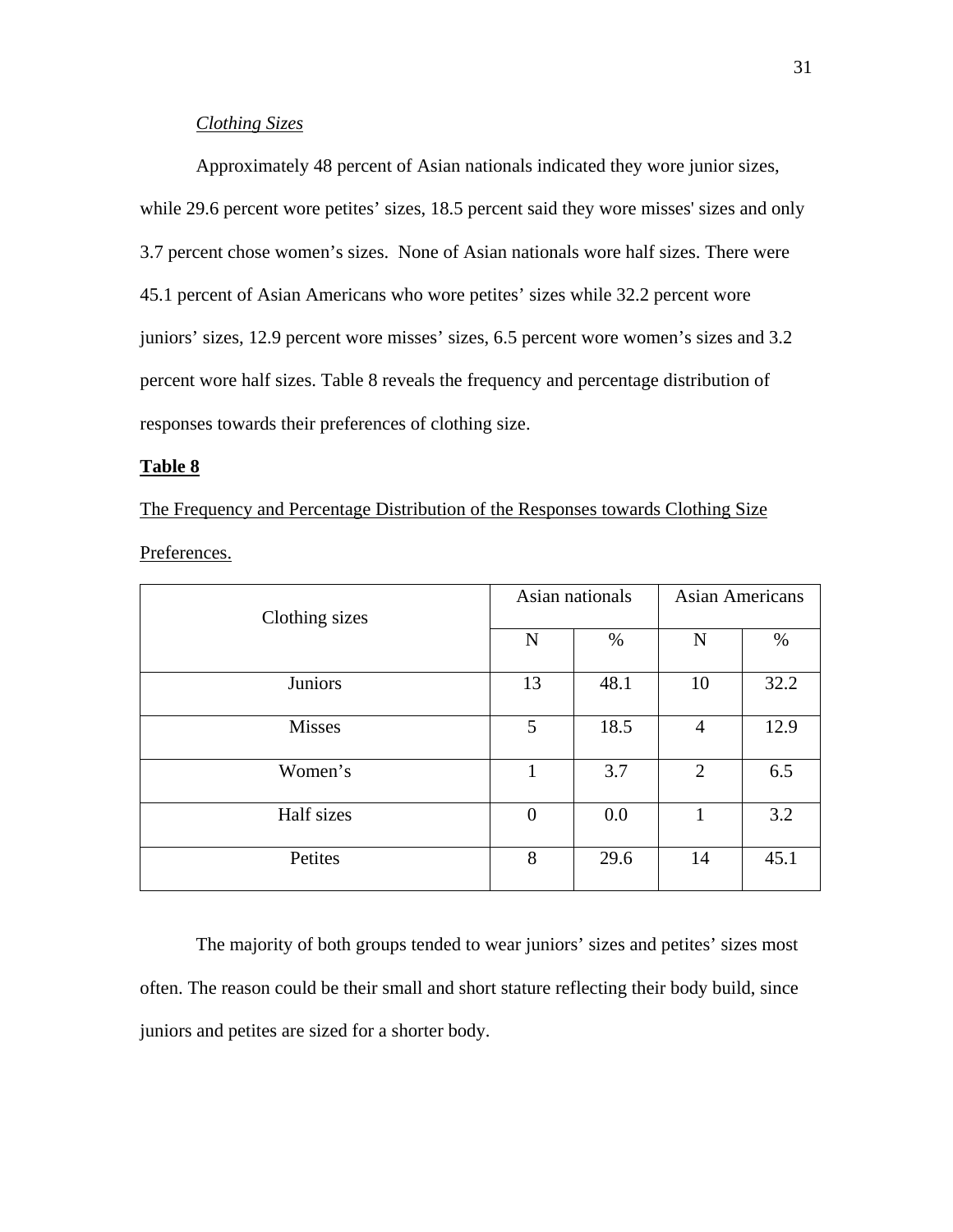## *Type of Garments*

The respondents were also asked about type of garments they most preferred to wear. The majority of Asian national respondents (48.1 percent) selected ready-made clothing, while 37.0 percent selected almost-ready made clothing ( ready- made clothing with some alteration ), and 14.8 percent chose tailor-made clothing. Approximately 77 percent of Asian Americans chose ready-made clothing and only 22.6 percent selected almost-ready made clothing. The selection of almost-ready-made clothing may suggest available ready-made clothing often did not fit the Asian women figure.

 In addition, most of Asian nationals preferred to wear dressy-casual clothes (66.7 percent), followed by casual clothes (22.2 percent), and 3.7 percent of each said they preferred to wear sport-casual clothes, professional attire and other. More than 50 percent of Asian Americans said they preferred casual clothes, 29.0 percent chose dressy-casual clothes, 9.7 percent preferred sport-casual clothes and only 6.5 percent preferred multiple styles.

 There was a large difference in the preferred style between Asian nationals and Asian Americans. Since Asian Americans chose comfort over fashion, therefore, they might be more casual when wearing clothes. It could also be speculated that most Asian nationals were from very big cities and their countries might not have adopted a relaxed American mode, resulting in the preference for dressy casual style.

Table 9 shows the frequency and percentage distribution of responses towards their preference of categories of garments.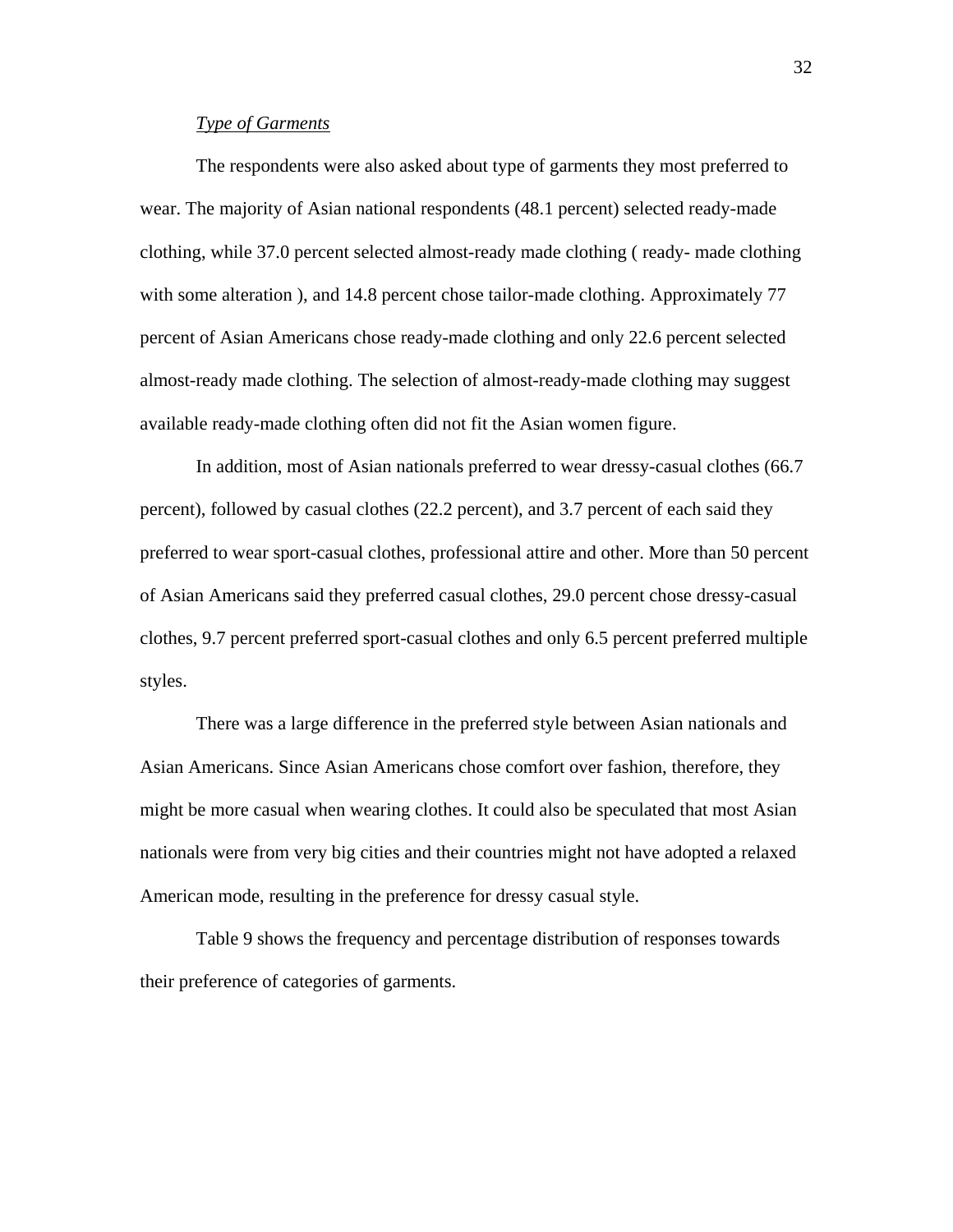## The Frequency and Percentage Distribution of the Responses towards Preference of

| Categories of garments |    | Asian nationals<br><b>Asian Americans</b> |          |      |
|------------------------|----|-------------------------------------------|----------|------|
|                        | N  | %                                         | N        | $\%$ |
| Casual                 | 6  | 22.2                                      | 17       | 54.8 |
| Dressy casual          | 18 | 66.7                                      | 9        | 29.0 |
| Sporty casual          |    | 3.7                                       | 3        | 9.7  |
| Professional attire    | 1  | 3.7                                       | $\theta$ | 0.0  |
| Other                  |    | 3.7                                       | $\theta$ | 0.0  |

## Categories of Garments.

## *Brand Preferences*

The highest percentage of Asian nationals (88.5 percent) preferred brand-name clothing and accessories. The brands they mentioned included Polo Ralph Lauren, Tommy Jeans, Prada, Chanel etc. Only 3.8 percent of them chose store brands and 7.7 percent did not have any preferences. On the other hand, 74.2 percent of Asian Americans chose store-brand clothing, followed by 12.9 percent who chose both store brand and brand name. Approximately 6 percent of Asian Americans preferred only brand-name clothing and only 6.5 percent said they had no preferences. The store brands Asian Americans most mentioned were Gap, Abercrombie, and Old Navy, and also indicated they like to shop at Kohl's and Target. Table 10 shows the frequency and percentage distribution of the responses towards preference of clothing and apparel accessory brand.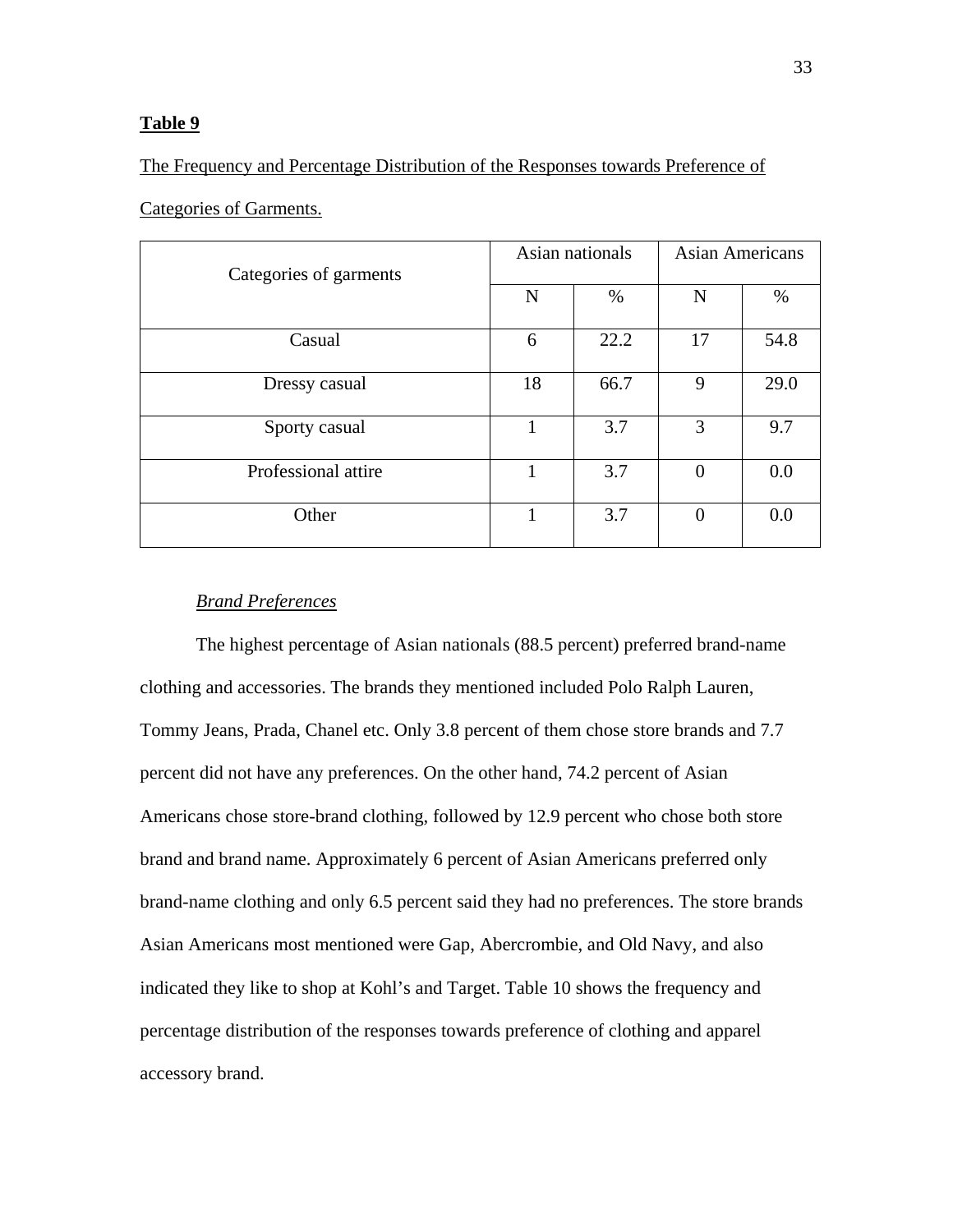Clothing and Accessories.

The Frequency and Percentage Distribution of the Responses toward Brand Preference of

| Clothing-and-accessory brands |          | Asian nationals<br><b>Asian Americans</b> |                |               |
|-------------------------------|----------|-------------------------------------------|----------------|---------------|
|                               | N        | $\frac{6}{9}$                             | N              | $\frac{6}{9}$ |
| Brand name                    | 23       | 88.5                                      | $\overline{2}$ | 6.5           |
| Store brand                   |          | 3.8                                       | 23             | 74.2          |
| Brand name and store brand    | $\theta$ | 0.0                                       | 4              | 12.9          |
| No preferences                | 2        | 7.7                                       | 2              | 6.5           |

It can be seen that most Asian nationals preferred expensive brand names over store brands, while Asian Americans most preferred store brands which were lower priced.

## *Hair Care and Management Preferences*

Items 36-41 showed hair products and services the respondents preferred and also how they took care and managed their hair appearance.

## *Hair Condition*

The respondents were asked to best describe their hair based on given choices: A. chemically straightened/ curled/ waved, B. bleached/ colored/ rinsed, C. styled incorporating human/ synthetic hair, and D. natural. The largest percentage of Asian nationals (51.7 percent) said their hair was natural, while 29.8 percent indicated their hair was bleached, colored and rinsed, and 18.5 percent said their hair was straightened, curled, and waved. Most Asian Americans, 54.8 percent revealed their hair was bleached,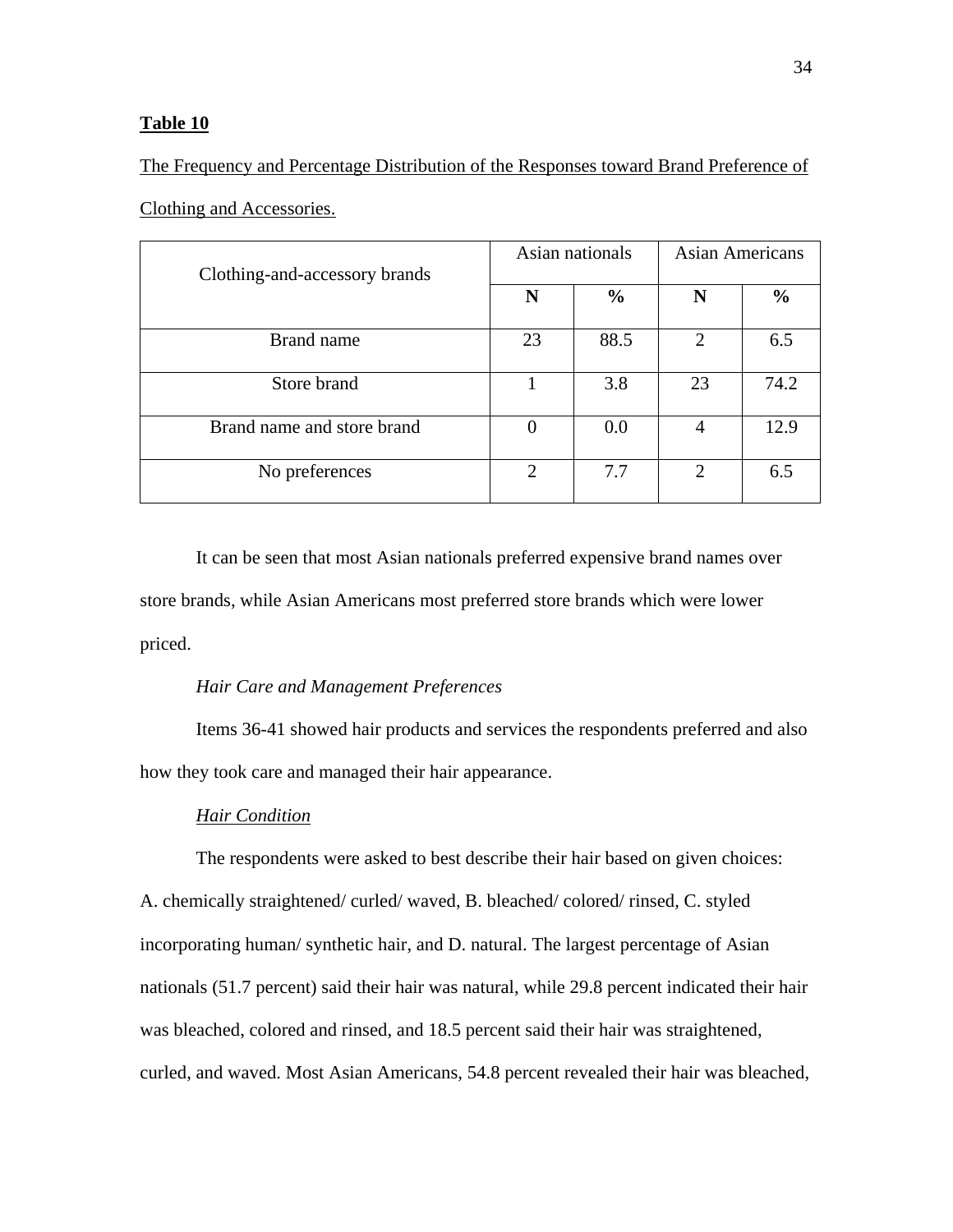colored and rinsed. Only 25.8 percent indicated their hair was natural, and 19.4 percent said they chemically straightened, curled and also had their hair waved. None of the respondents chose styled incorporating human synthetic hair. Table 11 shows the frequency and percentage distribution of the responses towards their hair condition.

## **Table 11**

The Frequency and Percentage Distribution of the Responses towards Hair Condition.

| Hair condition                            |          | Asian nationals<br><b>Asian Americans</b> |    |      |
|-------------------------------------------|----------|-------------------------------------------|----|------|
|                                           | N        | $\%$                                      | N  | $\%$ |
| Chemically straightened, curled, waved    | 14       | 18.5                                      | 6  | 19.4 |
| Bleached, colored, rinsed                 | 8        | 29.8                                      | 17 | 54.8 |
| Styled incorporating human-synthetic hair | $\theta$ | 0.0                                       |    | 0.0  |
| Natural                                   | 5        | 51.7                                      | 8  | 25.8 |

 Most Asian nationals tended to prefer natural hair. Asian nationals were more reserved, while Asian Americans very concerned about their individual identity (in Table 5), this could be the reason why Asian Americans chemically treated their hair more than Asian nationals.

## *Stylist Services during the Past Three Months*

 Respondents were asked to indicate the services their hair stylist had performed for them during the past three months. They were allowed to circle all the choices that applied. The selections for hair category included A. shampoo/ condition/ style (curl, crimp, braid, twist), B. special treatment (heat treat to make hair stronger etc.), C. cut/ shape/ trim, D. perm, and E. color.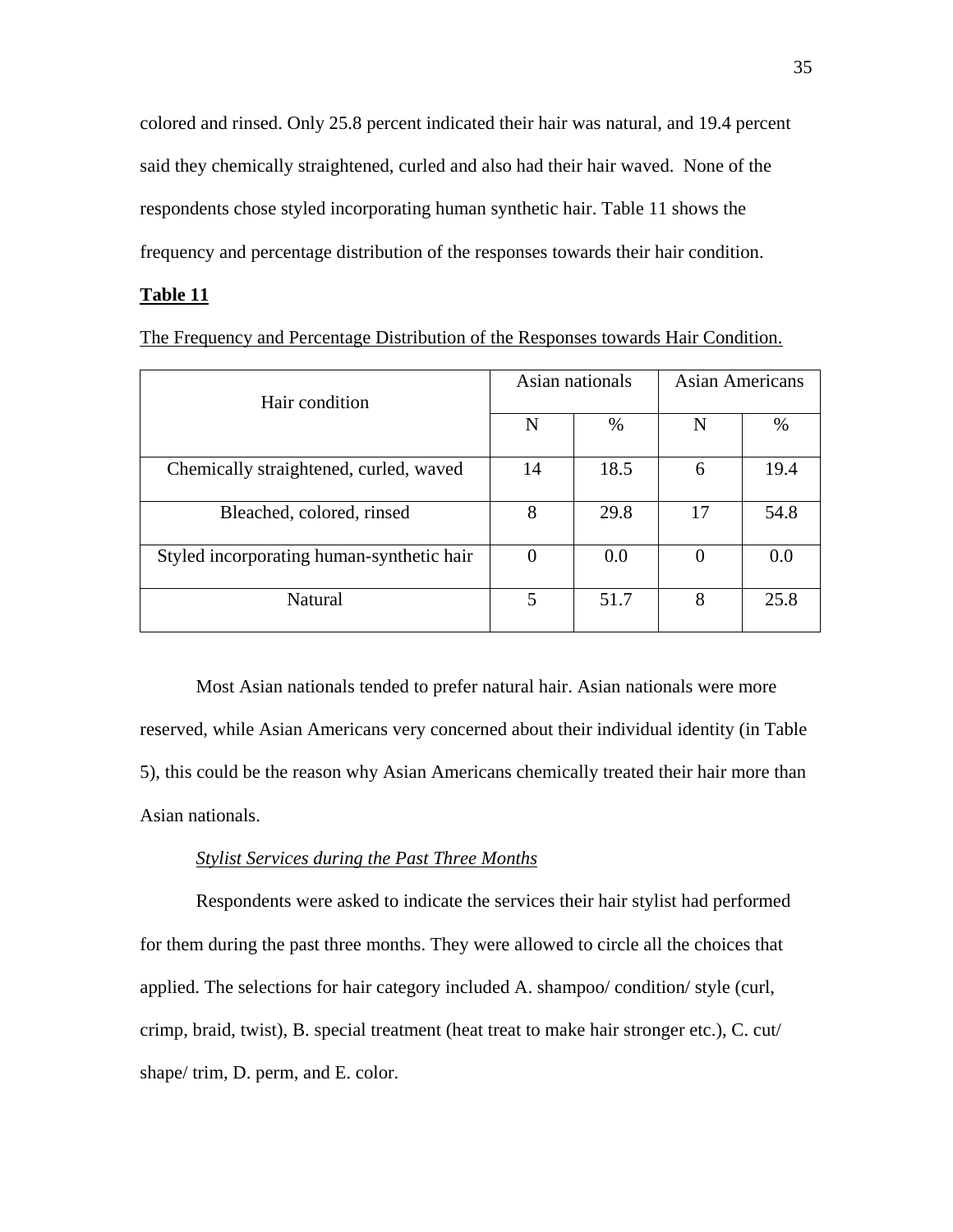The service most respondents chose was cut, shape and trim. There were 74.1 percent of Asian nationals and 61.3 percent of Asian Americans who chose the service. Asian nationals also had following services: shampoo/ condition/ style (22.7 percent), and color (3.2 percent). Perm was not chosen by Asian nationals at all. Color was also selected by Asian Americans (32.3percent), followed by perm (3.percent), and shampoo/ condition/ style (3.2percent). Special treatment was not selected by the respondents. Some of the respondents indicated they had several services.

The respondents were also asked to indicate how they preferred to have their hair colored or permed. Most Asian national respondents said they preferred the salon (70.4 percent), while 18.5 percent would have hair done by non-professional. Persons selecting the non-professional option did so because of price (57.1 percent), and they did not trust beautician (28.6 percent). Approximately 14 percent revealed they knew someone who could perform better than the beautician. Moreover, 7.4 percent said they preferred to color or perm hair by themselves, while only 3.7 percent had no preferences.

More than half of Asian American respondents (51.6 percent) also preferred their hair colored or permed by the salon, followed by non-professional (22.6 percent), and themselves (3.2 percent). There were 22.6 percent who had no preferences. Those who preferred non-professional service selected this option because of price (75.0 percent) or because they knew someone else who could perform better than the beautician (25.0 percent).

Asian nations had fewer services than Asian Americans, especially perms. It could be said that perms might not be popular in Asian countries, or not a current popular fashion trend.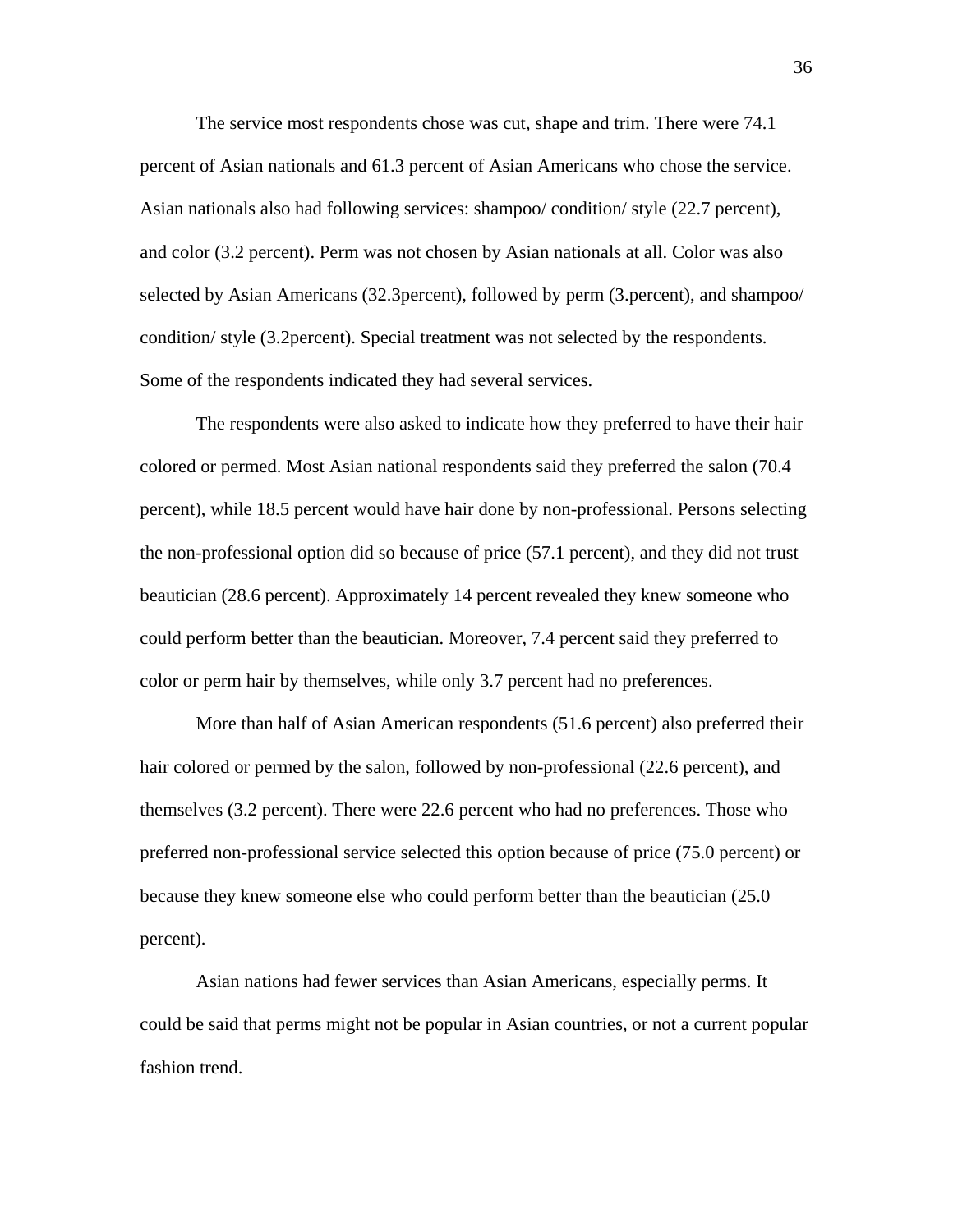## *Shampoo Preferences*

In response to the question regarding the kind of shampoo, conditioner and other hair styling products the respondents preferred to use, the majority of Asian national respondents (57.7 percent) preferred American brand, followed by imported brand (38.5 percent) and 3.8 percent selected both American and imported brand. For those who preferred imported brands, the most-mentioned brand was an Asian brand, such as Shiseido and Shokubuse. Other imported brands mentioned were Clinique, Chanel, and Faesa. All of the Asian Americans chose American brands. The most mentioned brand was Pantene, followed by Herbal Essence and Dove. Other mentioned brands were Neutrogena, Aveda, Salon Selective, Bedhead and Bath &Body.

## *Length of Hair*

A question about length of hair was also asked; most of the respondents preferred their hair to be at shoulder length or longer. Only a few people preferred wearing their hair very short.

 Approximately 60 percent of the Asian national respondents preferred very long hair; while 37.0 percent chose shoulder length and only one person (3.7 percent) said she like bobbed hair. Of the Asian American respondents, 51.6 percent chose shoulder length, 35.5 percent liked very long hair, 6.5 percent preferred short hair (above ears), and only 3.2 percent chose other, which they did not specify. Extremely short hair (almost shaved) was not selected by the respondents at all. Table 12 shows the frequency and percentage distribution of the responses towards length of hair they most prefer to wear.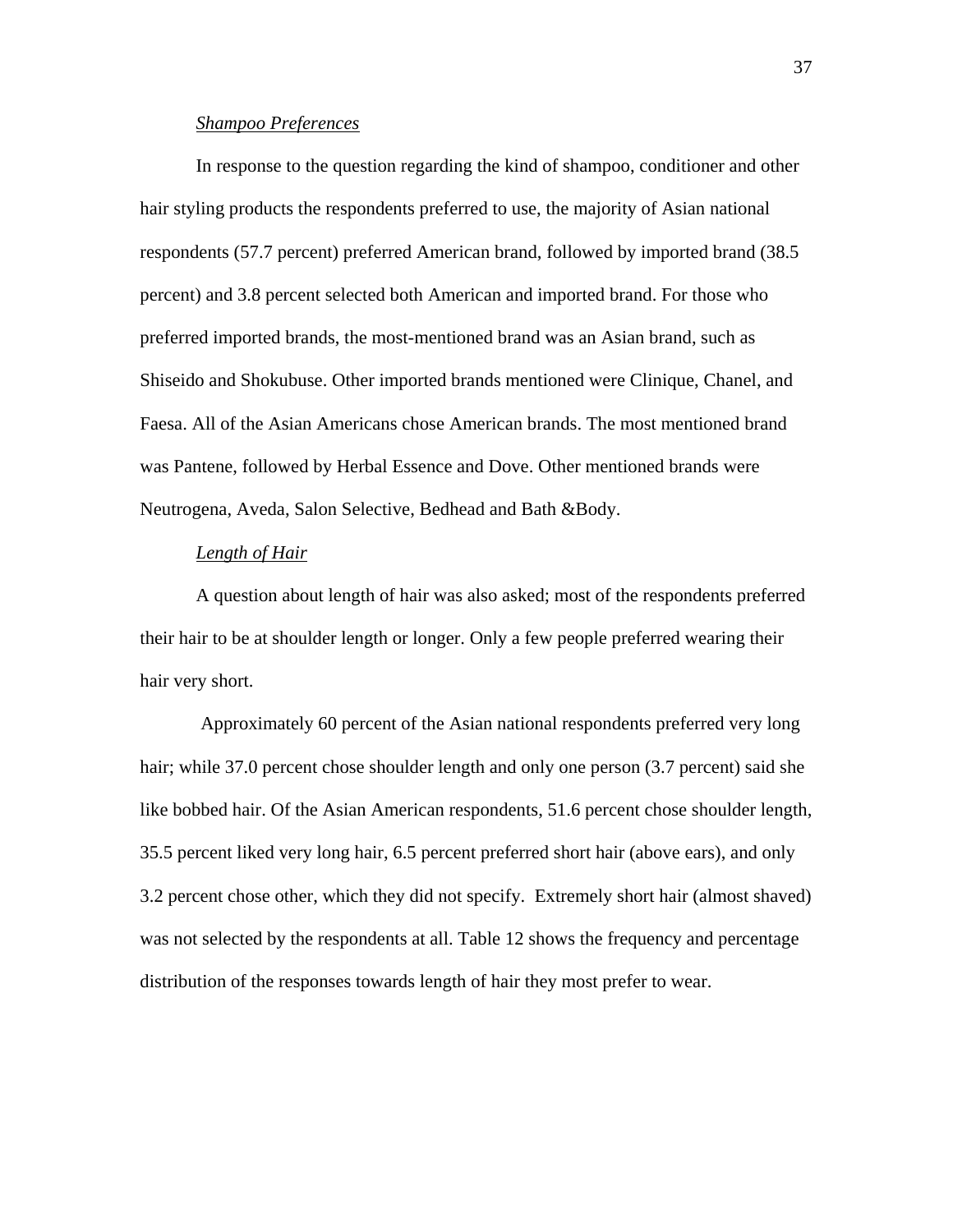The Frequency and Percentage Distribution of the Responses towards Preference of Hair

### Length.

| Hair length                     | Asian nationals |      | <b>Asian Americans</b> |      |
|---------------------------------|-----------------|------|------------------------|------|
|                                 | N               | %    | N                      | $\%$ |
| Extremely short (almost shaved) | $\Omega$        | 0.0  | $\overline{0}$         | 0.0  |
| Short (above ears)              | $\Omega$        | 0.0  | 2                      | 6.5  |
| Shoulder length                 | 10              | 37.0 | 16                     | 51.6 |
| Very long (below shoulder)      | 16              | 59.3 | 11                     | 35.5 |
| Other                           | $\Omega$        | 0.0  | $\overline{0}$         | 0.0  |

The majority of both groups preferred very long and shoulder length hair. Short hair might not appear popular among Asian people.

## *The Care and Management of the body*

Responses related to the care and management of the body included manicure, pedicure, facial and makeover, skin tanning and waxing. Asian national respondents performed fewer activities in care and management of body than Asian American respondents. There were only three activities chosen by Asian nationals; manicure (11.1 percent), facial and makeover (11.1 percent) and pedicure (3.7 percent). The majority (74.1 percent) did not have any services during the past three months.

Of the total Asian American respondents, 35.5 percent performed skin tanning, 32.2 percent performed waxing, 22.6 percent performed manicure, and 6.5 percent had pedicure services. However, none of Asian Americans had facial/ makeover services.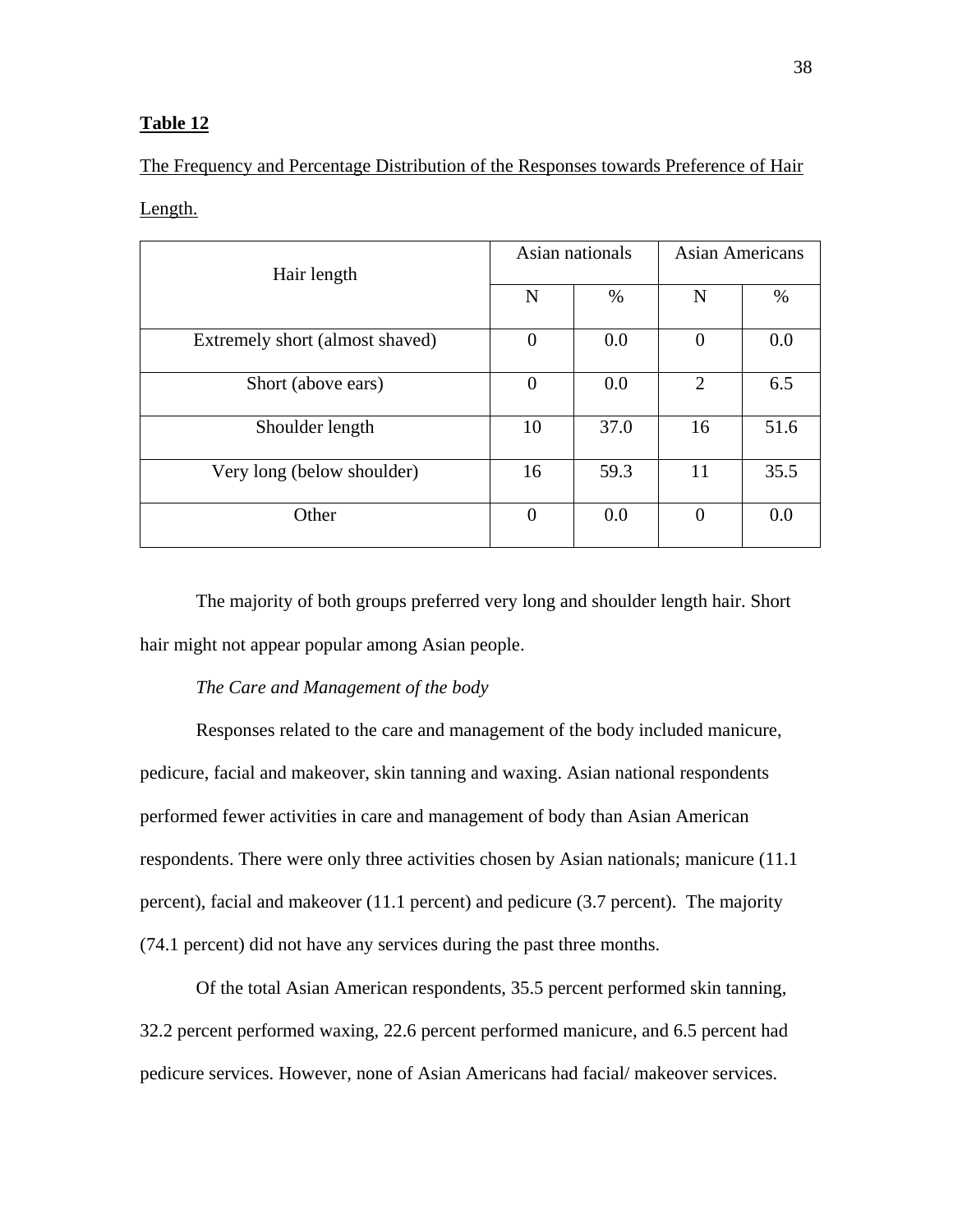There was a large difference of skin tanning and waxing between both sample groups. Asian did not have any of those services at all, while about one-third of the Asian Americans had skin tanning and waxing. Cultural background could affect the above results. Beauty might be perceived differently by Asian nationals and Asian Americans. As a result, they tended to manage their body and appearance differently.

*Accessory, Adornment, Cosmetic Management* 

#### *Typically-worn Accessories and Adornments*

The accessory typically worn by both Asian nationals and Asian American was a watch (51.9 percent of Asian nationals, and 41.9 percent of Asian Americans). The second most-worn accessory was jewelry. Almost one- third, 29.1 percent, of Asian nationals and 25.8 percent of Asian Americans chose jewelry. Approximately 14.8 percent of Asian nationals typically wore belts, and 7.4 percent indicated they wore other accessories but did not specify. None of Asian nationals wore hats. Of the Asian American respondents, 25.8 percent typically wore belts and only 3.2 percent wore hats. Some respondents also selected multiple answers.

Watches might be necessities, therefore, more respondents tended to wear them. Only about one-quarter to one-third of the respondents wore jewelry. Hats were often seasonal adornment items (mostly worn in winter) and might not be popular accessories.

#### *Jewelry Preferences*

A question about jewelry preferences was also asked. The selections were gold, white gold, silver, and costume or art jewelry. Most Asian nationals (40.7 percent) preferred white gold jewelry, while 25.9 percent preferred gold jewelry, 22.2 percent chose silver jewelry and 11.1 percent preferred costume or art jewelry. Silver was the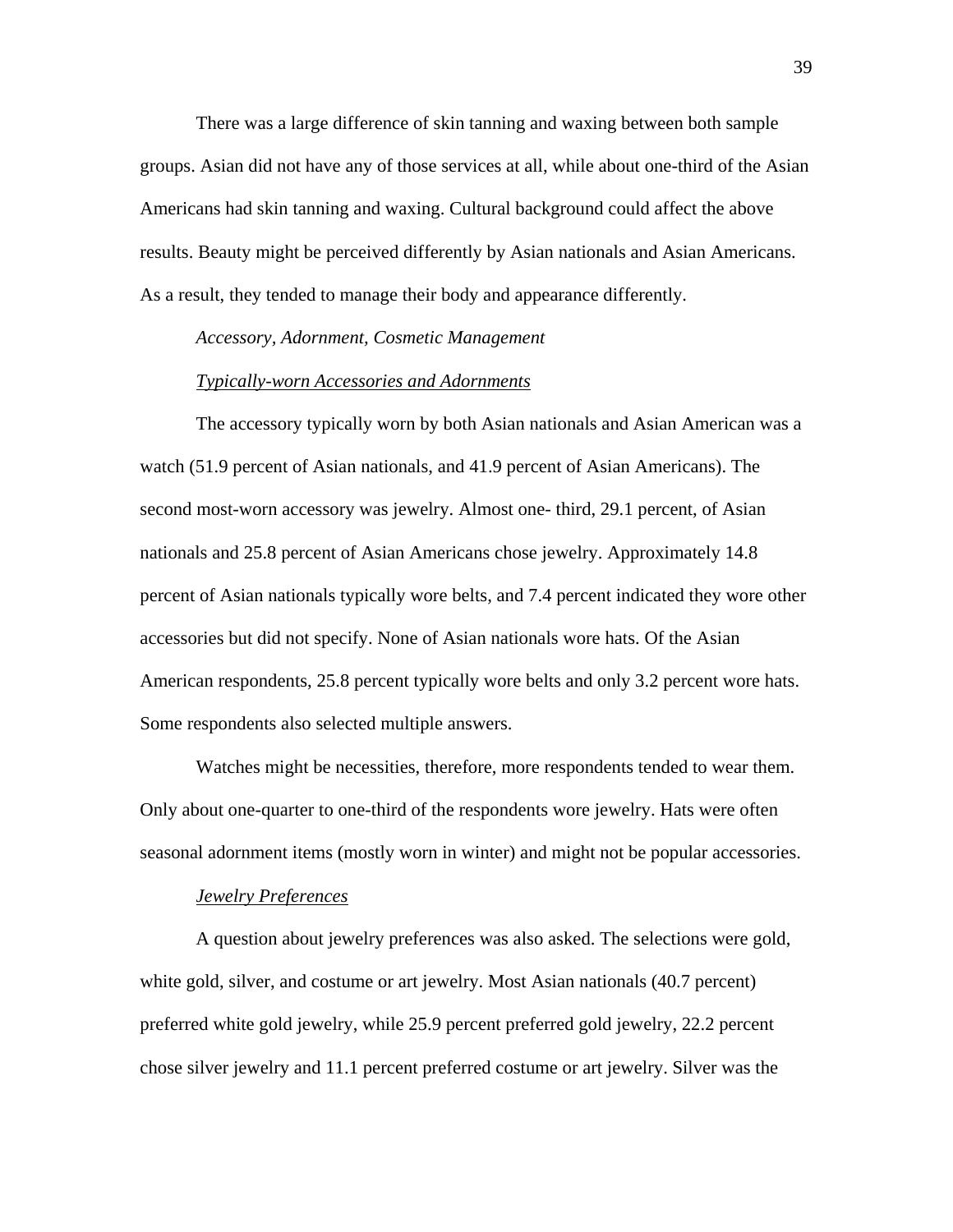most preferred by Asian Americans (35.5 percent). There were 22.6 percent of Asian Americans who selected gold jewelry, 25.4 percent selected white gold jewelry, and approximately 16 percent preferred costume or art jewelry. Table 13 indicates the frequency and percentage distribution of responses regarding their jewelry preferences.

#### **Table 13**

The Frequency and Percentage Distribution of Responses towards Jewelry Ppreferences.

| Jewelry preferences |    | Asian nationals | <b>Asian Americans</b> |      |
|---------------------|----|-----------------|------------------------|------|
|                     | N  | %               | N                      | $\%$ |
| Gold                | 7  | 25.9            | 7                      | 22.6 |
| White gold          | 11 | 40.7            | 8                      | 25.4 |
| Silver              | 6  | 22.2            | 11                     | 35.5 |
| Costume or art      | 3  | 11.1            | 5                      | 16.1 |

White gold jewelry and silver jewelry are very similar in their appearance. However, silver jewelry might be more affordable for Asian Americans.

There were several styles of jewelry the respondents prefer to wear. The selections included modern design, very feminine design, ethnic design, antique design, and religious or inspirational design. Most Asian nationals, 44.4 percent, chose modern designs, followed by very feminine design (33.3 percent), religious or inspirational designs (11.1 percent), antique designs (7.4 percent), and ethnic designs (3.7 percent). Most Asian Americans, 60.0 percent, preferred modern designs, 13.3 percent preferred very feminine designs, another 13.3 percent chose ethnic designs, and 10.0 percent chose religious or inspirational designs. Both of the sample groups preferred modern and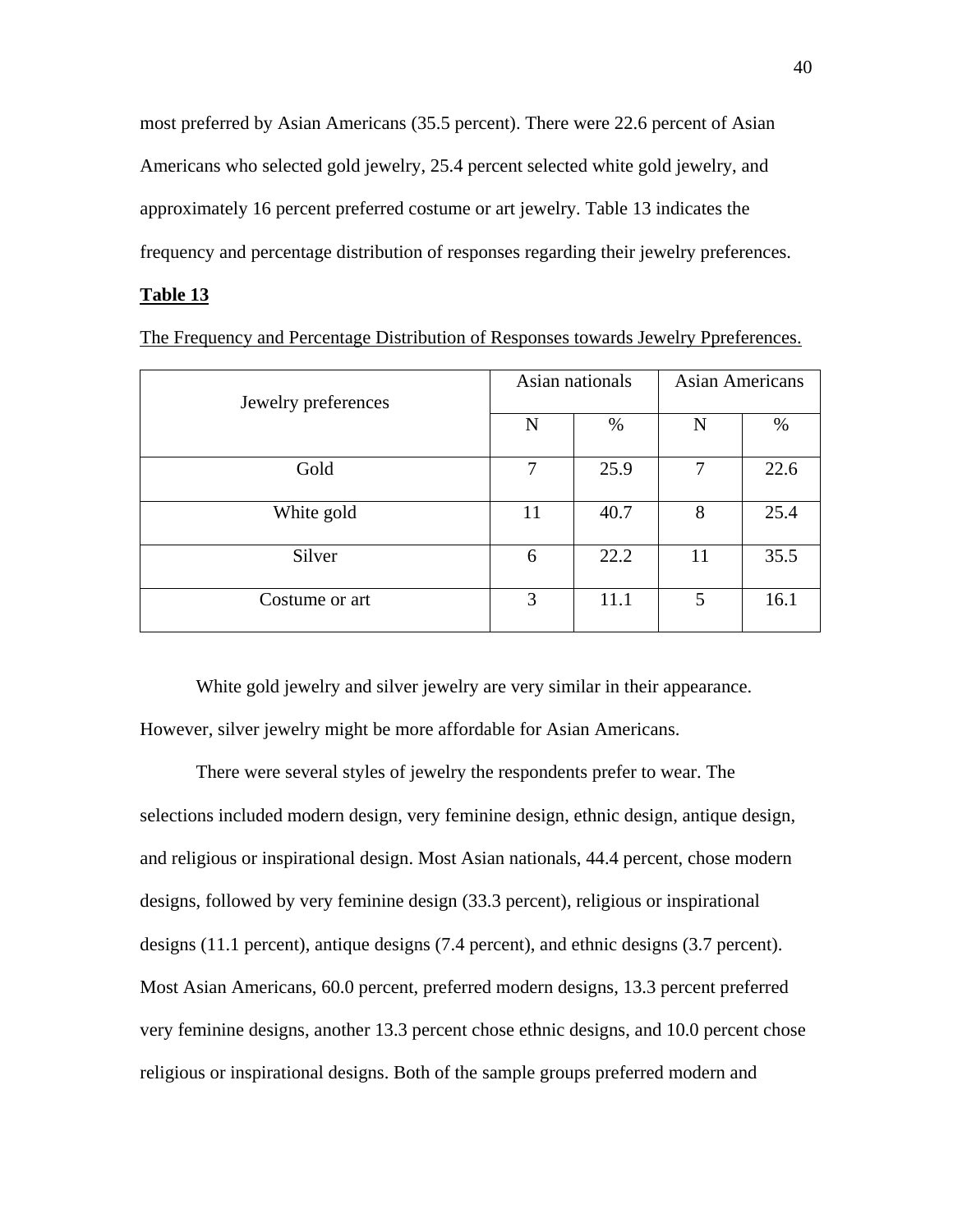feminine designs. They tended to posses similar preferences for jewelry design. However, ethnic design was more preferred by Asian Americans.

## *Cosmetic Preferences and the management*

 Most of the respondents said they sometimes wore make up. Of the Asian national respondents, 22.2 percent indicated they very often wore make up, while 14.8 percent said they often wore make up, 37.0 percent said they sometime wore make up, and 25.9 percent indicated they rarely wore make up. None of Asian nationals indicated that they never wore make up.

 Approximately 23 percent of Asian American respondents very often wore make up, 25.8 percent often wore make up, 29.0 percent sometimes wore make up, 19.4 percent rarely wore make up, and only 3.2 percent never wore make up. The results are also revealed in Table 14.

#### **Table 14**

The Frequency and Percentage Distribution of the Responses towards the Frequency of Wearing Make Up.

| Frequency of wearing make up | Asian nationals |      | <b>Asian Americans</b> |      |
|------------------------------|-----------------|------|------------------------|------|
|                              | N               | %    | N                      | %    |
| Very often                   | 6               | 22.2 | 7                      | 22.6 |
| Often                        | $\overline{4}$  | 14.8 | 8                      | 25.8 |
| Sometimes                    | 10              | 37.0 | 9                      | 29.0 |
| Rarely                       | $\overline{7}$  | 25.9 | 6                      | 19.4 |
| Never                        | $\theta$        | 0.00 |                        | 3.2  |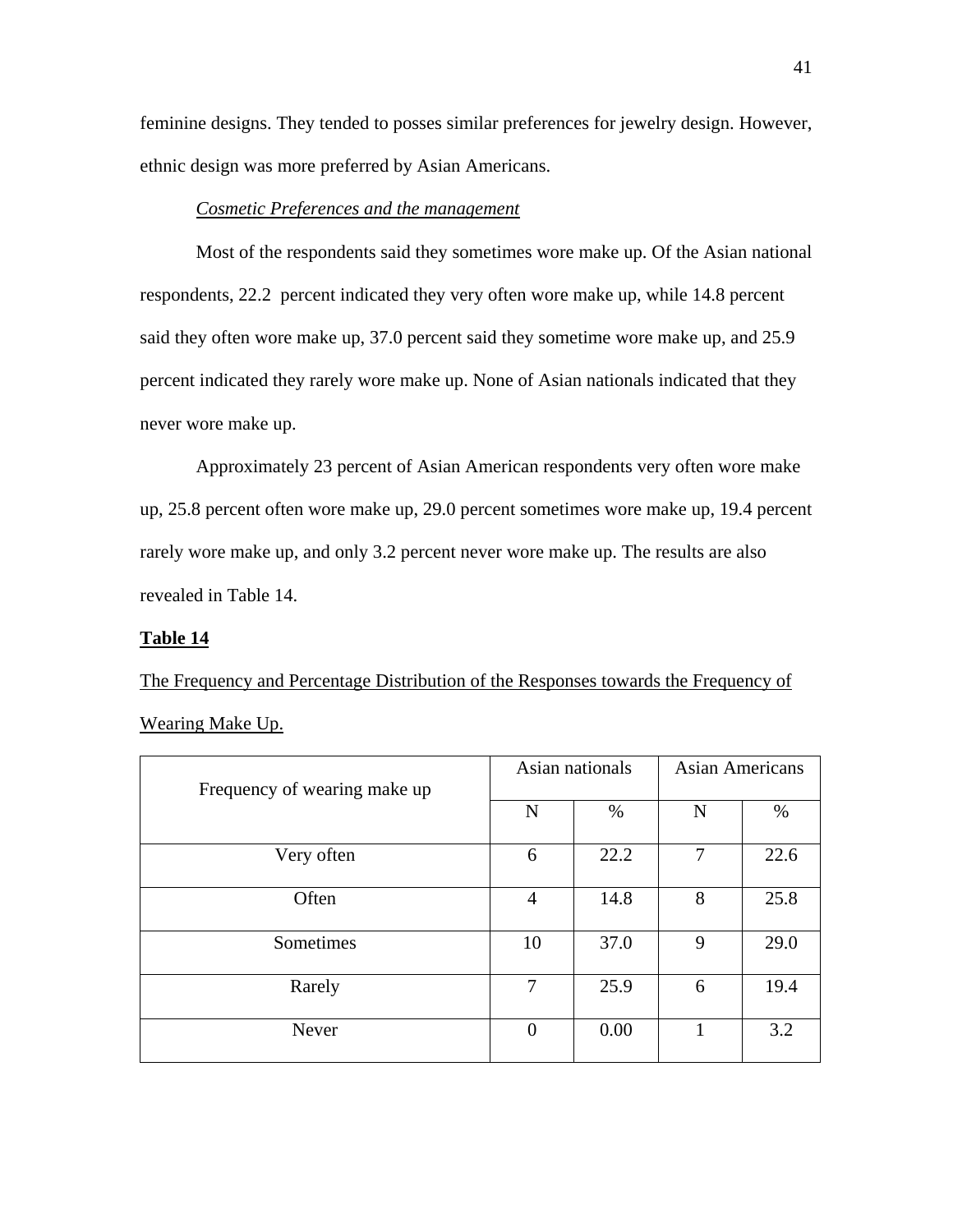Asian Americans more frequently wore make up than Asian nationals. There could be cultural differences and personal facial features which resulted in these differences.

## *Most–worn Cosmetics*

 The cosmetics were divided into two groups; overall face, and eyes area. In the overall face area, lipstick and blush were most selected by both groups. Most Asian nationals (74.1 percent) wore lipstick. Blush was selected by Asian national as the second highest percentage (63.0 percent). Other selected cosmetics were as follows: powder (51.9 percent), foundation (37.0 percent), and concealer (11.1 percent).

 Of all Asian American respondents, the highest percentage wore lipstick (86.7 percent). Other cosmetics Asian Americans wore were: blush (80.0 percent), powder (60.0 percent), foundation (36.7 percent), and concealer (20.0 percent). The results and comparison are shown in Table 15.

#### **Table 15**

The Frequency and Percentage Distribution of the Responses towards the Overall Facial Cosmetics Mostly Worn.

| Cosmetics    | Asian nationals |      | <b>Asian Americans</b> |      |
|--------------|-----------------|------|------------------------|------|
|              | N               | %    | N                      | %    |
| Lipstick     | 20              | 74.1 | 26                     | 86.7 |
| <b>Blush</b> | 17              | 63.0 | 24                     | 80.0 |
| Foundation   | 10              | 37.0 | 11                     | 36.7 |
| Powder       | 14              | 51.9 | 18                     | 60.0 |
| Concealer    | 3               | 11.1 | 6                      | 20.0 |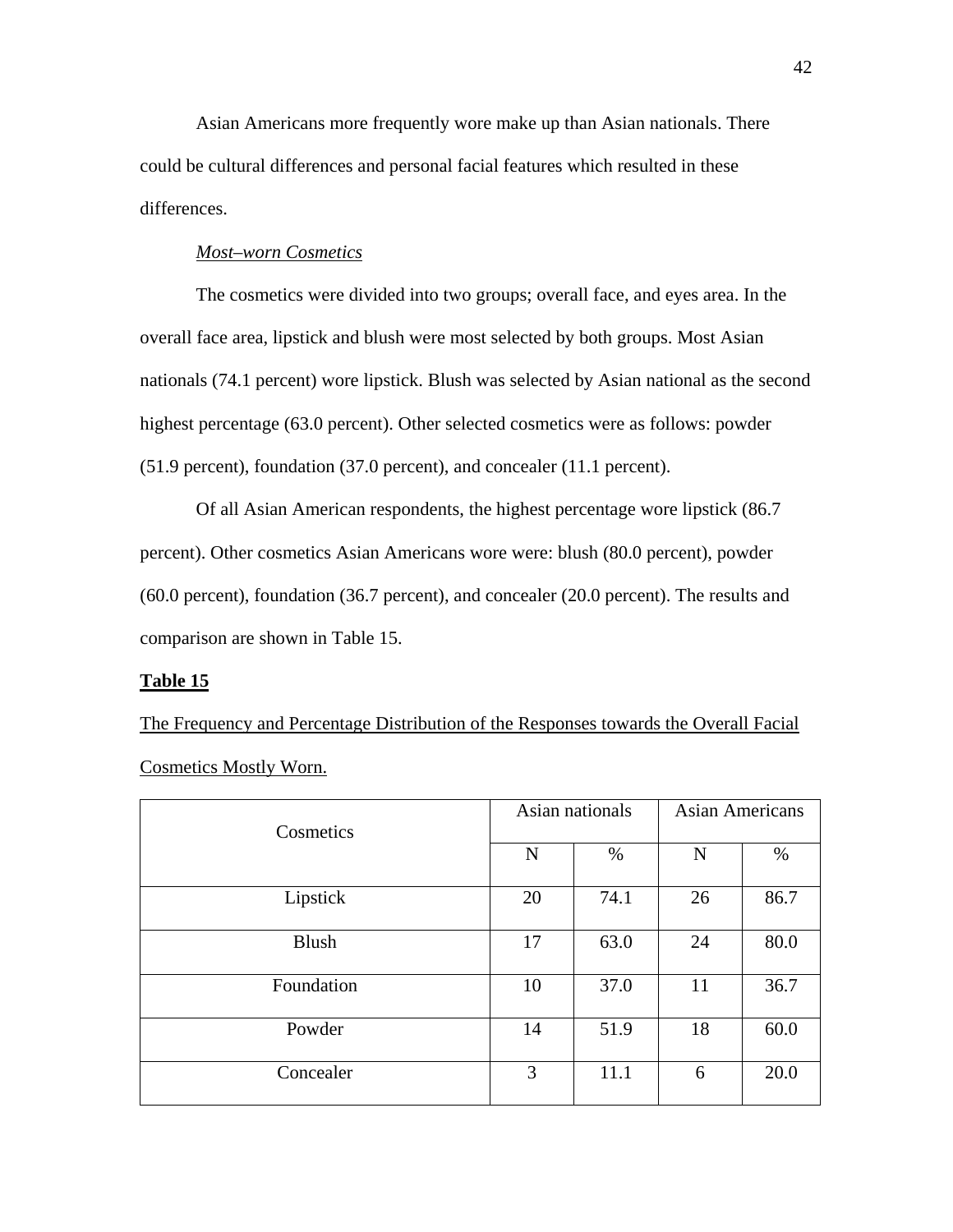Most of the respondents mostly wore lipstick, blush, and powder. Concealer was not popular among Asian respondents.

A large percentage of respondents frequently wore eye cosmetics such as eye shadow, eye liner, mascara, artificial eyelashes, and contact lens (for purpose of changing eye color). Eye shadow was the cosmetic most worn by both groups. Approximately 93.0 percent of Asian American respondents and 74.1 percent of Asian nationals wore eye shadow. Sixty three percent of Asian nationals, and 70.0 percent of Asian Americans chose mascara. Sixty percent of Asian Americans and 48.1 percent of Asian nationals chose eye liner. Only one Asian national wore artificial eyelashes, while none of Asian Americans did. Contact lenses were worn by 22.2 percent of Asian nationals and 16.7 percent of Asian Americans. Most of the respondents selected more than one cosmetic. The comparison of the results regarding eye cosmetics is shown in Table 16.

#### **Table 16**

The Frequency and Percentage Distribution of the Responses towards the Eye Cosmetics Mostly Worn.

| Cosmetics            | Asian nationals |      | <b>Asian Americans</b> |      |
|----------------------|-----------------|------|------------------------|------|
|                      | N               | $\%$ | $\mathbf N$            | %    |
| Eye shadow           | 20              | 74.1 | 28                     | 93.3 |
| Eye liner            | 13              | 48.1 | 18                     | 60.0 |
| Mascara              | 17              | 63.0 | 21                     | 70.0 |
| Artificial eyelashes | 1               | 3.7  | $\Omega$               | 0.00 |
| <b>Contact lens</b>  | 6               | 22.2 | 5                      | 16.7 |

43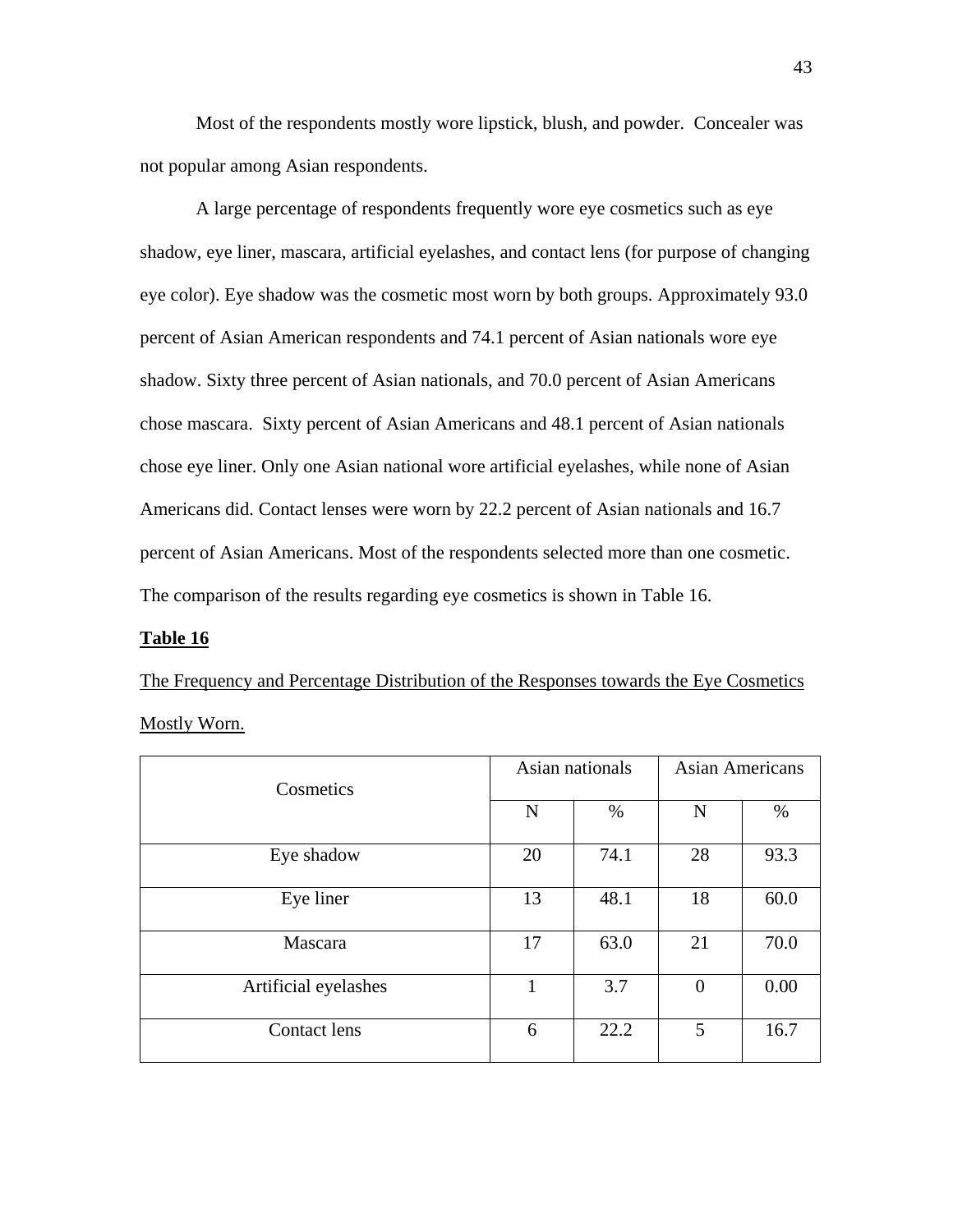Most respondents concentrated on the same eye cosmetics, especially eye shadow, mascara and eye liner. Only a few of them wore artificial eyelashes.

## *Perfume*

 The respondents were asked to indicate how often they wore perfume. The selections were as follows; very often, often, sometimes, rarely and never. Forty four percent of Asian nationals very often wore the perfume, while 25.9 percent often wore perfume, 18.5 percent sometimes wore perfume, 7.4 percent said they rarely wore perfume and only 3.7 percent never wore perfume at all. Of all Asian Americans, 12.9 said they very often wore perfume while 19.4 percent indicated they often wore perfume. There were an equal number (29.0 percent) of Asian Americans who selected "sometimes", and "rarely. Only 9.7 percent never wore perfume. Table 17 reveals the frequency and percentage distribution of responses toward their frequency of wearing perfume.

Table 17

The Frequency and Percentage Distribution of Responses towards the Frequency of Wearing Perfume

| Frequency of wearing perfume | Asian nationals |      | <b>Asian Americans</b> |      |
|------------------------------|-----------------|------|------------------------|------|
|                              | N               | $\%$ | N                      | %    |
| Very often                   | 12              | 44.4 | 4                      | 12.9 |
| Often                        | 7               | 25.9 | 6                      | 19.4 |
| Sometimes                    | 5               | 18.5 | 9                      | 29.0 |
| Rarely                       | $\overline{2}$  | 7.4  | 9                      | 29.0 |
| Never                        | 1               | 3.7  | 3                      | 9.7  |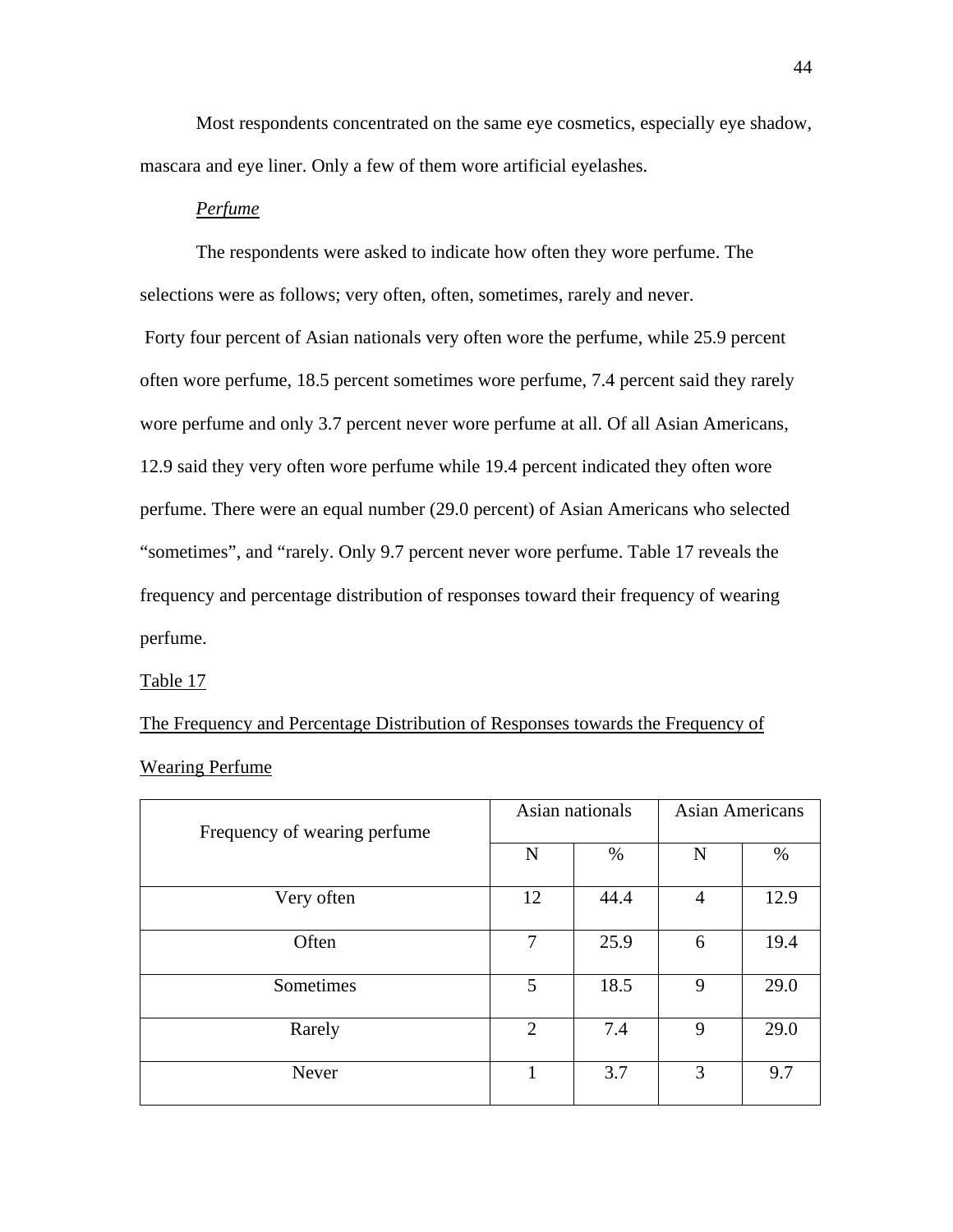Asian nationals wore perfume more often than Asian American. One could speculate that Asian nationals preferred to wear dressy-casual clothing; as a result, they tended to wear perfume together with their dressy style. Most Asian Americans were more casual and relax, reflecting their tendency to wear perfume less often.

## *Skin Products*

 All of Asian national respondents and 93.5 percent of Asian American respondents used skin care products. Most of the respondents indicated they used whitening lotion, moisturizing lotion, firming lotion, sunscreen, and tanning lotion. One Asian national said she used facial masks. According to the survey, most Asian nationals (81.5 percent) and Asian Americans (58.6 percent) applied skin products on their bodies. Approximately 55 percent of Asian Americans also applied skin care products to their face. Asian national respondents also applied skin care products on face (59.3 percent), around eyes (29.6 percent), and hands (25.9 percent). Asian Americans also applied skin products to hands (37.9 percent), other areas (not specified-6.9percent), and around eyes (3.4 percent). However, most of the respondents applied skin product on more than one area. These areas were face and eyes, body, face and hands. The comparisons are made and presented in Table 18. Many respondents selected multiple answers.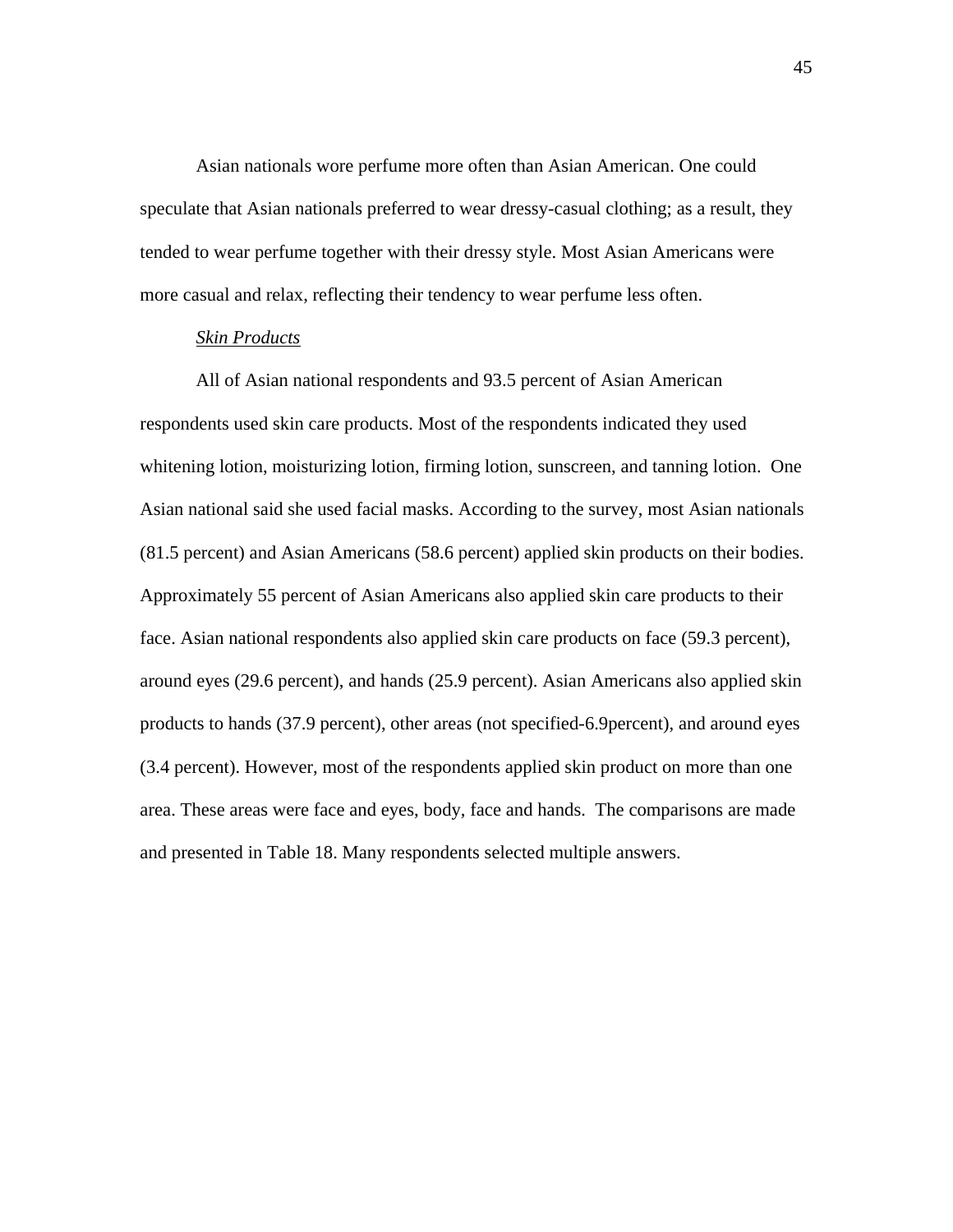The Frequency and Percentage Distribution of Respondents towards Applications of Skin

| Body areas            | Asian nationals |      | <b>Asian Americans</b> |      |
|-----------------------|-----------------|------|------------------------|------|
|                       | N               | $\%$ | $\mathbf N$            | %    |
| Around the eyes       | 8               | 29.6 | 1                      | 3.4  |
| Face                  | 16              | 59.3 | 16                     | 55.2 |
| <b>Body</b>           | 22              | 81.5 | 17                     | 58.6 |
| Hands                 | 7               | 25.9 | 11                     | 37.9 |
| Other (not specified) | $\theta$        | 0.00 | $\mathcal{D}_{\cdot}$  | 6.9  |

Products to Body Area.

 More Asian nationals than Asian Americans applied skin products to their body Most of Asian nationals also applied skin products around their eyes more than Asian Americans. The average age for Asian nationals was 2 years higher than Asian American; this might cause Asian nationals to apply skin care products more than Asian Americans. Asian Americans may be more casual; therefore, they tended to be more relaxed in appearance management than Asian nationals.

## *Reasons for Using Skin Products*

 There are several reason indicated for use of skin care products, however, the most common reason selected was "personal preferences", by 58.6 percent of Asian Americans, and 51.9 percent of Asian nationals. Media influence was second highest reason selected by 25.9 percent of Asian nationals, followed by "other reasons" (18.5 percent). Only one person (3.7 percent) selected peer pressure.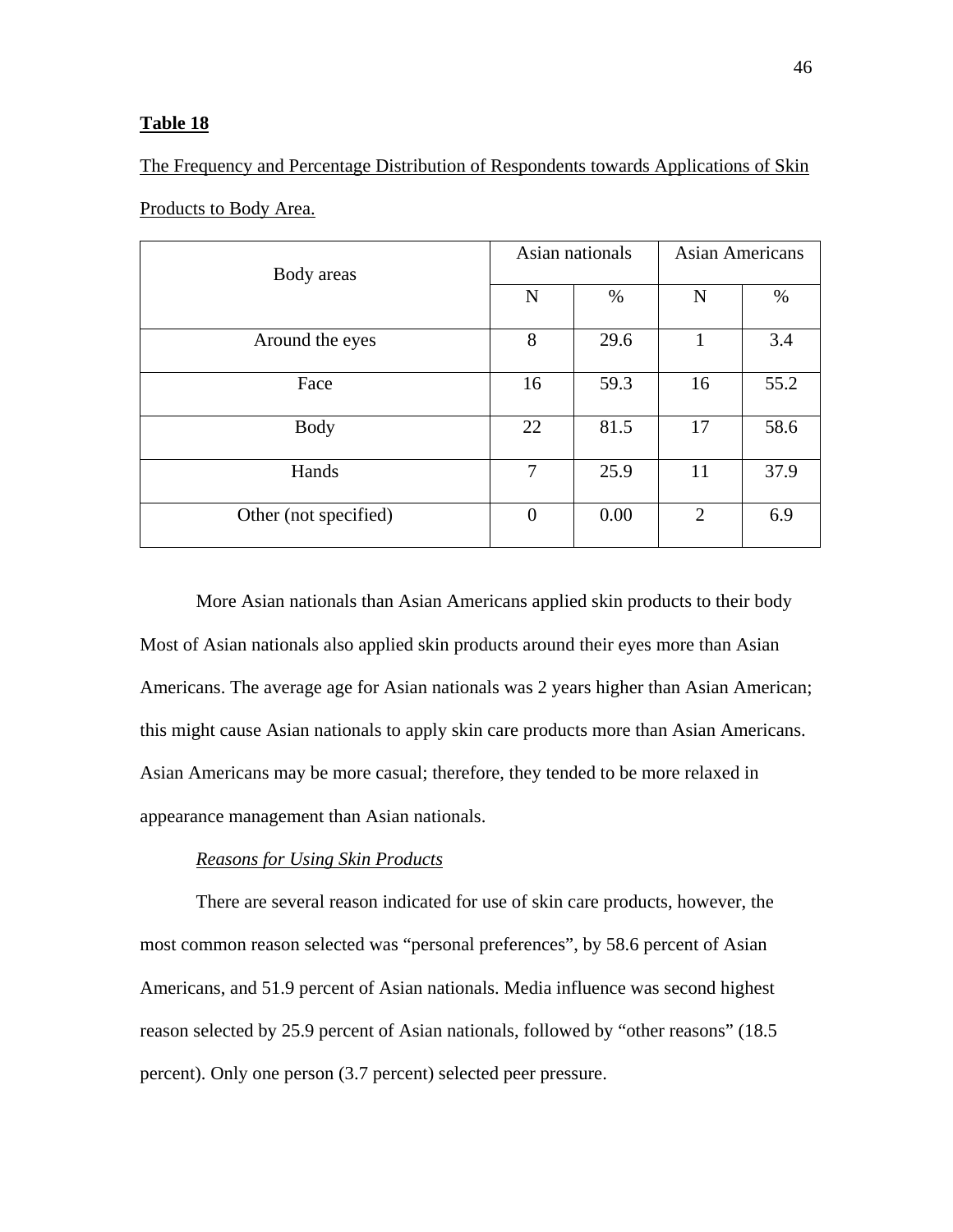Those who selected "others" specified several reasons for using skin care products. Nearly one-third of Asian Americans used skin products mainly because of other reasons such as blemishes, dry skin, tanning, and firming their skin. The other reason Asian nationals used skin care products was because of very dry skin.

 Asian nationals' skin might be very dry due to the weather condition in Wisconsin. Asian Americans tended to applied skin products less than Asian nationals. Skin type could also reflect the application of skin products.

Most Asian nationals also preferred Asian brands over American or imported brand of skin care products, while approximately 83 percent of Asian Americans preferred American brands. The most popular brand among the Asian nationals was Shiseido, while Clinique was the most popular brand among Asian American respondents. Table 19 shows the frequency and percentage distribution of preferences towards the reasons of using skin care products.

#### **Table 19**

The Frequency and Percentage distribution of Responses towards Reasons for Using Skin Products

| Reasons             | Asian nationals |      | <b>Asian Americans</b> |      |
|---------------------|-----------------|------|------------------------|------|
|                     | N               | $\%$ | N                      | $\%$ |
| Media influences    | 3               | 25.9 | 3                      | 10.3 |
| Personal preference | 16              | 59.3 | 16                     | 55.2 |
| Peer pressure       |                 | 3.7  | $\overline{0}$         | 0.00 |
| Others              | 5               | 18.5 | 9                      | 31.0 |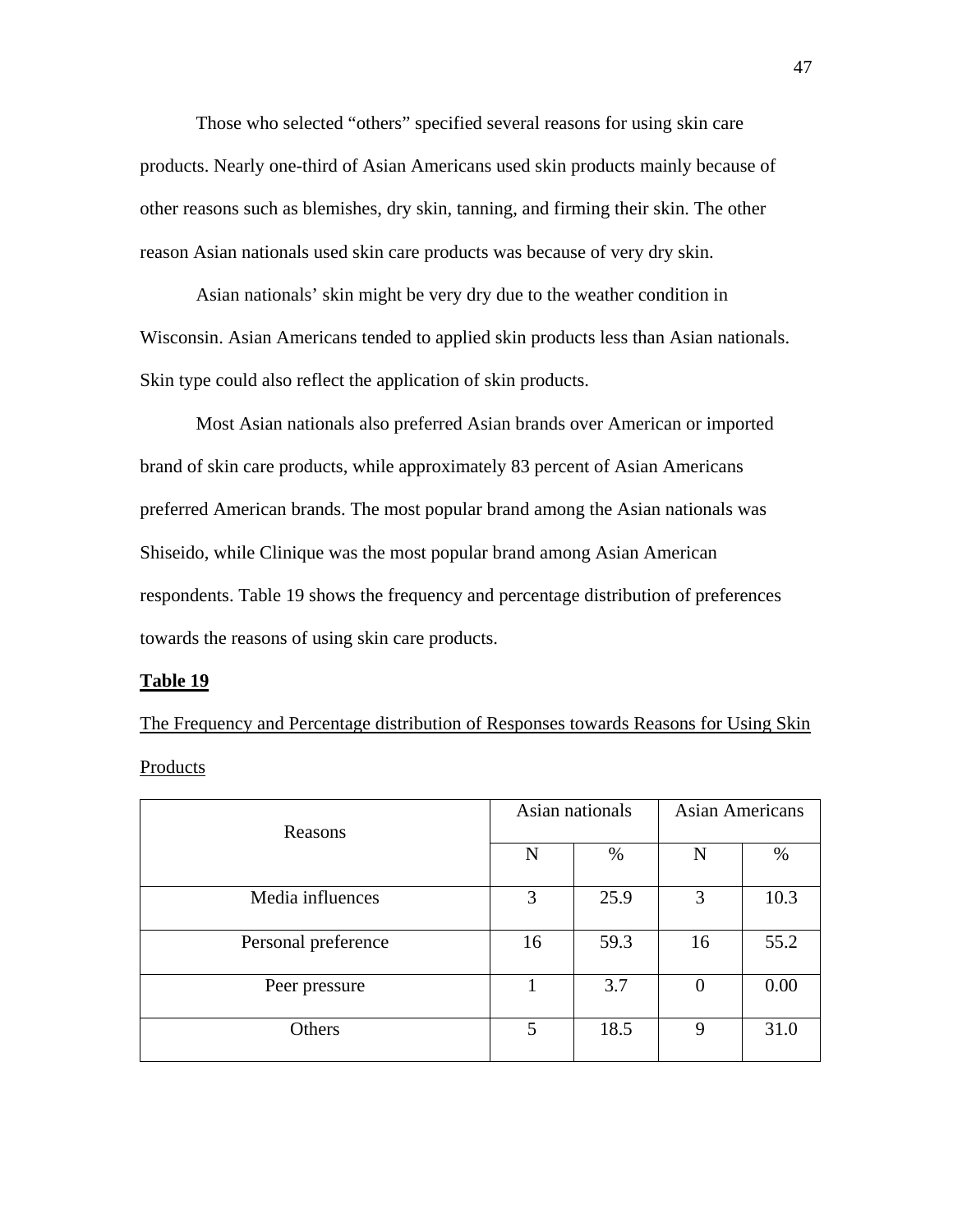## *Nails management*

 According to the survey results, only 3.7 percent of Asian nationals and 9.7 percent of Asian Americans very often painted their nails. Approximately 11 percent of Asian nationals indicated they often painted their nails, while 16.1 percent of Asian American often painted their nails. The largest percentage of Asian nationals (40.7 percent) and Asian Americans (35.5) sometimes painted their nails. Almost one- fourth of Asian nationals rarely painted their nails, while 16.1 percent of Asian Americans revealed they rarely painted their nails. Approximately 15 percent of Asian nationals and 23 percent of Asian Americans never painted their nails at all. Table 20 shows the frequency and percentage distribution towards the frequency of painting nails.

#### **Table 20**

The Frequency and Percentage Distribution of Responses towards the Frequency of Painting Nails

| Frequency of painting nails | Asian nationals |      | <b>Asian Americans</b> |      |
|-----------------------------|-----------------|------|------------------------|------|
|                             | N               | %    | N                      | $\%$ |
| Very often                  | 1               | 3.7  | 3                      | 9.7  |
| Often                       | 3               | 11.1 | 5                      | 16.1 |
| Sometimes                   | 11              | 40.7 | 11                     | 35.5 |
| Rarely                      | 8               | 29.6 | 5                      | 16.1 |
| Never                       | $\overline{4}$  | 14.8 | 7                      | 22.6 |

 Most of the respondents sometimes painted their nails. Some of the respondents rarely or never painted their nails. However, Asian nationals seemed to paint nails less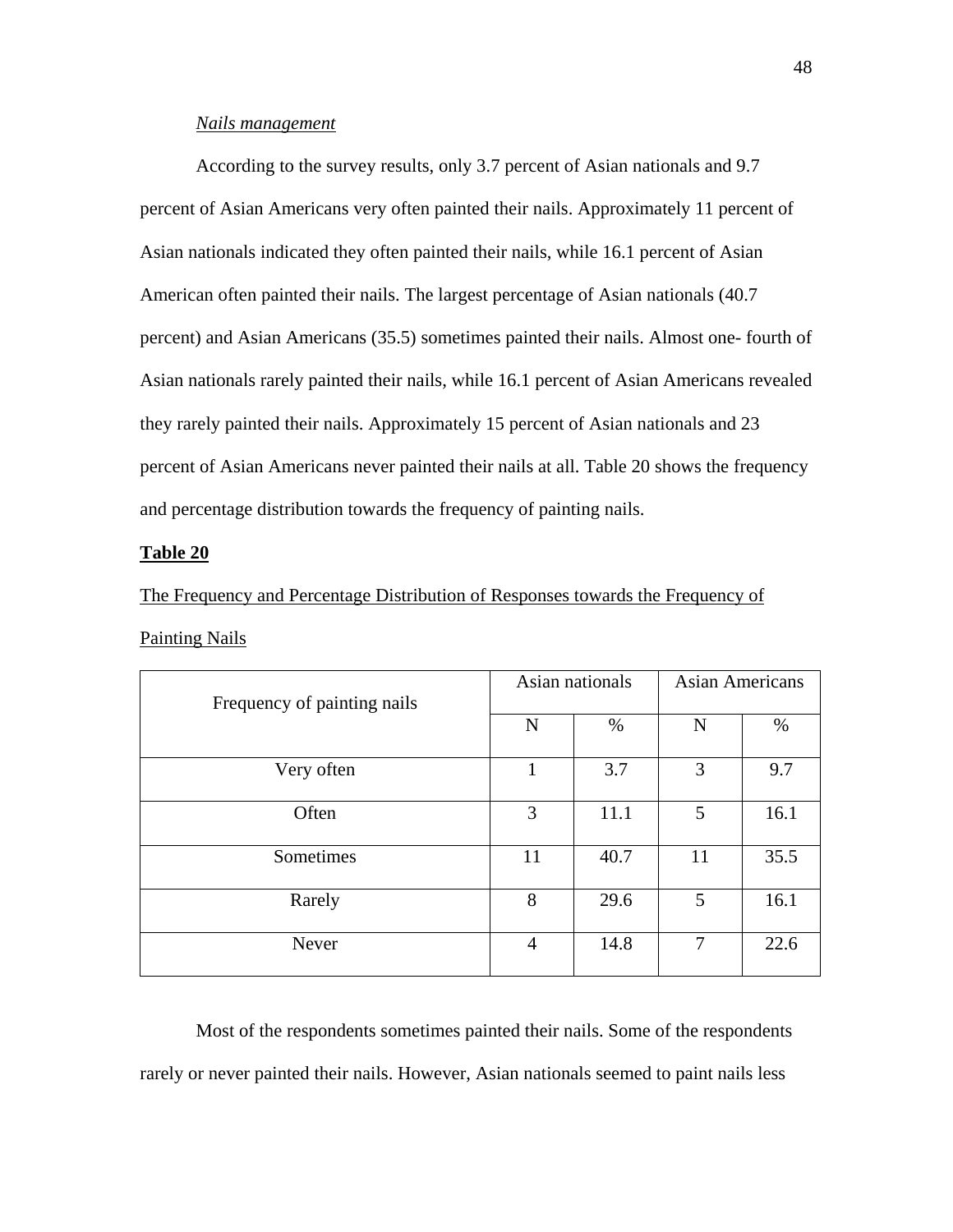often that Asian Americans. Painting nails might not be a popular activity among Asian nationals.

 Color of nail polish most preferred by both groups was clear and natural color. Forty eight percent of Asian nationals chose the clear and natural color, followed by light and pastel (39.1 percent), and bright (8.7 percent), while 4.3 percent had no preferences. Approximately 38.0 percent of Asian Americans selected clear and natural color, while 25.0 percent selected light and pastel, 20.8 percent chose dark color, 12.5 percent chose bright, while 4.2 percent has no preferences. Most of the respondents preferred to wear clear/ natural, and light/ pastel colors of nail polish. Table 21 indicates the frequency and percentage distribution toward preferences of nail-polish colors.

### **Table 21**

The Frequency and Percentage Distribution of Responses towards Preferences of Nail-Polish Colors

| Nail-polish colors | Asian nationals |      | <b>Asian Americans</b> |      |
|--------------------|-----------------|------|------------------------|------|
|                    | N               | %    | $\mathbf N$            | %    |
| Clear and natural  | 11              | 47.8 | 9                      | 37.5 |
| Light and pastel   | 9               | 39.1 | 6                      | 25.0 |
| <b>Bright</b>      | 2               | 8.7  | 3                      | 12.5 |
| Dark               | $\overline{0}$  | 0.0  | 5                      | 20.8 |
| No preferences     | 1               | 4.3  | 1                      | 4.2  |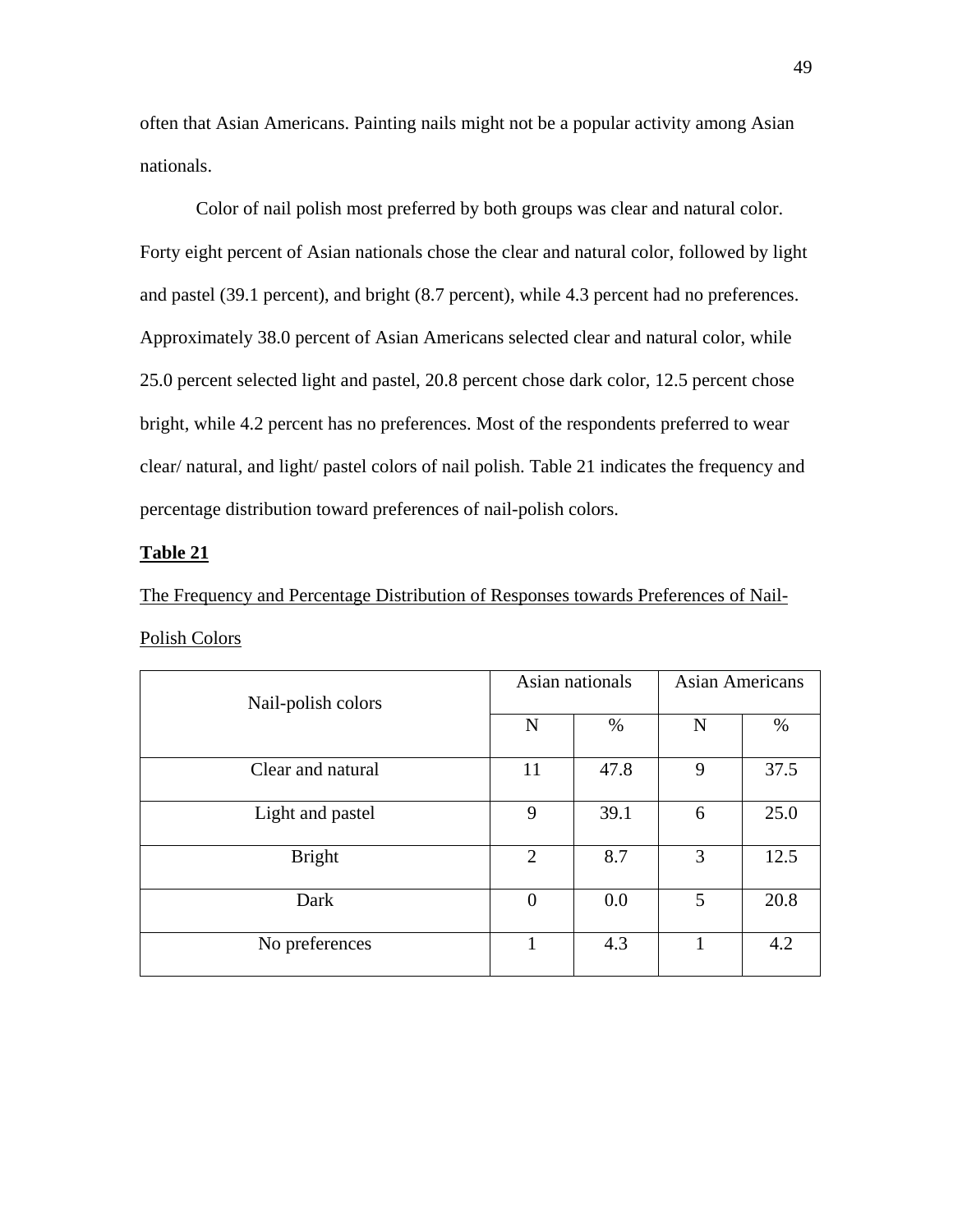Clear and natural color seemed to be most popular among both groups, as well as light and pastel. Dark was not selected by Asian nationals at all. In Asian countries, dark could be an unlucky color or unpopular.

In addition, the majority of respondents did not prefer to go to beauty salon for nail services. However, a higher percentage of Asian Americans (29.2 percent) than Asian nationals (13.0 percent) chose to go to the salon.

One could speculate that painting nails at the salon was more popular for Asian Americans than Asian nationals.

#### *Attitudes towards self image*

Most of Asian national respondents were more fashion conscious than Asian Americans. There were 55.6 percent of Asian nationals who rated themselves quite fashion conscious, while only 16.1 percent of Asian Americans rated themselves quite fashion conscious. In addition, 22.2 percent of Asian nationals were extremely conscious about fashion, followed by "not very"(14.8 percent) and "somewhat" (7.4 percent). The most frequent responses of Asian Americans, 41.9 percent, said they were somewhat fashion conscious. Approximately one- third of Asian Americans, 29.0 percent, said they were not very conscious about fashion, 9.7 percent said they were extremely fashion conscious and only 3.2 percent were not conscious about fashion at all. The complete results are shown in table 22.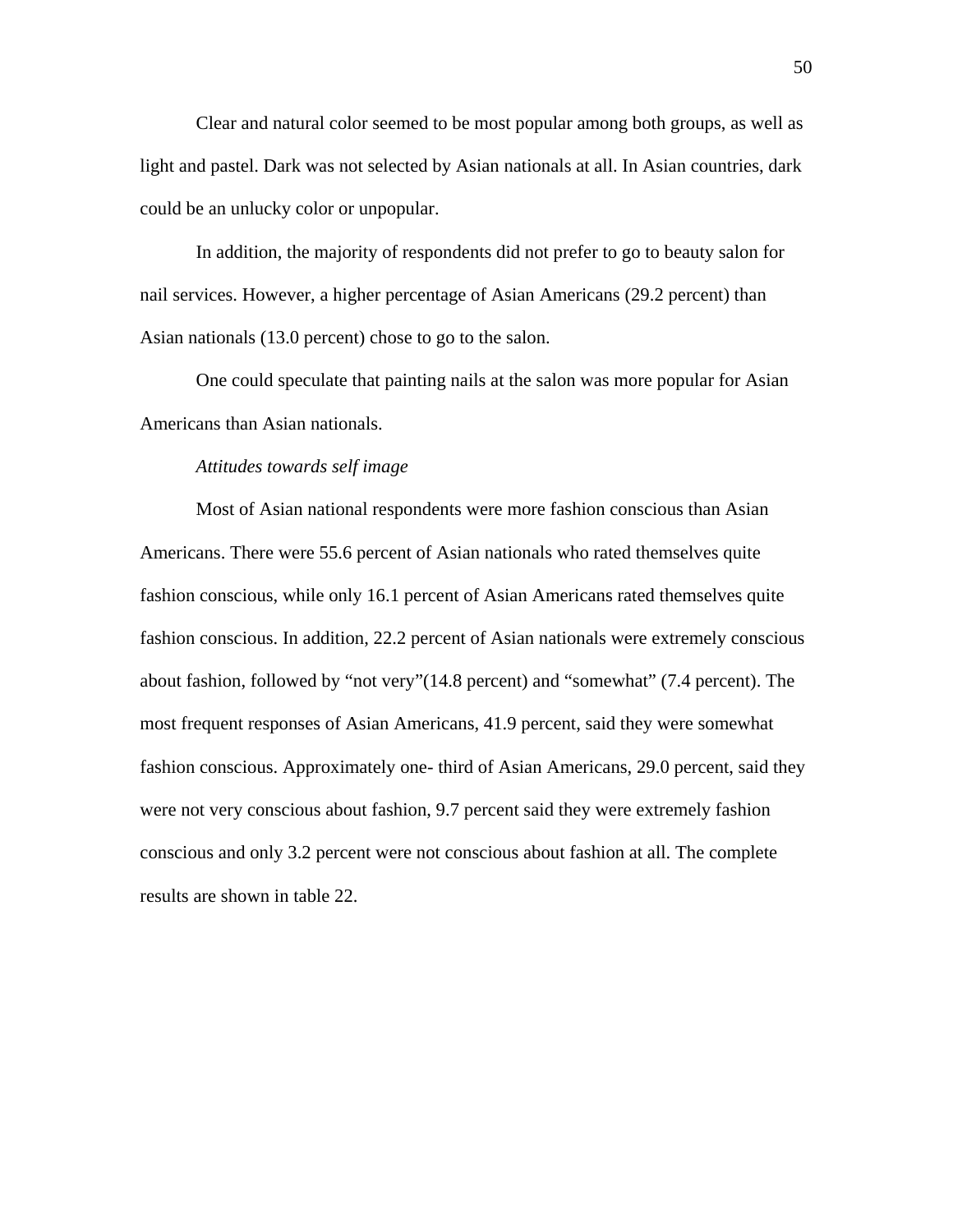| Extend of fashion consciousness | Asian nationals  |      | <b>Asian Americans</b> |      |
|---------------------------------|------------------|------|------------------------|------|
|                                 | N                | %    | N                      | %    |
| Extremely                       | 6                | 22.2 | 3                      | 9.7  |
| Quite                           | 15               | 55.6 | 5                      | 16.1 |
| Somewhat                        | $\overline{2}$   | 7.4  | 13                     | 41.9 |
| Not very                        | $\overline{4}$   | 14.8 | 9                      | 29.0 |
| Not at all                      | $\boldsymbol{0}$ | 0.00 |                        | 3.2  |

The Frequency and Percentage Distribution of Responses towards Fashion Consciousness

Since Asian nationals preferred to wear dressy casual clothing, they might have more awareness of fashion. Most Asian nationals could be from big cities, causing them to be more fashion conscious than Asian Americans.

Most Asian nationals described their own personalities as flexible (63.0 percent), followed by social butterfly (37.0 percent), sophisticated (37.0 percent) and futuristic (25.9 percent). Asian Americans indicated they were flexible (83.9 percent), social butterfly (41.9 percent), futuristic (12.9 percent), and sophisticated (9.7 percent). The respondents often chose multiple selections.

In addition, 70.4 percent of Asian nationals said they were determined, followed by sensitive (66.7 percent), conservative (18.5 percent) and reserved (18.5 percent). Most of Asian Americans respondents (53.8 percent) had sensitive personalities, followed by determined (41.9 percent), reserved (35.5 percent), and conservative (22.6 percent). Both groups again chose multiple selections.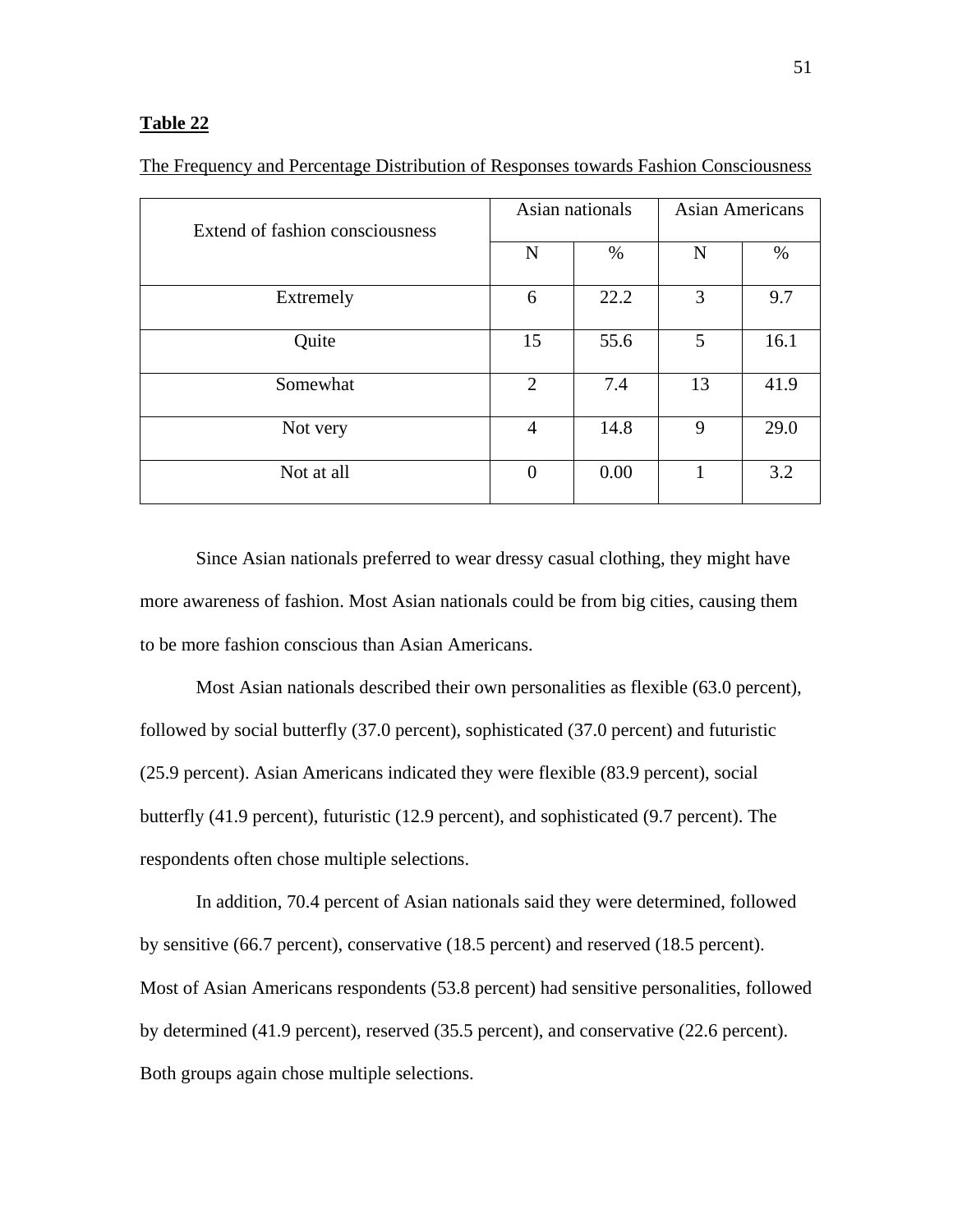Personality differences could be a result of cultural influences. Asian Americans who had strong Asian family background might be taught in an Asian way, although they were living in America.

Most Asian nationals responded that most of their friends would describe them as a fashionable person (51.9 percent), casual and natural (29.6 percent), conservative (11.1 percent), and sophisticated (7.4 percent). Asian American respondents thought they were most described by friends as a casual and natural person (64.5 percent), followed by fashionable (32.3 percent), sophisticated (6.5 percent), conservative (6.5 percent), and fashion disaster (6.5 percent).

Most Asian nationals believed friend considered them as fashionable persons while Asian Americans selected casual-natural. It could be speculated that Asian nationals were fashion conscious and tended to wear dressy clothing. This may be a reflection of the more urban background of Asian nationals. Most Asian nationals were described as conservative persons, possibly as a result of their cultural background.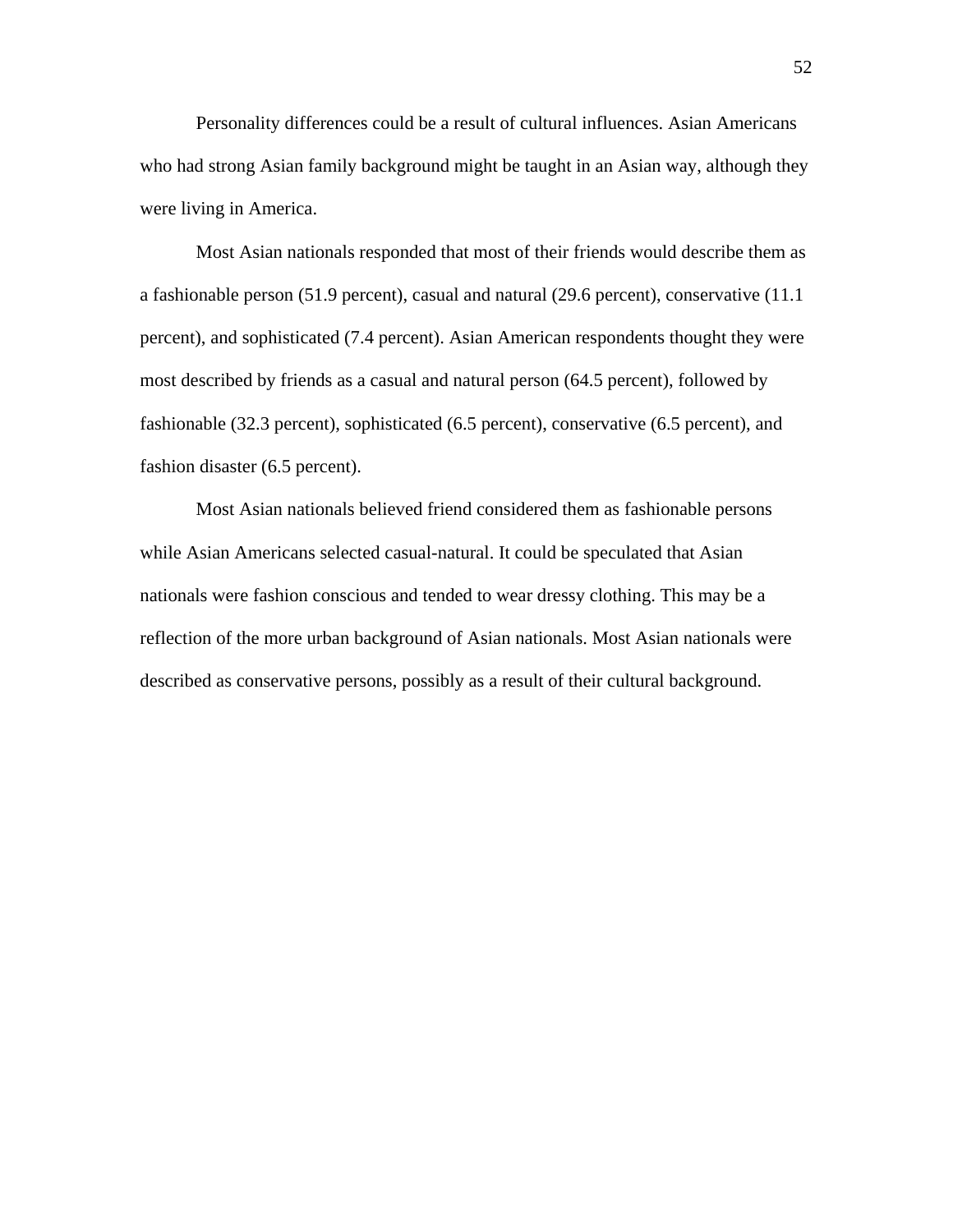#### **CHAPTER V**

#### **Summary, Conclusion, and Recommendation**

## *Introduction*

 This study compared appearance management, body satisfaction, and buying behavior of Asian national and Asian American female students. The purpose of this chapter is to summarize the finding of the research, draw conclusion, and offer recommendation for retailers as well as future study in this area.

#### *Summary*

The objective of this study was to investigate apparel and adornment preferences and shopping behavior, as well as appearance management of selected Asian American and Asian national female students attending the University of Wisconsin-Stout during 2002-2003 academic year. The study also explored differences in satisfaction with body image between the two Asian groups. Demographic information of Asian nationals and Asian Americans was also presented.

Fifty seven surveys consisting of short answer, Likert scales, closed-ended and partially closed-ended questions with ordered and unordered response selections were analyzed. The surveys were sent to fifty Asian national and fifty Asian American female students enrolled in University of Wisconsin-Stout by email and mail. Fifty eight surveys were returned, a 58 percent returned rate. Descriptive statistics, frequency counts, percentage distribution, and means were used on comparisons of the two sample groups. *Conclusions*

This study focused on three objectives.

1. To examine the demographic background of Asian Americans and Asian nationals.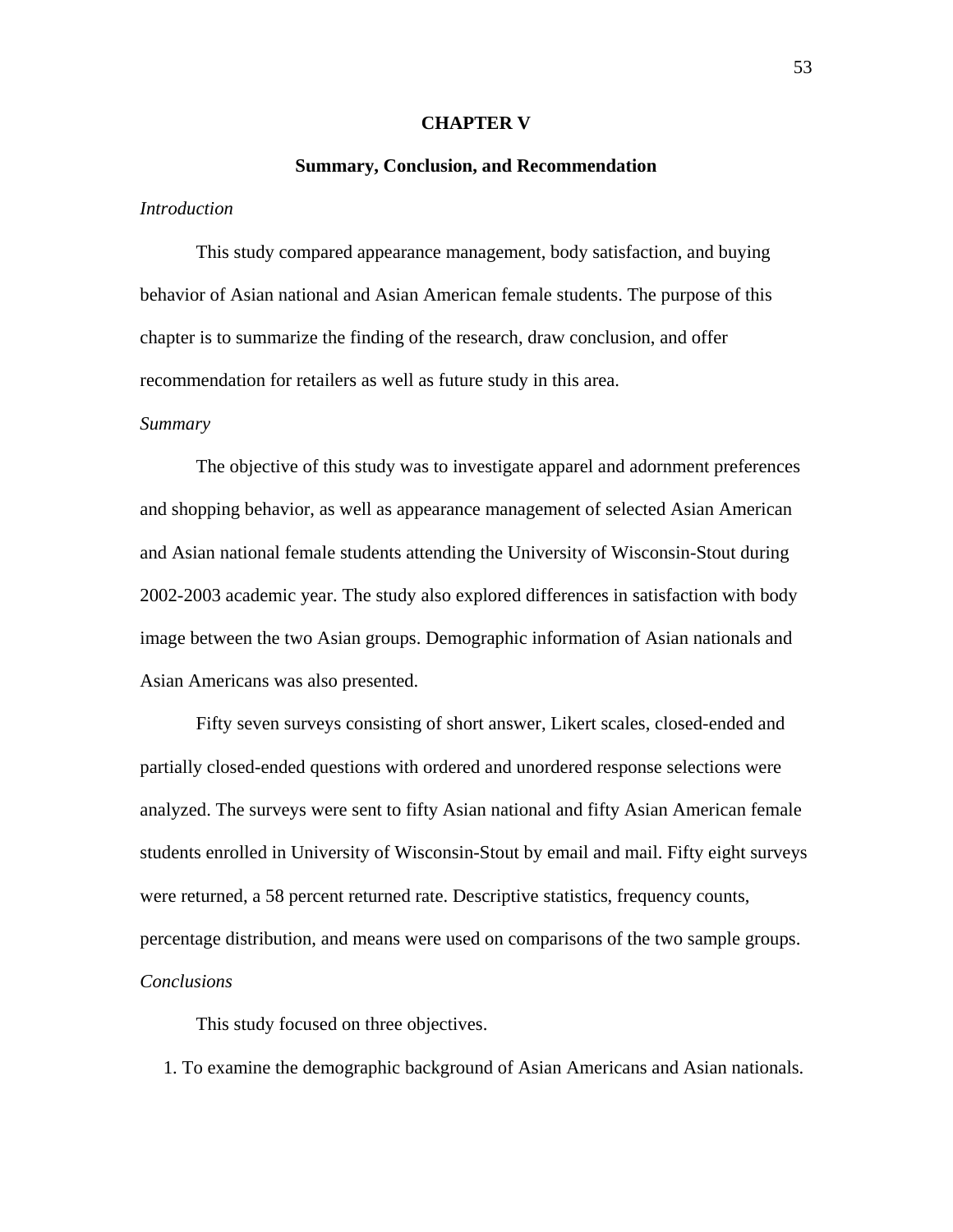Asians are the fastest growing minority group in the United States: due to the Civil Rights Act 1964, and the Immigration Act of 1965 (Block & Walker, 1981). Asians tend to have higher education and higher buying power than other minority groups. In fact, some Asian Americans tend to settle around university areas due to their desire for higher education. They also live in major metropolitan areas of the nation (O' Hare, 1990). In addition, most Asian national come to the country to pursue a Master's degree. Some of them were also allowed to work in the United Stated after their graduation.

The 58 participants in the study were represented by four nationalities: Chinese (32.8 percent), Koreans (25.9 percent), Japanese (24.1 percent), and Hmong (17.2 percent). Twenty seven surveys were returned from Asian nationals and 31 surveys were returned from Asian Americans. The average age for Asian nationals was 24 years old and Asian Americans was 22 years old. Average reported height for Asian nationals was 5 feet and 2 inches, while average height for Asian Americans was 5 feet and 1 inch. Average reported weight was 109 pounds for Asian nationals and 123 pounds for Asian Americans.

 2. To investigate apparel and adornment preferences and shopping behaviors, as well as appearance management and satisfaction with body image of selected Asian American and Asian national female students attending the University of Wisconsin-Stout.

 Asian nationals and Asian Americans shared similarities in activities and preferences towards their appearance management and shopping behavior. Both groups tended to manage their bodily appearance in the same way, such as wearing long hair, putting more make up around their eye areas and choosing certain clothing items due to the same reasons (to make them look taller). Both groups of respondents seemed to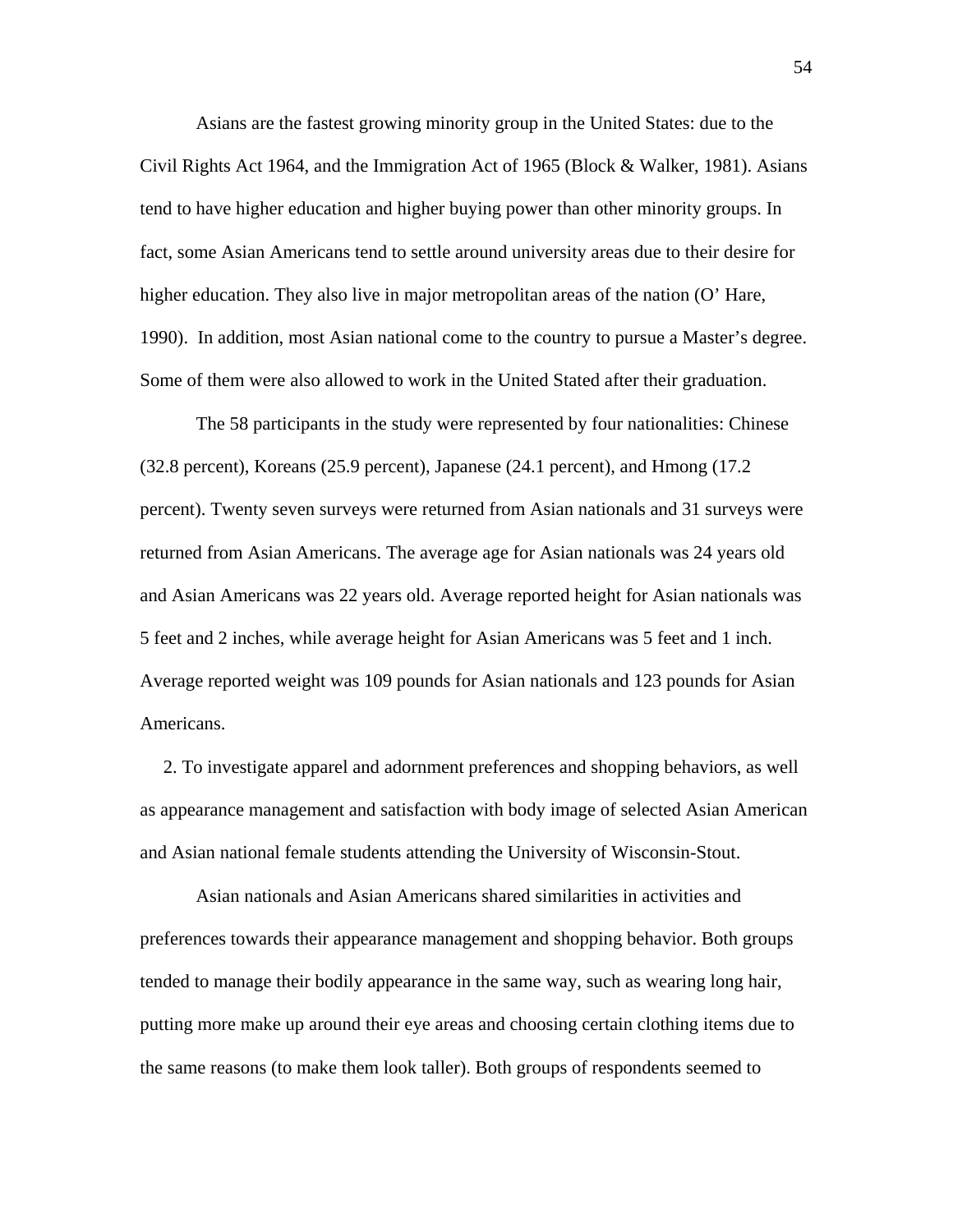mange their bodily appearance in order to correct the same body parts, such as legs, waist and stomach, and hips/ thighs/ buttocks. However, they were somewhat different in the attitudes toward their appearance. Although Asian Americans were heavier than Asian nationals as well as an inch shorter on the average, they seemed to be more satisfied with their weight and body parts.

Cultural background may be a factor causing the two sample groups to view certain things differently, such as a perception of "beauty". As a result, they performed different activities in managing their appearance. Asian Americans tended to go to salons for tanning, waxing, or even applied skin-tanning lotion to their body, while Asian nationals tended to avoid those activities. They used whitening lotion and did not perform waxing as often as Asian Americans.

 3. To compare the differences in buying behavior and satisfaction with body image, including appearance management among Asian nationals and Asian Americans.

This study indicated that Asian Americans were more satisfied with their body than Asian nationals, especially their lower parts of body such as waist, hips, thighs etc. They weighed themselves fewer times than Asian national respondents, and rarely or never measured their body. Although the majority group was heavier than Asian nationals, they indicated they were normal weight while most of Asian nationals said they were 5-10 pounds over weight. Asian nationals weighed themselves weekly; most of them worried about their body and weight all the time. It could be speculated that cultural background resulted in different cultural attitudes and perception about "a perfect body". Asian nationals seemed to be more sensitive toward their body. As a result, Asian nationals were more careful than Asian Americans when choosing certain kinds of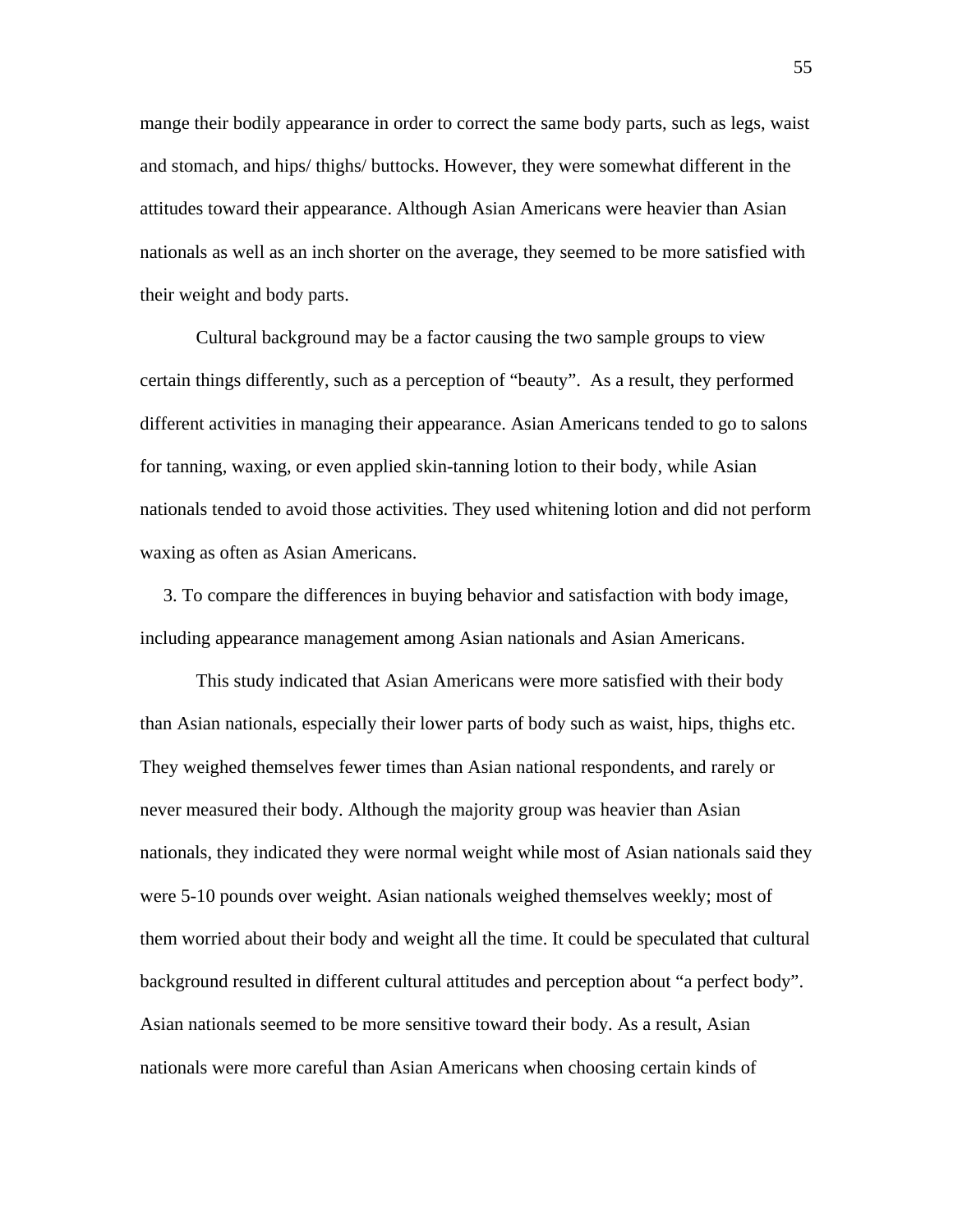clothes. Most Asian nationals preferred expensive brand named clothing and accessories. Most Asian nationals were quite fashion conscious, dressed in dressy-casual clothing, often wore perfume and used skin products. Unlike Asian Americans, Asian nationals dressed to impress rather than to be comfortable and show their individual identity. Some Asian nationals tended to come from big cities; they may be more fashion conscious than Asian Americans. Since Asian nationals were in a country rather than their home country, their skin and health might be affected by different weather, and environment. Their skin could be very dry causing them to apply skin products more often.

Asian Americans were more casual than Asian nationals. They liked to wear casual clothing such as jeans and T shirt, preferred store brands, and mostly wore necessary accessory such as watches and belts. It can be concluded that Asian American respondents were more relaxed towards their appearance. Asian Americans' first criterion for selecting clothes was comfort, and second, to show their individual identity rather than price and fashion aspects. Asian Americans tended to buy less expensive clothes and accessories, and had friends or someone they knew perform hair care and management. *Recommendations to Retailers* 

The following suggestion may aid retailers in providing good and services for Asian women.

- 1. Target Asian nationals as a market for brand name and fashionable clothing and accessories.
- 2. Order clothing specifically designed for Asian females' taste and to fit their body proportion without the need of alteration.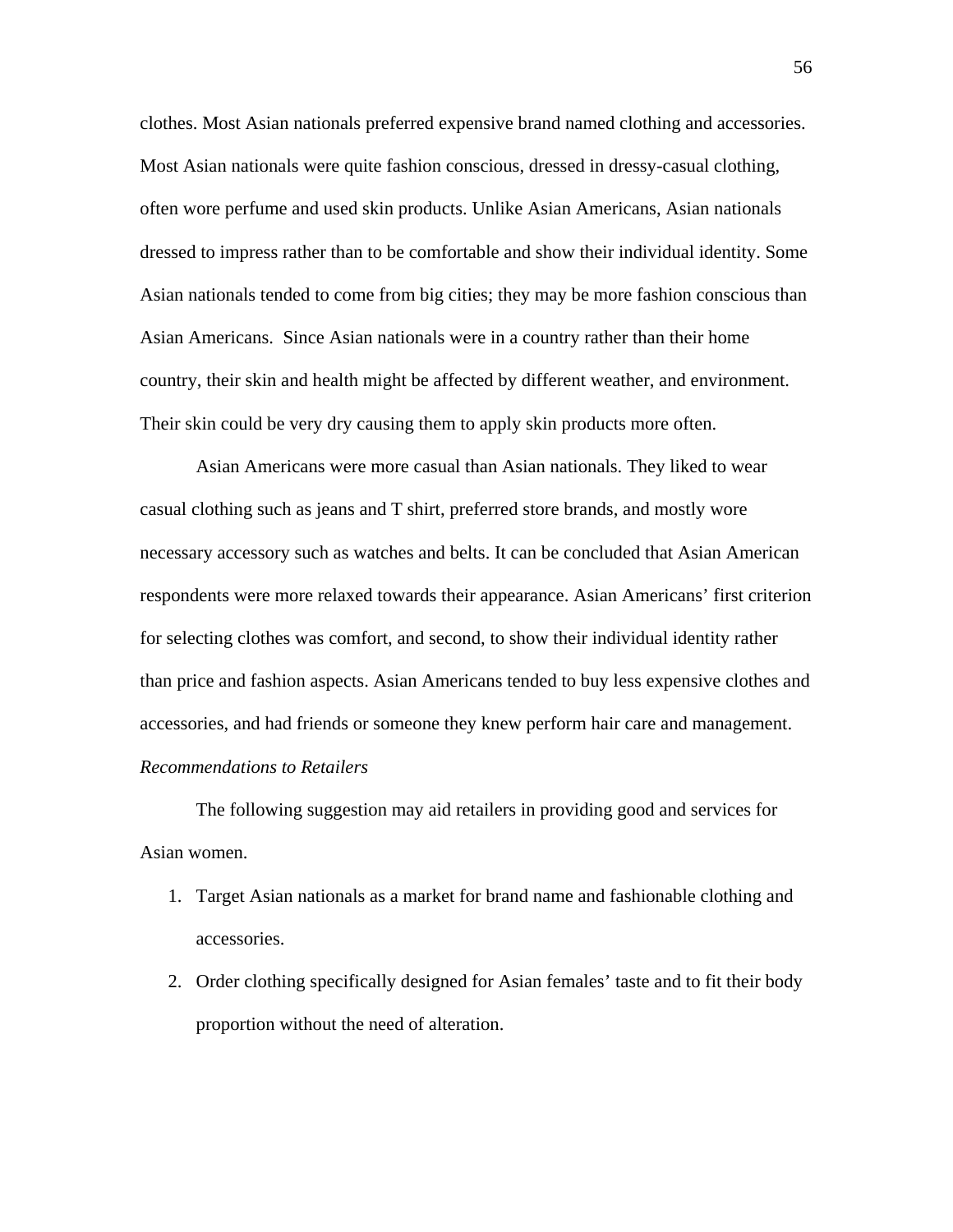- 3. Understand the perception of beauty of Asian nationals and Asian Americans, in order to design appropriate marketing methods.
- 4. Provide clothing alteration services for Asian consumers.
- 5. Use information from this study to better understand Asian consumers.

## *Recommendations for Future Study*

From this study, there are several suggested directions for future study.

- 1. Conduct a similar study for Asian male consumers.
- 2. Conduct a similar study comparing Asian and Caucasian consumers.
- 3. Investigate the concept of "beauty" among different cultures.
- 4. Compare buying behaviors of Asian nationals and/or Asian Americans with other demographic groups.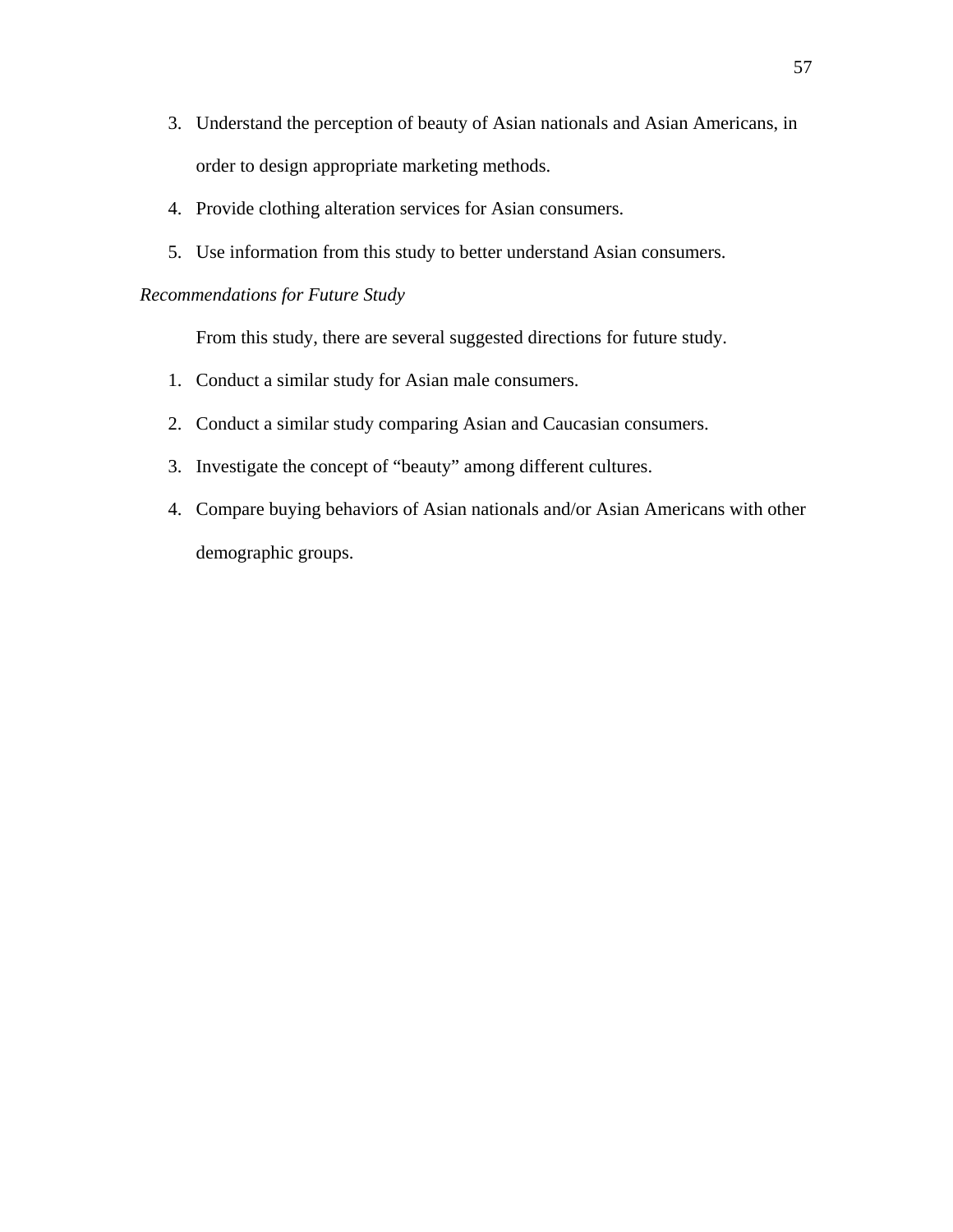#### Bibliography

- Block, W. E. , & Walker, M. A. (1987). *Successful Marketing to U.S. Hispanics and Asians.* New York : Author.
- Claritas. (2002). Consumer Buying Power. *Demographics U.S.A. (country edition)*. pp. 12-46.
- Cohen, W. I. (2002). *The Asian American Century*. Massachusetts : Harvard University Press.
- Demographics and Spending Patterns (fifth edition). *American Market Place (fifth edition)* New York : New Strategist Publications.
- Fehrenbacher, M. (1998). *Clothing Style and Color Preferences for the Socially Active Mature Female (Thesis Collection).* University of Wisconsin-Stout.
- Hartnett, M. (1992, May 18). Merchandising through the Ages: 25-44 : *Minority Customers to Become a Major MarketingTarget*. Discount Store News, pp. 100.
- Henry III, W. A. (1990, April). Beyond the Melting Pot*. Time*, pp. 28-31.
- Hsia, J. (1998). *Asian Americans in Higher Education and at Work.* Hillsdale, New Jersey : Lawrence Erlbaum Associations.
- Hsia, J. (1988). *Asian American in Higher Education and at Work*. pp. 5-15.
- Hsia, J. Hirono-Nakanishi, M. (1989). The Demographics of Diversity: *Asian Americans and Higher Education.* Change, pp. 20-27.
- Miller, C. (1991, January). Hot Asian-American Market not starting much of a Fire Yet.  *Marketing News*, pp. 12.
- Mokuau, N. (1991). Preface. In N. Mokuau (Ed.) , *Handbook of Social Services for Asian and Pacific Islanders.* Westport : Greenwood Press. Pp. 18-36.
- Mowen, J. (1995). *Consumer Behaviors,* New Jersey : Prentice Hall. Pp. 7-25.
- O'Hare, W. P. (1990, October). A New Look at Asian Americans. *American Demographics*, pp. 26-31.
- O'Hare, W. P. (1992, January). Reaching for the Dream. *American Demographics*, pp. 32-36.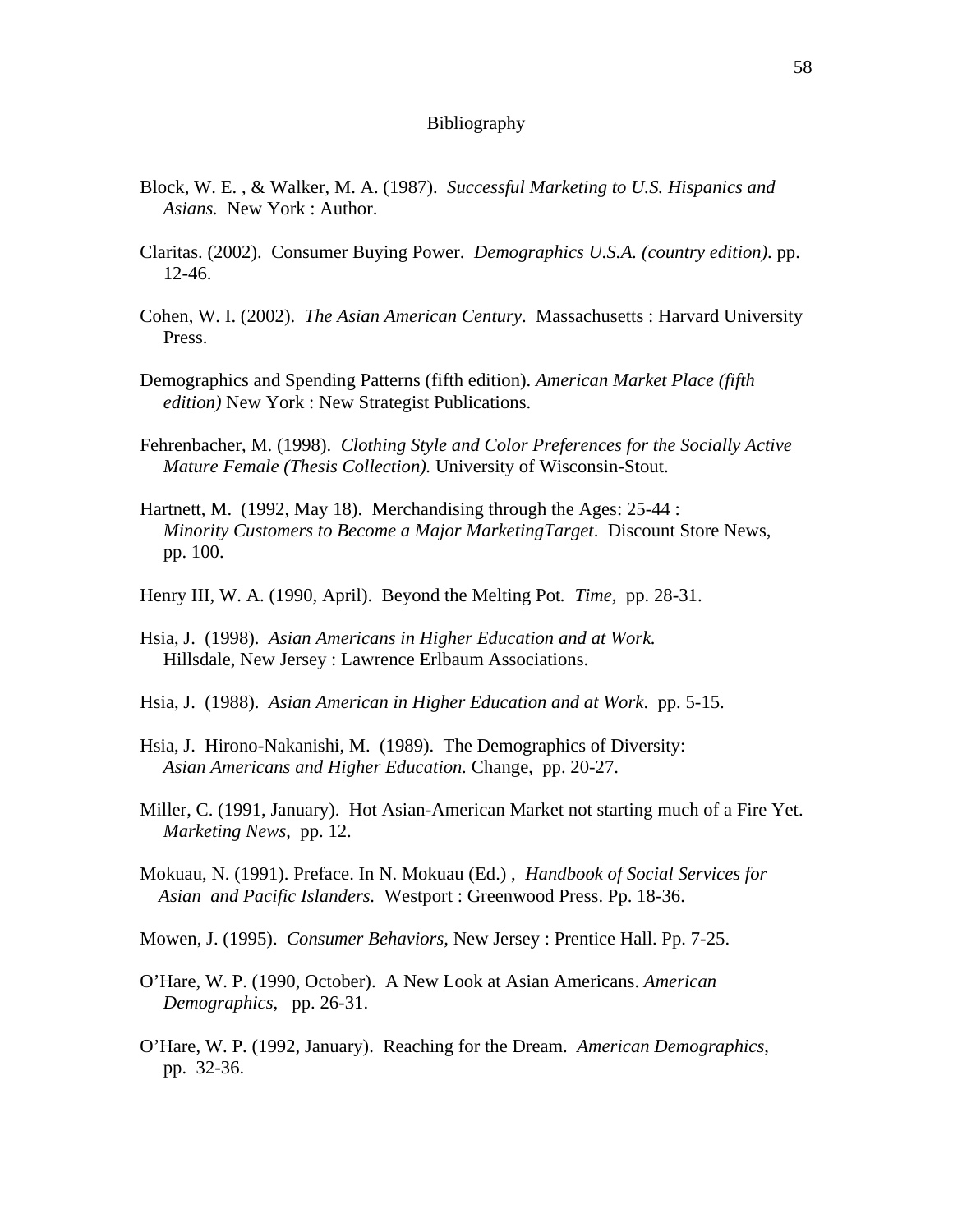- O'Hare, W. P. & Felt, J. C. (1991, September-October) Asian Americans increase Rapidly. *The Futurist*, pp. 51-52.
- Priscilla A. W. (1993, August). *Appearance Management Practices of African American and European American women (Thesis Collection).*  University of Wisconsin-Stout.
- Riche, M. F. (1991, October). We're All Minorities. *American Demographics*. pp. 26-34.
- Ciment, N. (1999). *The Encyclopedia of Global Population and Demographics (volume 1 and 2)*. pp. 272, 479, 502, 505, 519.
- Walker Moffat, W. (1995). *The Other of the Asian American Success Story.* San Francisco : Jossey-Bass Publishers.
- Weinberg, M. (1997). *Asian-American Education*. New Jersy : Lawrence Erlbaum Associates Publishers.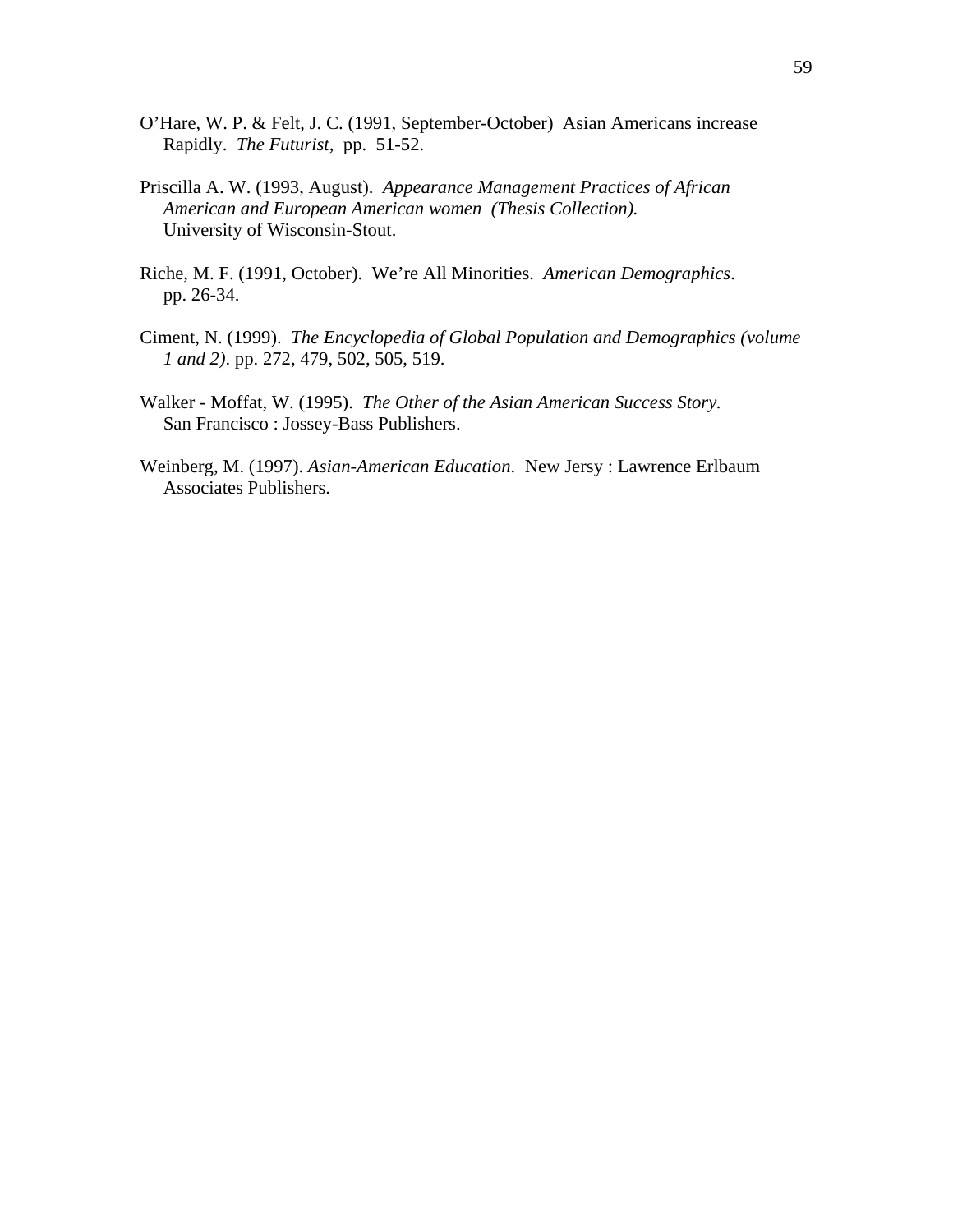# **APPENDIX A:**

**Appearance Management Survey**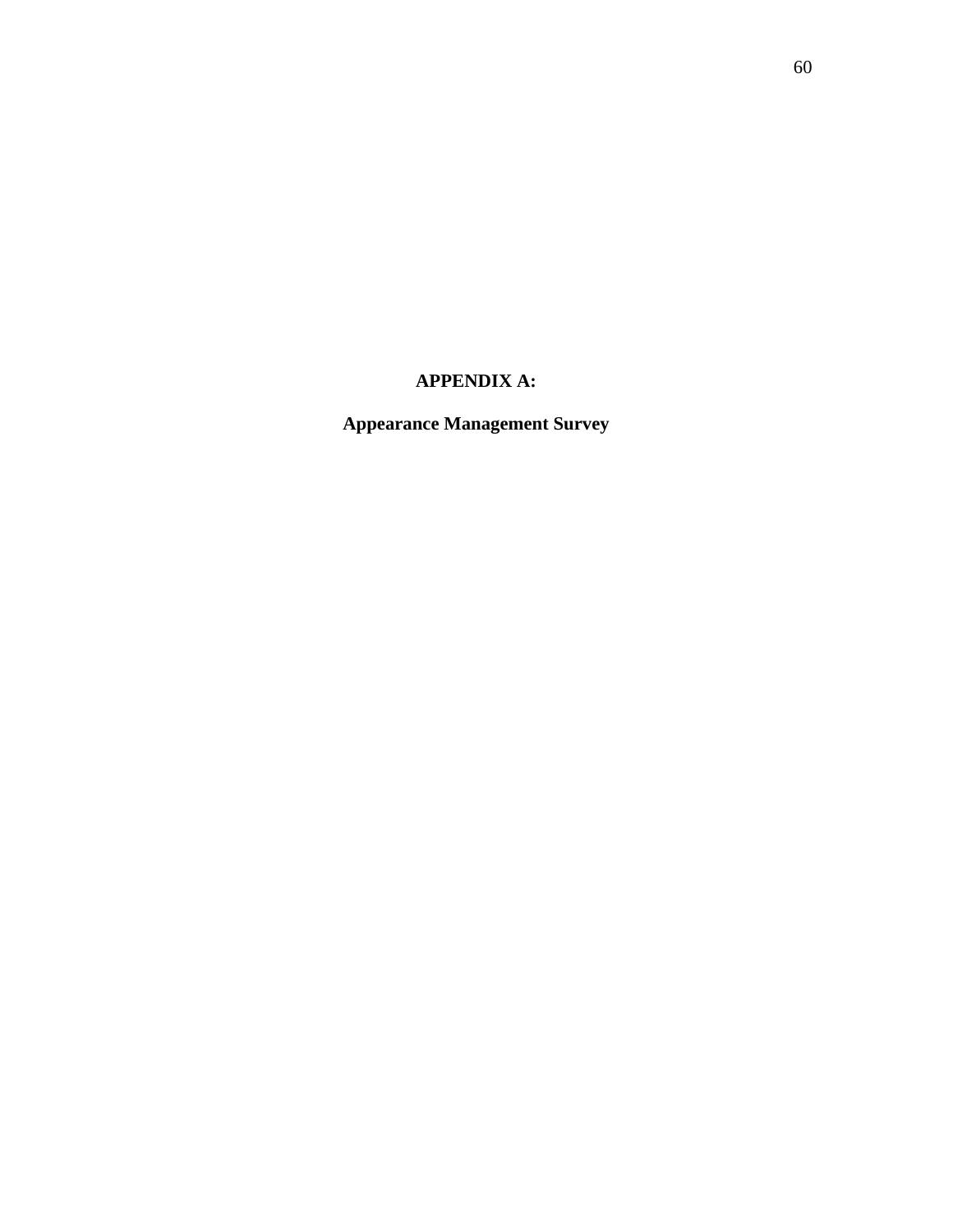### APPEARANCE MANAGEMENT SURVEY

University of Wisconsin – Stout

This survey is part of a graduate study designed to examine differences of appearance management; body image satisfaction, and buying behaviors between Asian nationals and Asian Americans. Your cooperation in the study would be of great help. Please answer all of the following questions to the best of your ability. All of your answers are kept confidential.

Personal Background

1. Age: Gender: Male Female

2. Race/Ethnic Origin (circle one)

- a. Asian/Asian American/ Pacific Islander (please mark below according to your nationality (for Asian nationals) or your original nationality (for Asian Americans).
	- \_\_\_\_Chinese
	- \_\_\_\_Korean
	- \_\_\_\_Japanese
	- \_\_\_\_Hmong
	- \_\_\_\_Others (please specify\_\_\_\_\_\_\_\_\_\_\_\_\_\_\_\_\_\_\_\_\_\_\_\_\_\_\_)
- b. African American
- c. Caucasian/ White (non-Hispanic)
- d. Hispanic/ Latino
- e. Native American/ American Indian/ Aleutian
- f. Other (please specify\_\_\_\_\_\_\_\_\_\_\_\_\_\_\_\_\_\_\_\_\_\_\_\_\_\_\_\_\_\_\_\_\_)
- 3. Height Feet and inches
- 4. Actual weight\_\_\_\_\_\_\_\_\_pounds

#### **These questions are concerning how you feel about your appearance, in relation to the society you are in right now.**

## DIRECTION: Circle the best answer that most accurately describes how you feel about yourself.

5. How often do you weigh yourself?

- a. Daily
- b. Weekly
- c. Monthly
- d. Every few months
- e. Rarely or never

6.What do you think about your weight?

- a. More than 10 pounds underweight
- b. 5-10 pounds underweight
- c. Just about the right weight
- d. 5-10 pounds overweight
- e. More than 10 pounds overweight

7.Do you worry about your weight?

- a. Almost never
- b. Once in a while
- c. Often
- d. Almost always
- e. Always
- 8. How often do you measure any part of your body?
	- a. Daily
	- b. Weekly
	- c. Monthly
	- d. Every few months
	- e. Rarely or never

9. From looking at me, most other people would think I am

- a. Very underweight
- b. Somewhat underweight
- c. Normal weight
- d. Somewhat overweight
- e. Very overweight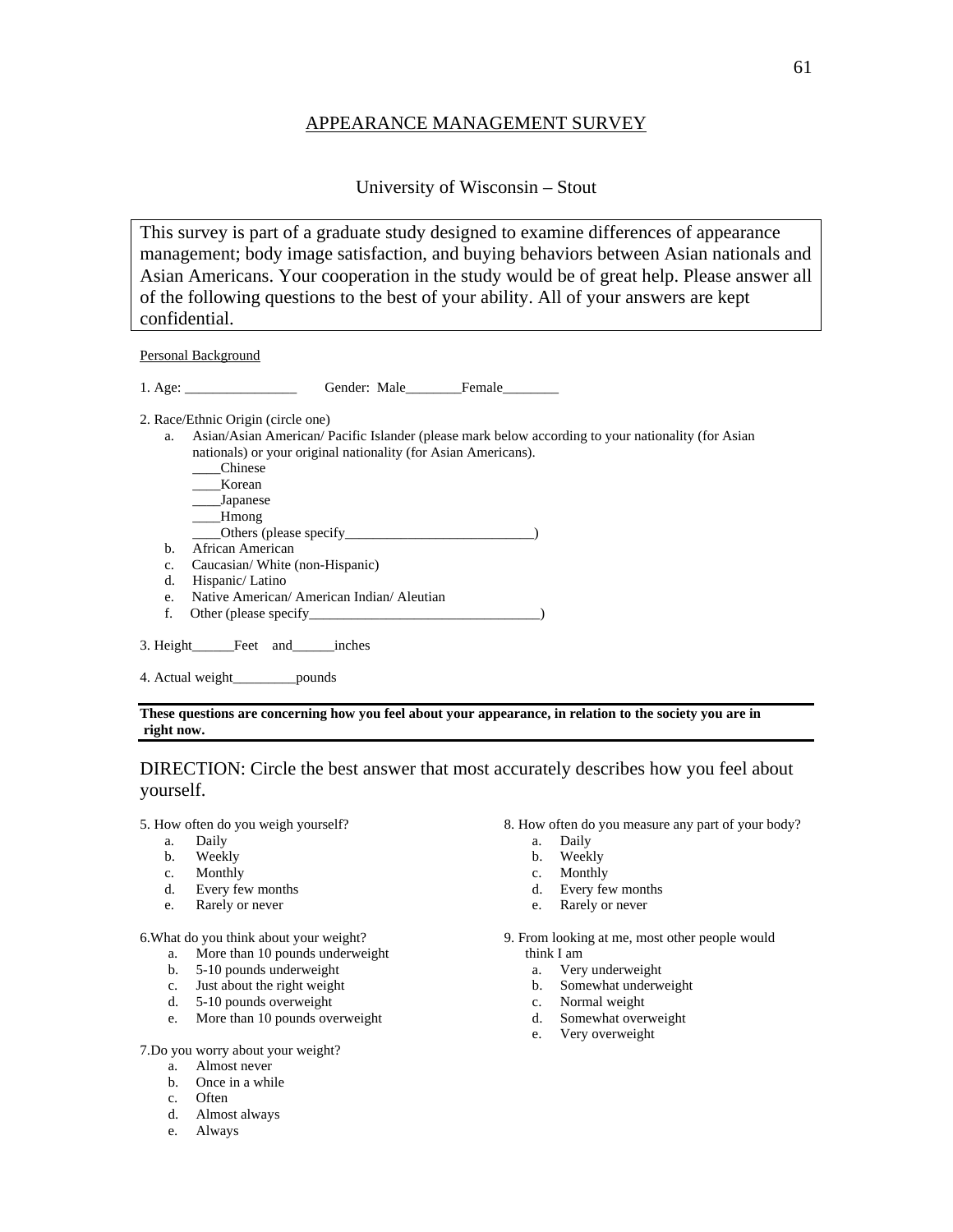10. My body is…(Circle the number that best describe each of your body parts for each body part)

| Body part          | Too small |   | <b>OK</b> | Too big |  |
|--------------------|-----------|---|-----------|---------|--|
| Face               |           | ↑ |           |         |  |
| Arms               |           |   |           |         |  |
| Shoulders          |           | ↑ |           |         |  |
| Chest/breasts      |           |   |           |         |  |
| Waist/stomach      |           | ◠ | っ         |         |  |
| <b>Buttocks</b>    |           | ◠ |           |         |  |
| Hips               |           |   |           |         |  |
| Thighs             |           |   |           |         |  |
| Calves             |           | ◠ |           |         |  |
| Feet               |           |   |           |         |  |
| Height             |           |   |           |         |  |
| Weight             |           |   |           |         |  |
| Overall appearance |           | ◠ | 3         |         |  |

11. Indicate how satisfied you are with each of the following areas or aspects of your body by circling the corresponding number

| Body part                                             | Very dissatisfied | Mostly<br>dissatisfied | Neither satisfied<br>or dissatisfied | Mostly satisfied | Very satisfied |
|-------------------------------------------------------|-------------------|------------------------|--------------------------------------|------------------|----------------|
| Face (facial<br>features.                             | -1                | 2                      | 3                                    | 4                | 5              |
| complexion)                                           |                   |                        |                                      |                  |                |
| Hair (color,<br>thickness,<br>texture)                |                   | 2                      | 3                                    | 4                | 5              |
| Lower torso<br>(buttocks, hips,<br>thighs, legs)      |                   | $\overline{c}$         | 3                                    | $\overline{4}$   | 5              |
| Mid torso (waist,<br>stomach)                         |                   | $\overline{2}$         | 3                                    | $\overline{4}$   | 5              |
| Upper torso<br>(chest or breasts,<br>shoulders, arms) |                   | $\overline{2}$         | 3                                    | $\overline{4}$   | 5              |
| Muscle tone                                           |                   | $\overline{c}$         | 3                                    | 4                | 5              |
| Weight                                                |                   | $\mathfrak{D}$         | 3                                    | 4                | 5              |
| Height                                                |                   | っ                      | 3                                    | 4                |                |

**These questions are related to clothing preference and how you manage your bodily appearance in order to make you look better or to correct appearance of certain body parts**.

**SECTION 1**: Reasons why you chose a certain type of clothing to manage your bodily appearance.

DIRECTION: Please circle the number that best describe your appearance management.

| I chose a certain type of clothing        | Strongly | Disagree | Neutral | Agree | Strongly |
|-------------------------------------------|----------|----------|---------|-------|----------|
| because                                   | disagree |          |         |       | agree    |
| 12. It makes my neck look longer/         |          |          |         |       |          |
| slimmer.                                  |          |          |         |       |          |
| 13. It makes my arms look longer/         |          |          |         |       |          |
| slimmer.                                  |          |          |         |       |          |
| 14. It makes my legs look longer/slimmer. |          |          |         |       |          |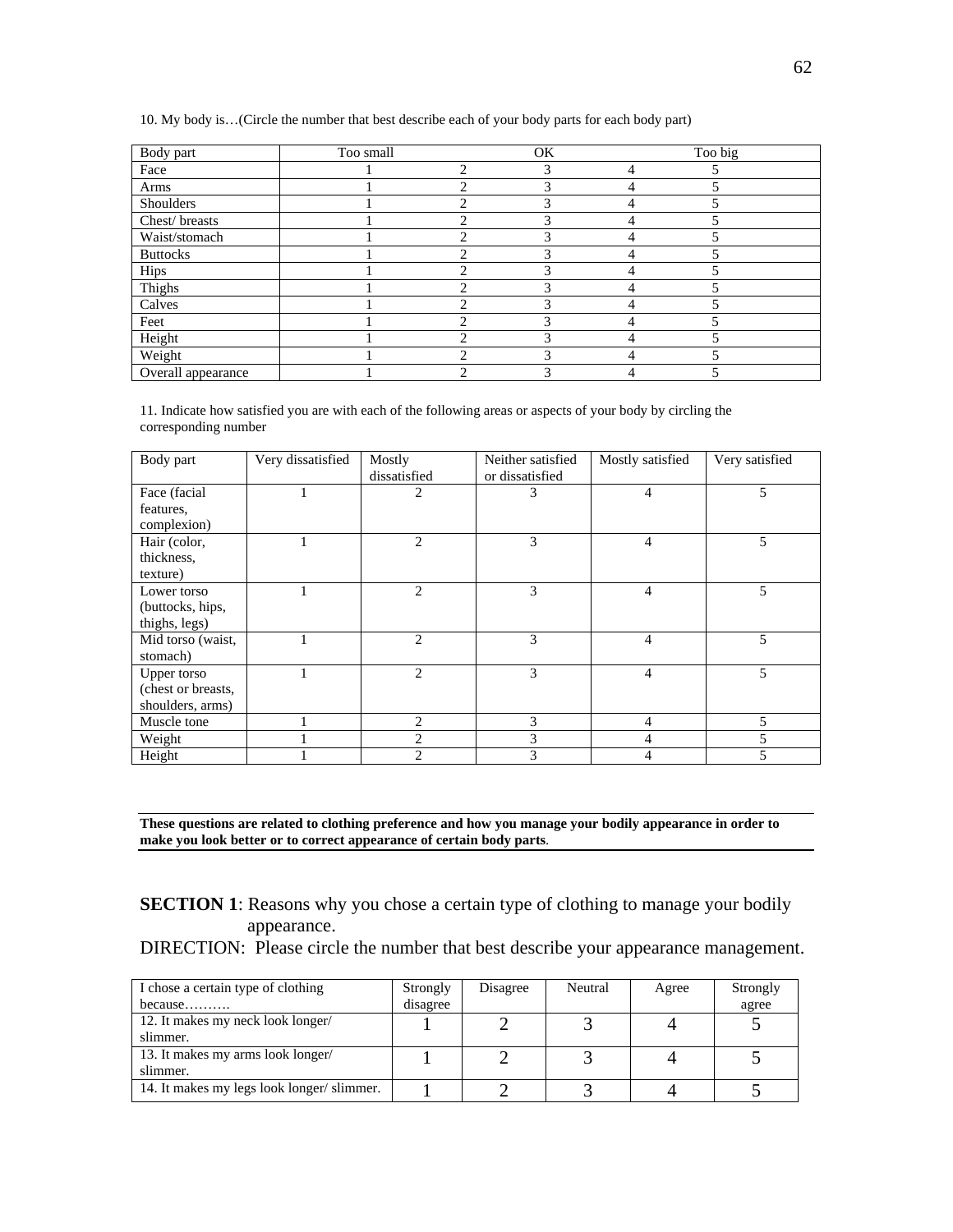|                                                                                                  | Strongly<br>Disagree | Disagree                 | Neutral | Agree          | Strongly<br>Agree |
|--------------------------------------------------------------------------------------------------|----------------------|--------------------------|---------|----------------|-------------------|
| 15. It makes my waist look slimmer                                                               |                      | $\mathfrak{D}$           | 3       | $\overline{A}$ | 5                 |
| 16. It makes my chest look bigger.                                                               |                      | $\overline{2}$           | 3       | $\overline{A}$ | 5                 |
| 17. It makes my hip, thighs and buttocks<br>slimmer.                                             |                      | $\overline{2}$           | 3       | 4              | 5                 |
| 18. It makes me look taller.                                                                     |                      | $\overline{2}$           | 3       | $\overline{A}$ | 5                 |
| 19. It makes my skin looks brighter.                                                             |                      | $\overline{2}$           | 3       | 4              | 5                 |
| 20. It covers scar or unwanted mark on my<br>body.                                               |                      | $\mathfrak{D}$           | 3       | $\overline{4}$ | 5                 |
| 21. It looks good on a model.                                                                    |                      | $\overline{2}$           | 3       | $\overline{4}$ | 5                 |
| 22. Only it is comfortable.                                                                      |                      | $\mathfrak{D}_{1}^{(1)}$ | 3       | 4              | 5                 |
| 23. Only it is fashionable.                                                                      |                      | $\mathfrak{D}_{1}^{(1)}$ | 3       | 4              | 5                 |
| 24. It is suitable to my culture.                                                                |                      | $\mathfrak{D}$           | 3       | 4              | 5                 |
| 25. It shows my individual identity.                                                             |                      | $\mathfrak{D}$           | 3       | 4              | 5                 |
| 26. It is a well-known or popular brand<br>(with higher price).                                  |                      | 2                        | 3       | 4              | 5                 |
| 27. The brand is nationally recognized<br>clothing brand, which makes me feel<br>national pride. |                      | $\mathfrak{D}$           | 3       | 4              | 5                 |

## **SECTION 2:** General Clothing preferences.

## DIRECTION: Circle the most accurate answer and write answer in blanks where indicated.

- 28. What type of fabric do you most prefer?
	- a. Solid color (go to question 31)
	- Print
	- c. No preferences (go to question 31)

29. What size of print do you most prefer to wear?

- a. Small
- b. Medium
- c. Large
- d. No preferences

30. If you prefer print fabric, what type would you most prefer?

- a. Plaids
- b. Stripes
- c. Dots
- d. Floral
- e. Paisleys
- f. Other (Please specify\_\_\_\_\_\_\_\_\_\_\_\_\_\_\_)

31. Please specify which clothing colors you most prefer to wear:

- a. Bright (e.g. yellow, orange, bright green, etc.)
- b. Dark (e.g. black, navy blue, gray, etc.)
- c. Earth tone
- d. Light and pastel
- e. No preferences

32. Which of the following clothing sizes most accurately describe you?

- a. Juniors
- b. Misses
- c. Women's
- d. Half Sizes
- e. Petites

33. Which type of garments do you most prefer to wear?

- a. Ready-made clothing (clothing that are ready made and available at any store)
- b. Almost ready-made clothing (ready-made clothing with some alteration)
- c. Tailor-made clothing (made by dressmaker or someone you know, only for you)
- d. No preferences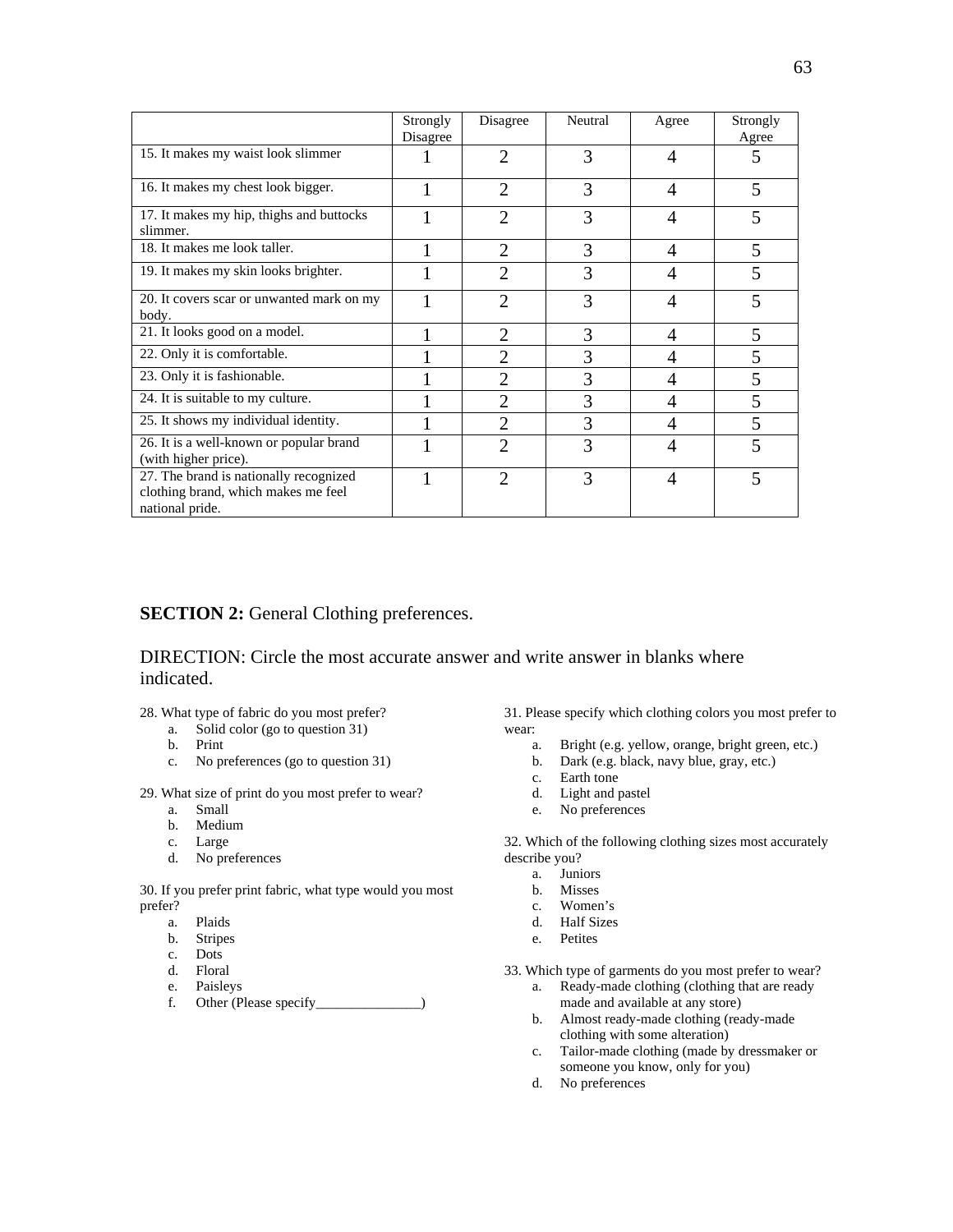34. Which of the following categories of garments do you most prefer to wear?

- a. Casual (e.g. Jeans and T-Shirt, etc.)
- b. Dressy Casual (e.g. Capri and blouse, etc.)
- c. Sporty Casual (e.g. Sport clothing, etc.)
- d. Professional (e.g. Business attire, etc.)
- e. Other (please specify

35. When you buy clothes or apparel accessories, do you prefer brand name or store brand (please specify your answer).

- a. Brand name (e.g. Prada, Gucci, Louis Vitton etc.)\_\_\_\_\_\_\_\_\_\_\_\_\_\_\_\_\_\_\_\_\_\_\_\_\_\_\_\_\_\_\_\_
	- \_\_\_\_\_\_\_\_\_\_\_\_\_\_\_\_\_\_\_\_\_\_\_\_\_\_\_\_\_\_\_\_\_\_\_\_\_\_\_\_ b. Store Brand (e.g. JC Penney, Sears, etc.) \_\_\_\_\_\_\_\_\_\_\_\_\_\_\_\_\_\_\_\_\_\_\_\_\_\_\_\_\_\_\_\_\_\_\_\_\_\_\_\_

\_\_\_\_\_\_\_\_\_\_\_\_\_\_\_\_\_\_\_\_\_\_\_\_\_\_\_\_\_\_\_\_\_\_\_\_\_\_\_\_

**The following questions ask about your hair preferences and the care and management of it.** 

DIRECTION: Circle the answer that most accurately describes your actions. For numbers 44 and 45- circle all that apply and write answer in blanks where indicated.

 $\Box$  . The contribution of the contribution of the contribution of the contribution of the contribution of the contribution of the contribution of the contribution of the contribution of the contribution of the contributi

36. My hair is \_\_\_\_\_\_\_\_\_(please circle all that apply)

- a. Chemically straightened/ curled/ waved
- b. Bleached/ colored/ rinsed
- Styled incorporating human/ synthetic hair c. Styled is<br>d. Natural
- 

37. My hair stylist has performed the following services during the past three months. (please circle all that apply)

1) Hair

- a. Shampoo/ condition/ style (curl, crimp, braid, twist)
- b. Special treatment (heat treatment to make hair stronger etc.)
- c. Cut/ shape/ trim
- d. Perm
- e. Color

2) Others

- a. Manicure
- b. Pedicure
- c. Facial/ Makeover
- d. Skin tanning
- e. Waxing

38. How would you most prefer to have your hair colored or permed?

- a. By a salon (skip to question 40)
- b. By yourself
- c. By nonprofessionals (e.g. friends)
- d. No preferences (skip to question 40)

39. Relative to the previous question, why would you prefer to have your hair done by someone else, rather than a salon?

- a. Price issue
- b. Do not trust beauticians
- c. Know someone else who can perform better than a beauty salon stylist.

 $\overline{\phantom{a}}$  , and the contract of the contract of the contract of  $\overline{\phantom{a}}$  ,  $\overline{\phantom{a}}$ 

\_\_\_\_\_\_\_\_\_\_\_\_\_\_\_\_\_\_\_\_\_\_\_\_\_\_\_\_\_\_\_\_\_\_\_\_

d. Other (please specify

40. What kind of shampoo/ conditioner/ and other hairstyle product do you prefer to use? (please specify)

a. American brand

b. Imported Brand\_\_\_\_\_\_\_\_\_\_\_\_\_\_\_\_\_\_\_\_\_\_\_

 $\overline{\phantom{a}}$  ,  $\overline{\phantom{a}}$  ,  $\overline{\phantom{a}}$  ,  $\overline{\phantom{a}}$  ,  $\overline{\phantom{a}}$  ,  $\overline{\phantom{a}}$  ,  $\overline{\phantom{a}}$  ,  $\overline{\phantom{a}}$  ,  $\overline{\phantom{a}}$  ,  $\overline{\phantom{a}}$  ,  $\overline{\phantom{a}}$  ,  $\overline{\phantom{a}}$  ,  $\overline{\phantom{a}}$  ,  $\overline{\phantom{a}}$  ,  $\overline{\phantom{a}}$  ,  $\overline{\phantom{a}}$ 

\_\_\_\_\_\_\_\_\_\_\_\_\_\_\_\_\_\_\_\_\_\_\_\_\_\_\_\_\_\_\_\_\_\_\_\_\_\_\_\_

- 41. What is the length of hair you most prefer to wear? a. Extremely short (almost shaved)
	-
	- b. Short (Men's hair style—cut above ear)
	- c. Bobbed
	- d. Shoulder length
	- e. Very long (below shoulder length)
	- f. Other (please specify\_\_\_\_\_\_\_\_\_\_\_\_\_\_\_\_\_\_\_ \_\_\_\_\_\_\_\_\_\_\_\_\_\_\_\_\_\_\_\_\_\_\_\_\_\_\_\_\_\_\_\_\_\_\_\_\_\_\_)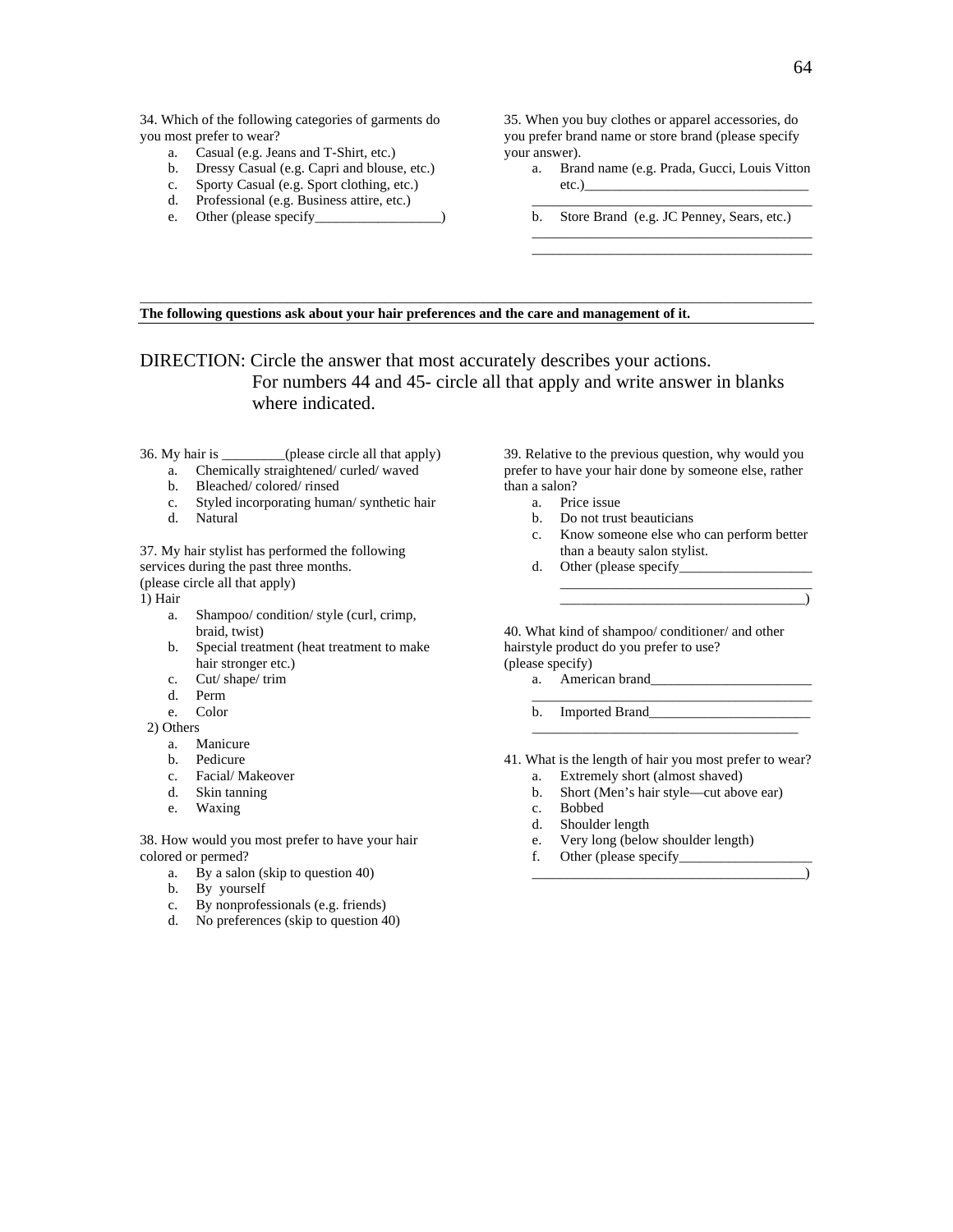These questions concern your preferences towards accessories, adornments and cosmetics. They examine the use of these items in modifying and managing your appearance in order to create the most desired outcome possible.

**\_\_\_\_\_\_\_\_\_\_\_\_\_\_\_\_\_\_\_\_\_\_\_\_\_\_\_\_\_\_\_\_\_\_\_\_\_\_\_\_\_\_\_\_\_\_\_\_\_\_\_\_\_\_\_\_\_\_\_\_\_\_\_\_\_\_\_\_\_\_\_\_\_\_\_\_\_\_\_\_\_\_\_\_\_\_\_\_\_\_\_\_\_\_\_\_** 

## DIRECTION: Circle the most appropriate answer and complete the blanks where indicated.

42. Which accessories do you typically wear?

- a. Watch
- b. Hats
- c. Belts
- d. Jewelry
- e. Others (please specify)\_\_\_\_\_\_\_\_\_\_\_\_

\_\_\_\_\_\_\_\_\_\_\_\_\_\_\_\_\_\_\_\_\_\_\_\_\_\_\_\_\_\_\_\_\_\_

43. What kind of jewelry do you most prefer?

- 
- a. Gold b. White gold<br>c. Silver
- Silver
- d. Costume or Art

44. What styles of jewelry do you most prefer?

- a. Modern
- b. Very feminine design
- c. Ethnic design
- d. Antique
- e. Religious or Inspirational

45. How often do you wear make up?

- a. Very often
- b. Often
- c. Sometimes
- d. Rarely
- e. Never

46. Which types of cosmetics do you wear the most?

(please circle all that apply)

1) Overall face

- a. Foundation
- b. Powder
- c. Concealers
- d. Lipstick
- e. Blush

2) Eyes area

- a. Eye shadow
- b. Eye liner
- c. Mascara
- d. Artificial eyelashes
- e. Contact lens (for purpose of changing eye color)

47. How often do you wear perfume/ cologne?

- a. Very often
- b. Often
- c. Sometimes<br>d. Rarely
- Rarely
- e. Never

48. Do you use any skin products?

a. Yes (please specify\_\_\_\_\_\_\_\_\_\_\_\_\_\_\_\_\_\_\_\_ \_\_\_\_\_\_\_\_\_\_\_\_\_\_\_\_\_\_\_\_\_\_\_\_\_\_\_\_\_\_\_\_\_\_\_\_\_\_\_\_

 $\_$ 

b. No

49. Where on your body do you apply skin products?

- a. Around the eyes
- b. Face
- c. Body
- d. Hands
- e. Other (please specify\_ \_\_\_\_\_\_\_\_\_\_\_\_\_\_\_\_\_\_\_\_\_\_\_\_\_\_\_\_\_\_\_\_\_\_\_\_\_\_\_)

50. What is your reason for using skin products?

- a. Media influence (models with smooth skin and flawless face.)
- b. Personal preference ( I like the way it makes my skin look and feel.)
- c. Peer pressure
- d. Other (please specify\_ \_\_\_\_\_\_\_\_\_\_\_\_\_\_\_\_\_\_\_\_\_\_\_\_\_\_\_\_\_\_\_\_\_\_\_\_\_\_\_)

51. What brand name of skin products do you most prefer to use? (please also specify)

 $\_$ 

- a. American brand name\_\_\_\_\_\_\_\_\_\_\_\_\_\_\_\_\_
- b. European name $\qquad \qquad$
- $\overline{\phantom{a}}$  , and the contract of the contract of the contract of the contract of the contract of the contract of the contract of the contract of the contract of the contract of the contract of the contract of the contrac c. Asian brand name**\_\_\_\_\_\_\_\_\_\_\_\_\_\_\_\_\_\_\_\_\_**
- **\_\_\_\_\_\_\_\_\_\_\_\_\_\_\_\_\_\_\_\_\_\_\_\_\_\_\_\_\_\_\_\_\_\_\_\_\_\_\_**  d. Other
	- \_\_\_\_\_\_\_\_\_\_\_\_\_\_\_\_\_\_\_\_\_\_\_\_\_\_\_\_\_\_\_\_\_\_\_\_\_\_\_\_
	- e. No preferences
- 52. How often do you paint/ polish your nails?
	-
	-
	-
	- d. Rarely
	- e. Never
- 53. What color of nail polish do you prefer to wear?
	- a. Bright (e.g. yellow, orange, red etc.)
	- b. Dark (e.g. black, gray, navy blue etc.)
	- c. Light and Pastel
	- d. Clear or natural
	- e. No preferences

54. Do you normally go to a beauty salon for nail services?

- a. Yes
- b. No
- 55. I consider myself to be\_\_\_\_\_\_\_fashion conscious.
	- a. Extremely
	- b. Quite
	- c. Somewhat
	- d. Not very
	- e. Not at all

## a. Very often

- b. Often
- c. Sometimes
-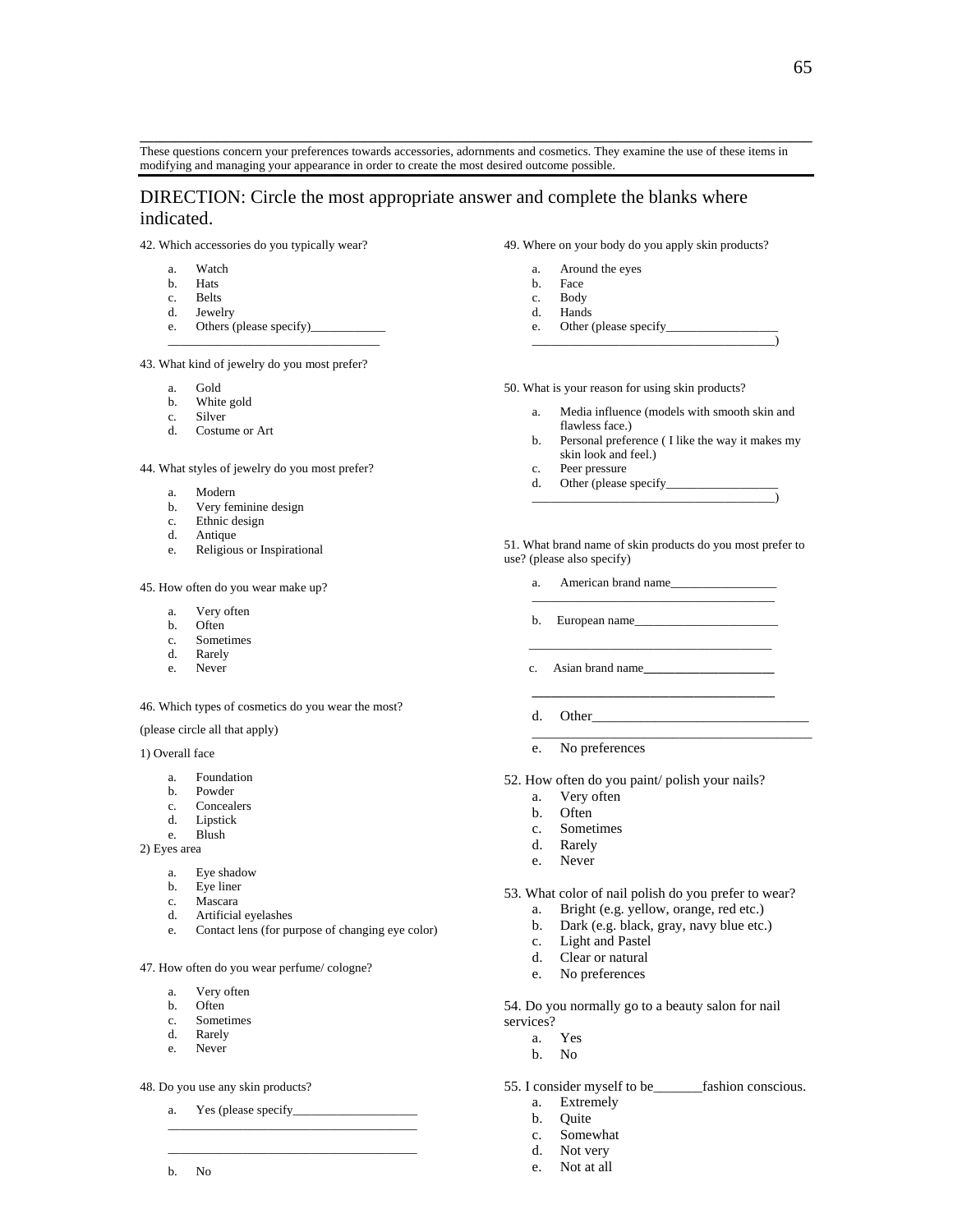56. Check words that best describe your personality. (please check all that apply)

 $1)$  Group 1

- a. Futuristic
- b. Sophisticated c. Social butterfly
- 
- d. Flexible e. None

2) Group 2

- a. Conservative
- b. Determined
- c. Sensitive
- d. Reserved
- e. None

57. Check words that a close friend would use to describe your total look

- a. Fashionable
- b. Professional / Sophisticated
- c. Conservative
- d. Casual / Natural
- e. Fashion disaster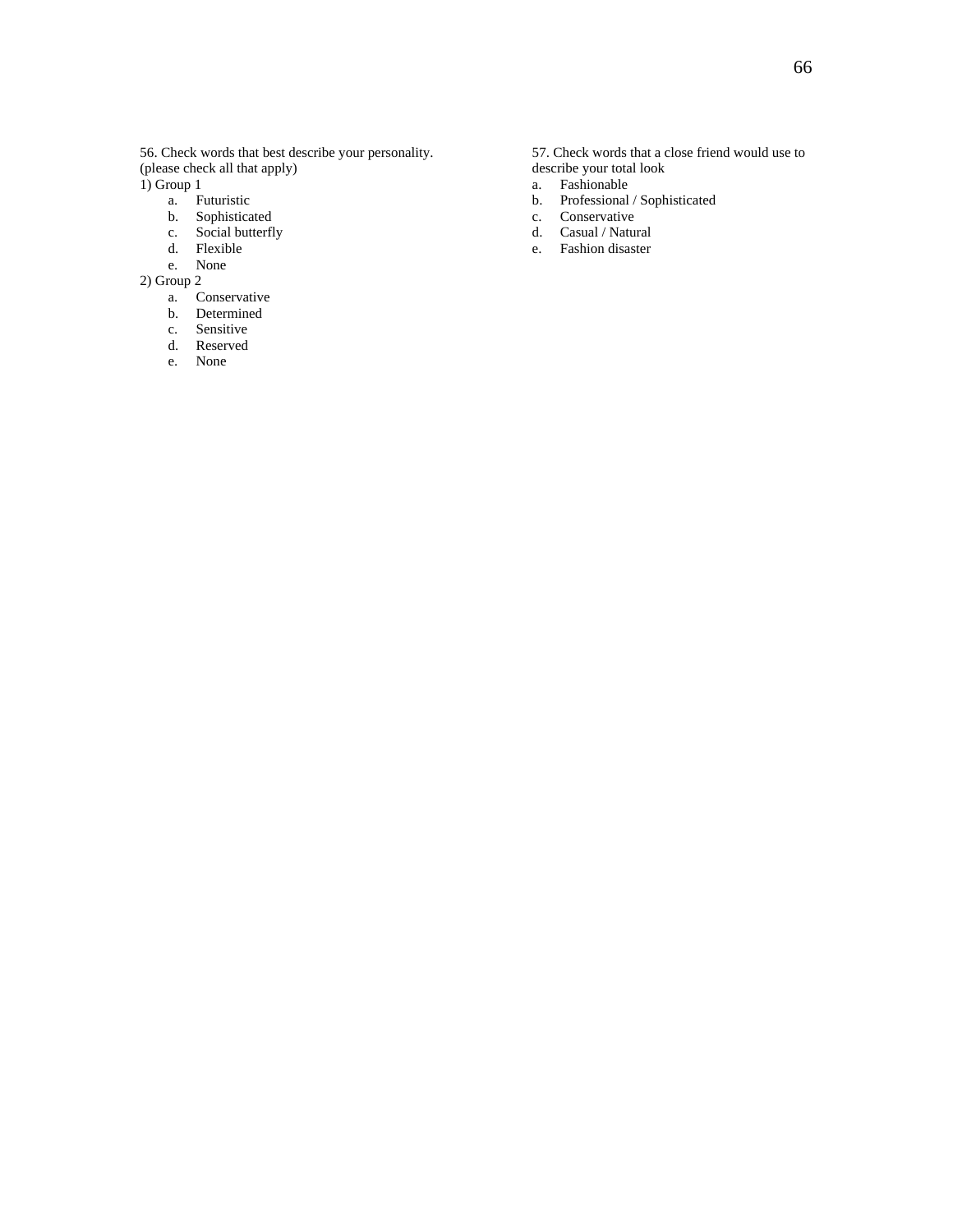**APPENDIX B:** 

**Cover Letter**